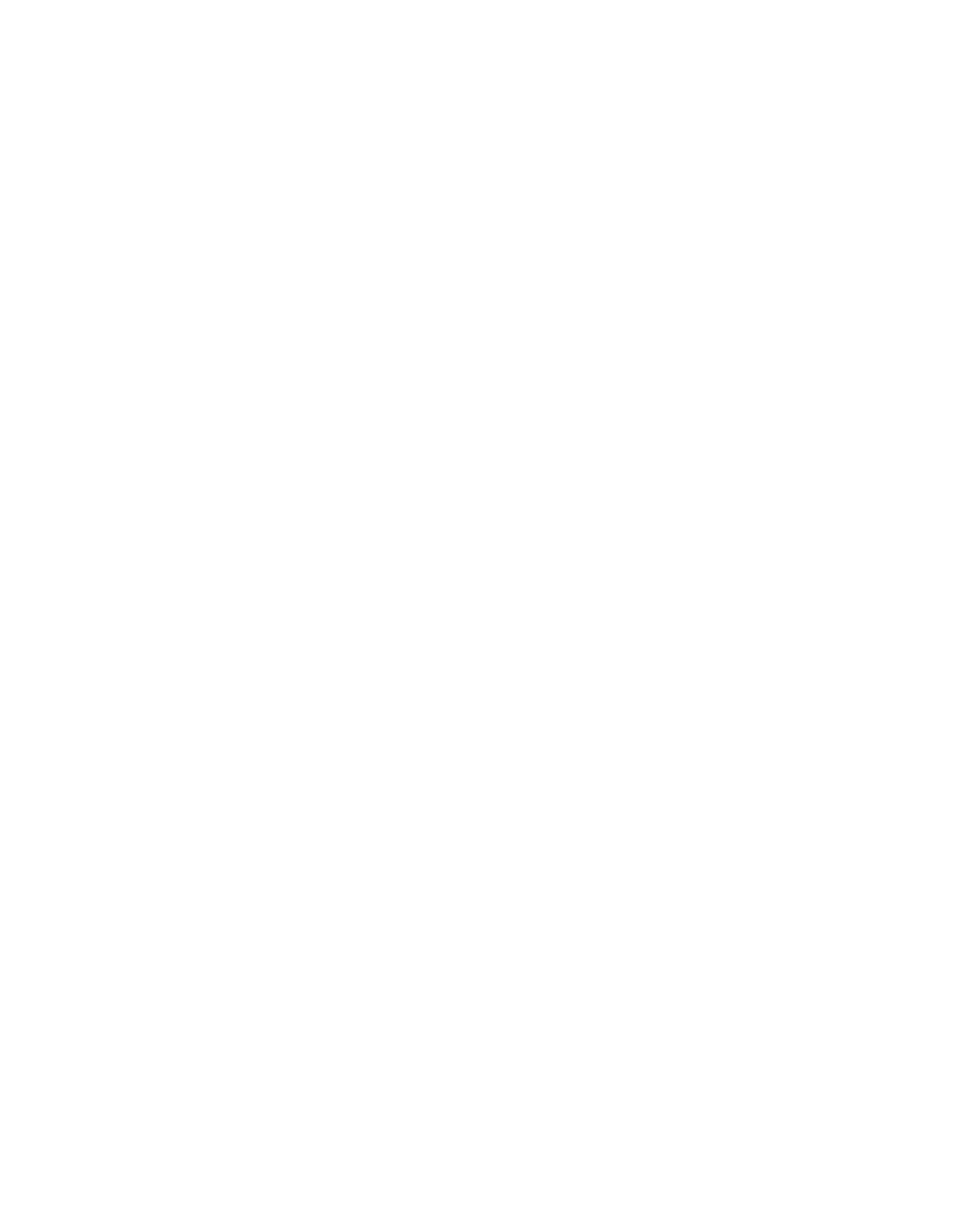#### **FORESTHILL PUBLIC UTILITY DISTRICT**

2450 Main Street Foresthill, CA 95631



## **WATER RATE STUDY**

May 26, 2021 Final Report

### **HF&H CONSULTANTS, LLC**

201 North Civic Drive, Suite 230 Walnut Creek, CA 94596



© HF&H CONSULTANTS, LLC *All rights reserved.*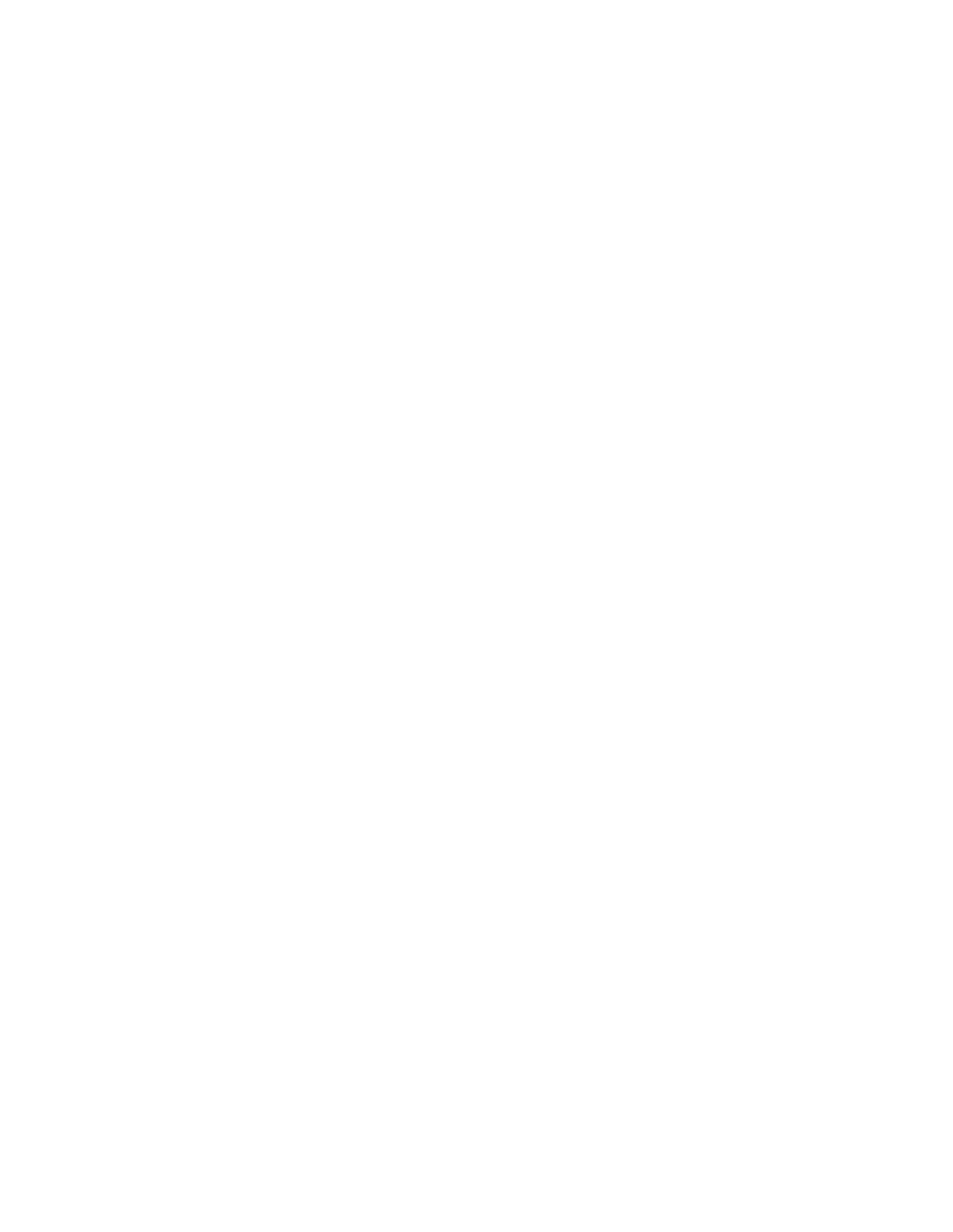

#### **HF&H CONSULTANTS, LLC**

*Managing Tomorrow's Resources Today*

*Marva M. Sheehan, CPA* Robert C. Hilton, CMC

201 North Civic Drive, Suite 230 Robert D. Hilton, Emeritus Walnut Creek, California 94596 John W. Farnkopf, PE Tel: (925) 977-6950 Laith B. Ezzet, CMC Fax: (925) 977-6955 Richard J. Simonson, CMC

May 26, 2021

Mr. Hank White General Manager Foresthill Public Utility District 24540 Main Street Foresthill, CA 95631

#### **Subject: Water Rate Cost-of-Service Study –Draft Report**

Dear Mr. White:

HF&H is pleased to submit this cost-of-service report to the Foresthill Public Utility District. The rates proposed in this report reflect the current and projected cost of providing service for the next five years, FY 2021-22 through FY 2025-26. We greatly appreciate your assistance in developing the cost-of-service analysis.

Very truly yours,

HF&H CONSULTANTS, LLC

Rick Simonson, Senior Vice President Gabe Sasser, Senior Associate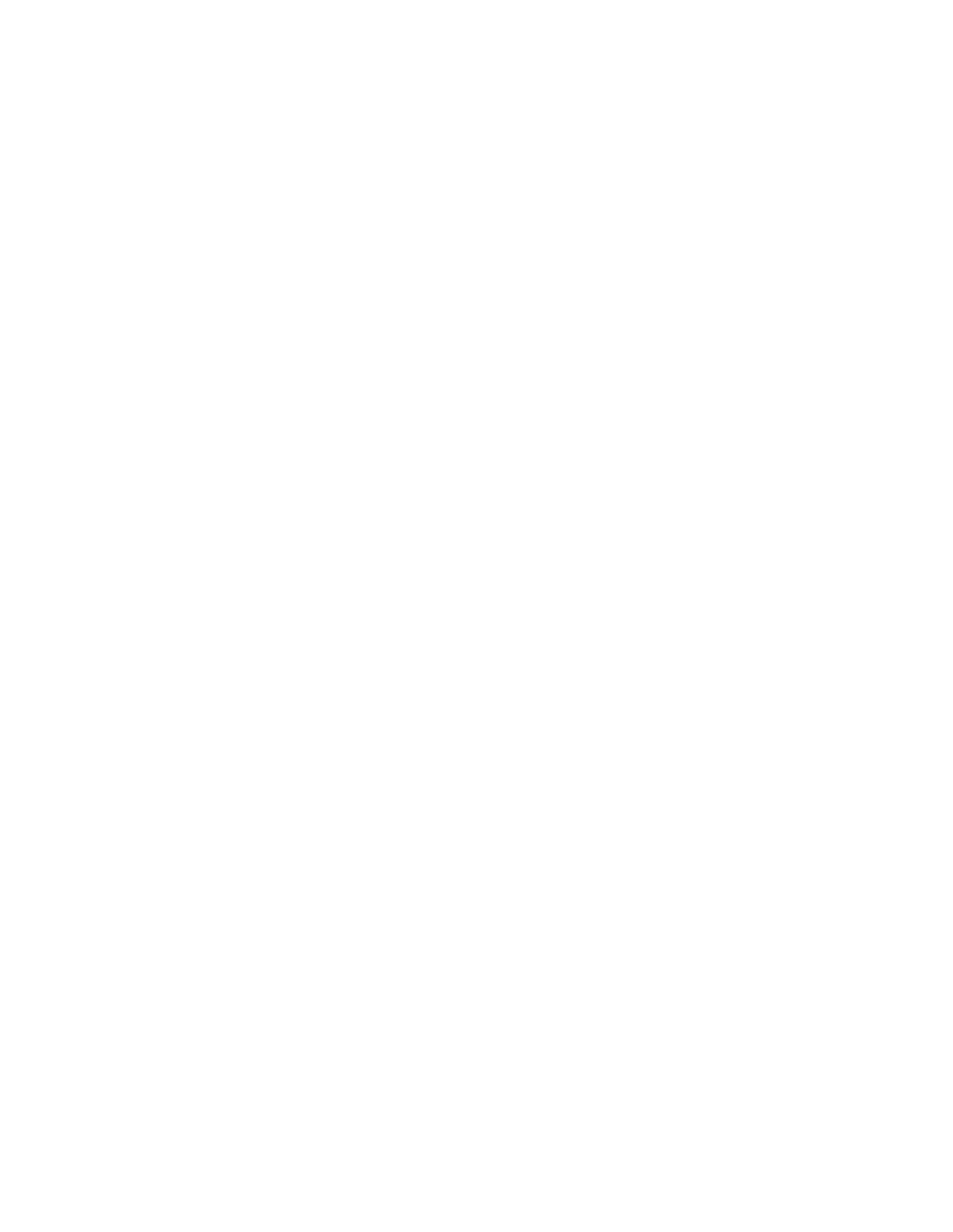## **TABLE OF CONTENTS**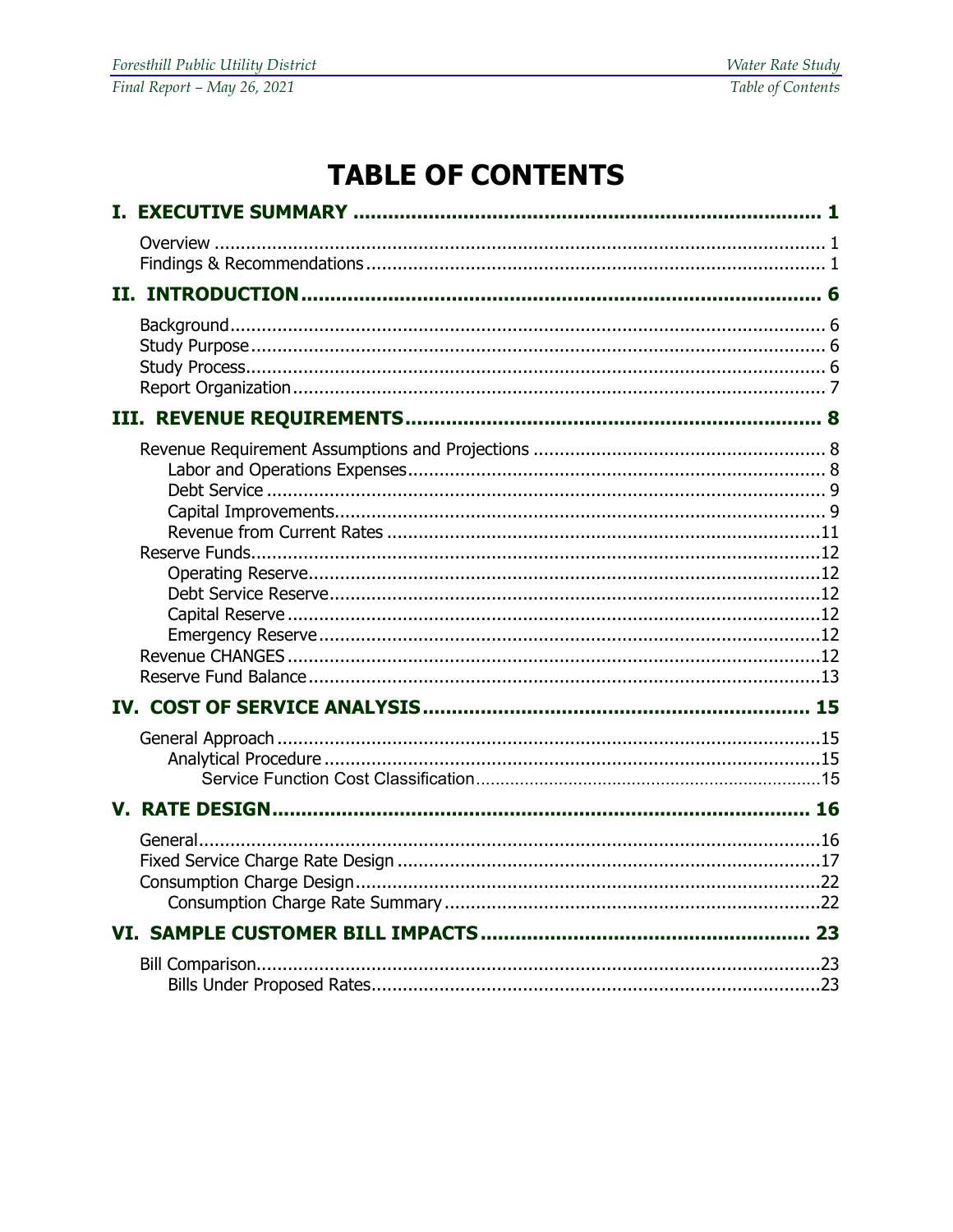## **APPENDIX**

#### WATER RATE MODEL

- Tab 1A. Budget Assumptions and Reserve Fund Policies
- Tab 1B. Summary
- Tab 2. Revenue Requirements (FY 2021-22 through FY 2025-26)
- Tab 3. Revenue Changes
- Tab 4. Reserves Summary and Fund Balance
- Tab 5. Capital Improvement Projects
- Tab 6. Debt Service
- Tab 7. Service Charge Cost of Service Calculation
- Tab 8. Load Factors Calculations
- Tab 9. FY 2019-20 Cost Allocations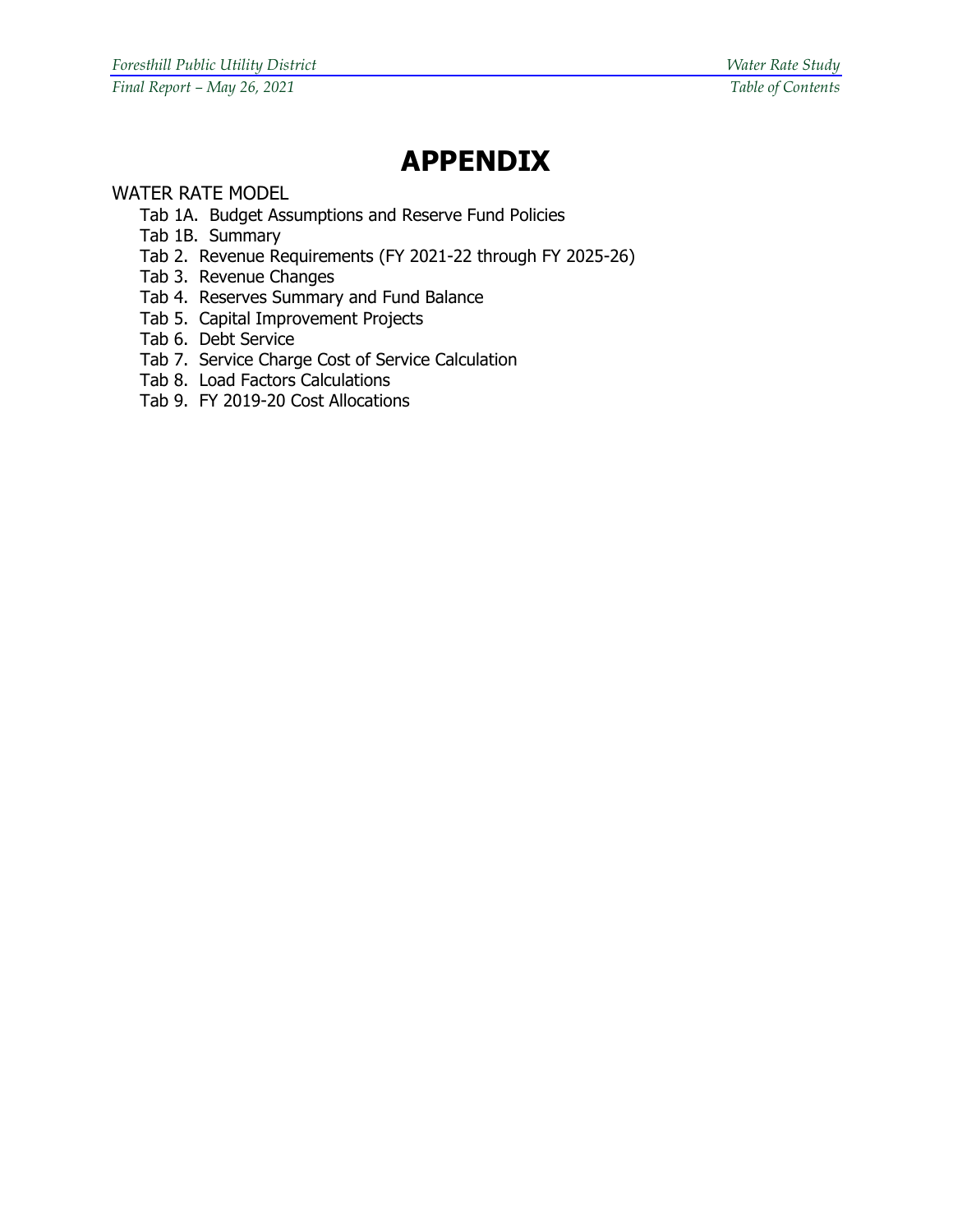## **TABLE OF FIGURES**

| Figure IV-1. FY 2021-22 Revenue Requirement by Service Function 16        |  |
|---------------------------------------------------------------------------|--|
|                                                                           |  |
|                                                                           |  |
|                                                                           |  |
| Figure V-4. Proposed Sugar Pine Debt Service Charge Rates – FY 2021-22 19 |  |
| Figure V-5. Proposed R&R Capacity Service Charge Rates - FY 2021-22 19    |  |
|                                                                           |  |
| Figure V-7. Comparison of Monthly Service Charge Rates - FY 2021-2221     |  |
|                                                                           |  |
|                                                                           |  |
|                                                                           |  |
|                                                                           |  |

## **GLOSSARY**

- **AWWA**  American Water Works Association.
- **CCF** Hundred cubic feet (see HCF below).
- **CIP** Capital Improvement Program.
- **COS** Cost of Service.
- **EDU** Equivalent Dwelling Unit.
- **EMU** Equivalent Meter Unit.
- **FY** Fiscal Year.
- **FYE**  Fiscal Year Ending.

**O&M** - Operating and Maintenance, in reference to the costs of running facilities.

**PAYGo** - Pay-As-You-Go, in reference to funding capital improvements from cash rather than from borrowed sources such as bonds or loans.

**R&R** – Repair and Replacement.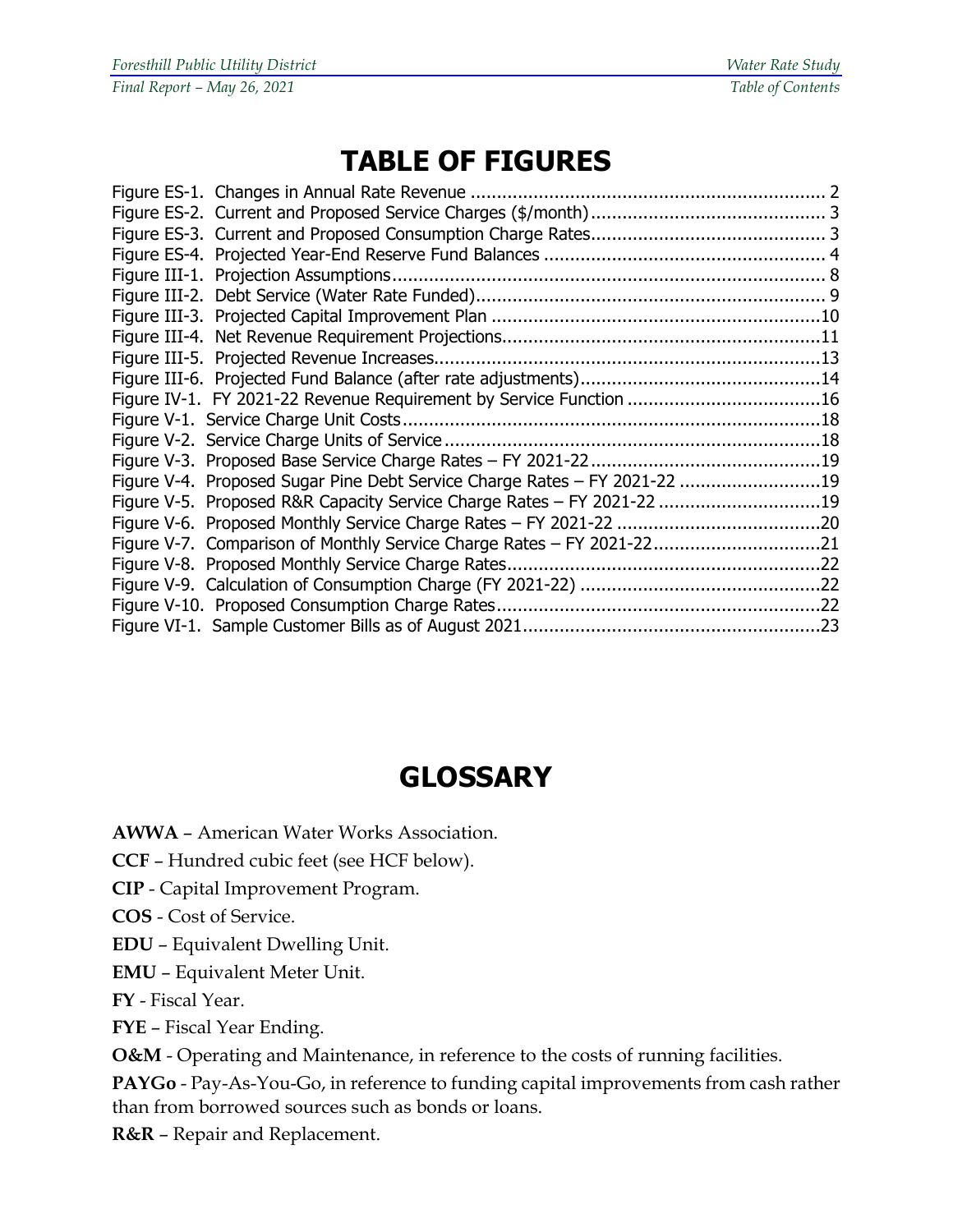**Service Charges** – Fixed charges paid per account regardless of the amount of water used. The charge is proportionate to the capacity of the customer's service.

**tGal** – Thousand gallons

## **ACKNOWLEDGEMENTS**

District Board of Directors Mark Bell, President Patty Wade, Vice President Robert Palmeri, Director Jane Stahler, Director

District Staff

Hank White, General Manager Addie Poulos, Administrative Assistant Roger Carroll, Finance Manager

HF&H Consultants, LLC Rick Simonson, C.M.C., Vice President Gabe Sasser, Senior Associate Geoffrey Michalczyk, Senior Associate

## **LIMITATIONS**

This document was prepared solely for the Foresthill Public Utility District in accordance with the contract between the District and HF&H and is not intended for use by any other party for any other purpose. In preparing this study, we relied on information from the District, which we consider accurate and reliable.

Rounding differences caused by stored values in electronic models may exist.

This document represents our understanding of relevant laws, regulations, and court decisions but should not be relied upon as legal advice. Questions concerning the interpretation of legal authorities referenced in this document should be referred to a qualified attorney.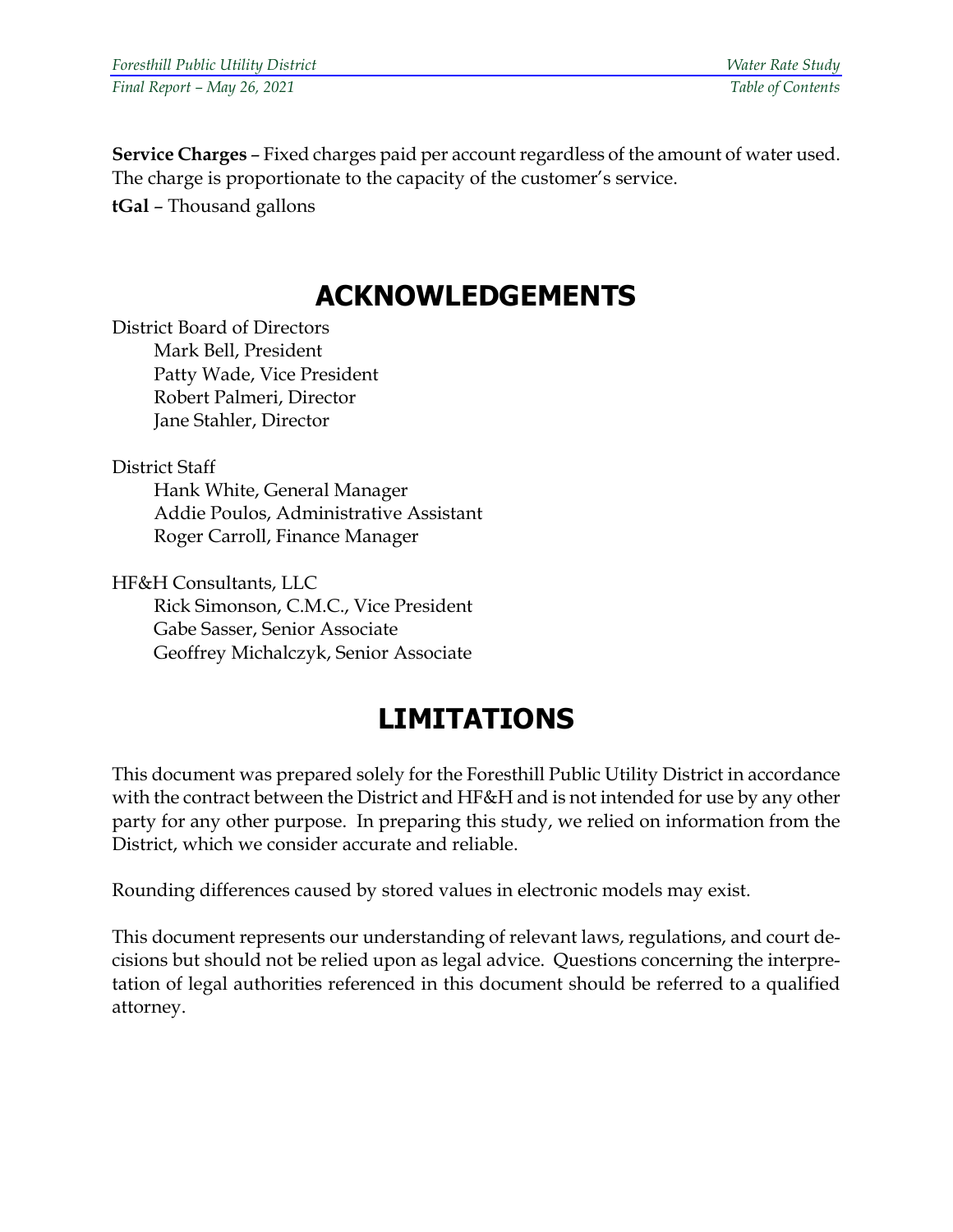## **I. EXECUTIVE SUMMARY**

### **OVERVIEW**

HF&H Consultants, LLC (HF&H) was retained by Foresthill Public Utility District (District) to conduct a cost of service (COS) analysis and water rate study. The District engaged HF&H to evaluate their current rate structure and update their water rates for a five-year period from FY 2021-22 through FY 2025-26. This section summarizes the findings and recommendations in this report.

In preparing this water rate study, expenses, revenues, and reserves were projected for a five-year planning period through FY 2025-26. The rates derived in this five-year period will be used for setting rates under Art. XIIID, Sec. 6 of the State Constitution.<sup>[1](#page-10-0)</sup>

The following findings and recommendations were made, which result in the proposed water rate structure and subsequent rates. It is expected that the first rate increase will be effective August 15, 2021 with future rate increases effective each July 1 over the following four-year period, beginning July 1, 2022.

#### **FINDINGS & RECOMMENDATIONS**

In preparing this water rate study, the following findings were made.

- 1. **Operating and Maintenance costs.** Operating and Maintenance (O&M) expenses (labor, utilities, maintenance, regulatory compliance, etc.) are based on the District's Board-adopted FY 2021-22 operating budget which is projected to increase by an average of 2.9% per year through the five-year planning period. The detailed annual O&M expenses are shown in detail in Table 2 of the rate model included in the Appendix.
- 2. **Capital costs.** The District prepared a Capital Improvement Plan (CIP) through FY 2025-26 (in 2021 dollars) driven by a focus on improvements to distribution and transmission assets. The District plans to spend \$6.4 million over the next five fiscal years, an average of \$1.28 million per year.

The District plans to fund these projects through a combination of connection fees from new customers, grants, the sale of surplus water, and water rate revenue. The proposed water rates resulting from this rate study include funding an average of approximately \$428,000 per year in capital projects, the remaining costs will

<span id="page-10-0"></span><sup>1</sup> This law was enacted by Proposition 218 in 1996. The law contains procedural and substantive requirements that apply to property-related fees and charges such as water rates. The law exempts connection charges, which instead are governed by Section 66000 of the Government Code.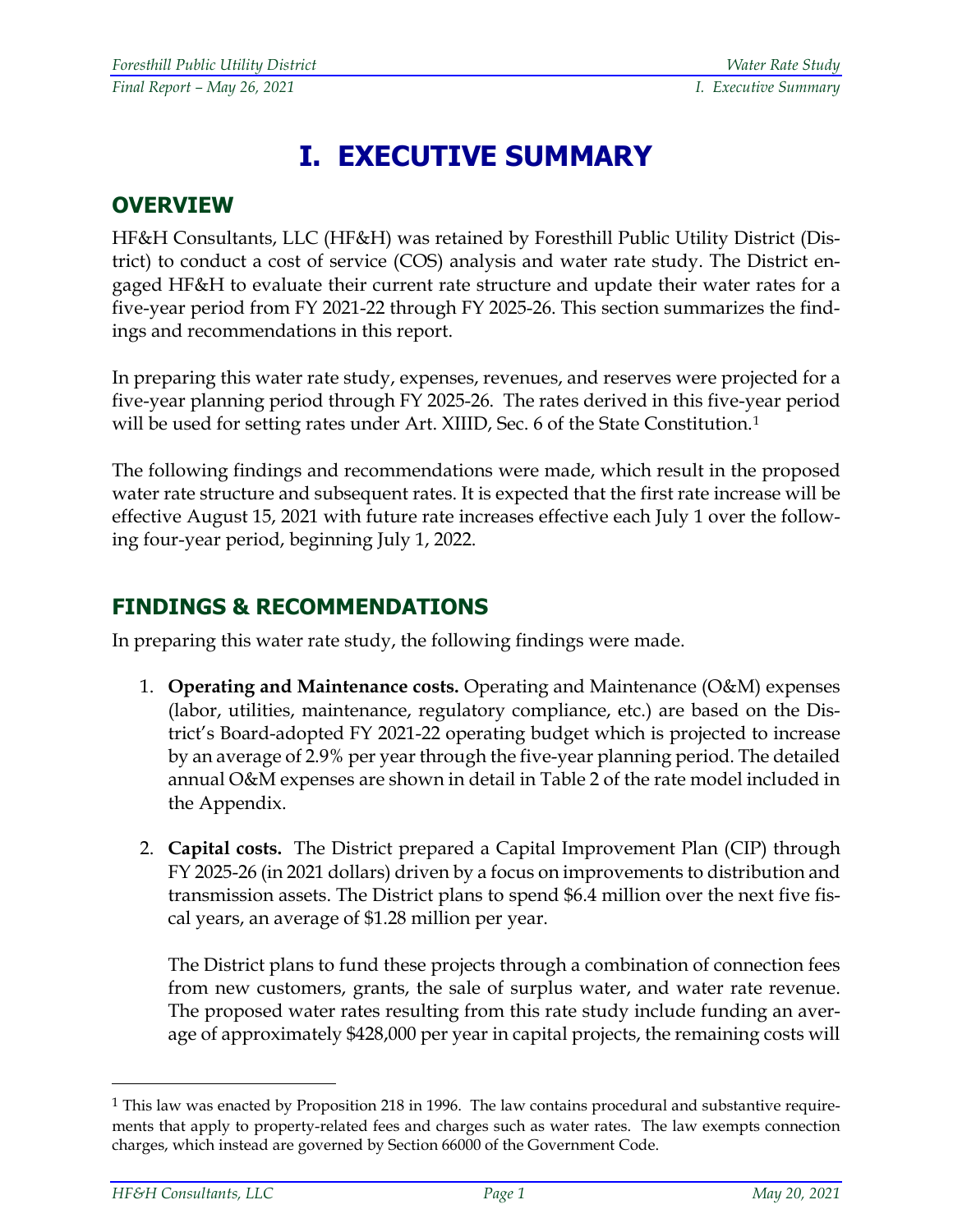be funded through connection fees, grants, and/or surplus water sales. If the connection fee, grant, and surplus water sales revenue received in any given year are not sufficient to complete the budgeted project(s), the project(s) will be deferred.

3. **Revenue from existing rates.** Annual revenue generated from existing rates is sufficient to cover the District's budgeted FY 2021-22 operating and capital expenses described above. As a result, overall revenue generated from customer water rates can be reduced by 12% in FY 2021-22. Because the rate adjustments are proposed to go into effect in mid-August, the actual decrease in rate revenue for FY 2021-22 will be 10%, as revenues during the first two months of the fiscal year (July and August) will be at current rates.

It should be noted that the ability to adopt new rates which will generate 10% less revenue in FY 2021-22 (saving rate payers money), is a direct result of the District's decision to commit to fund a substantial amount of capital projects by aggressively pursuing grant funding and through revenues generated by selling surplus water. Had the needed capital projects been assumed to be solely funded with water rate revenue from rate payers, the rate revenues would have needed to increase.

The proposed rates discussed in this report reflect such a reduction in total revenue; however, the rate structure changes also being recommended (discussed in Section IV), which better aligns the rates with the cost-of-service and meets the District's rate setting objectives, will result in some customer bills decreasing less than the 12%, or increasing, while other customer bills will decrease greater than 12%. The rate structure change will take effect with the mid-August 2021 rate adjustments, no further rate structure changes are proposed to be made through the end of the five-year planning period. As such, the annual percentage changes in rates (effective each July 1 of each subsequent year), as shown in **Figure ES-1,** will be applied across-the-board to all then-current water rates.

<span id="page-11-0"></span>

| <b>Fiscal Year</b> | Rate<br><b>Adjustments</b>              | <b>Date</b><br>of Rate | <b>Revenue</b><br><b>After Rate</b><br><b>Adjustment Adjustments</b> | Change in<br><b>Revenue</b> |
|--------------------|-----------------------------------------|------------------------|----------------------------------------------------------------------|-----------------------------|
|                    | <b>Current Revenue at Current Rates</b> |                        | \$2,868,017                                                          |                             |
| FY 2021-22         | various                                 | Aug. 2021              | \$2,583,212                                                          | $-10%$                      |
| FY 2022-23         | 1%                                      | <b>July 2022</b>       | \$2,553,039                                                          | $-1%$                       |
| FY 2023-24         | 2%                                      | <b>July 2023</b>       | \$2,606,114                                                          | 2%                          |
| FY 2024-25         | 2%                                      | <b>July 2024</b>       | \$2,660,293                                                          | 2%                          |
| FY 2025-26         | 2%                                      | <b>July 2025</b>       | \$2,715,598                                                          | 2%                          |

| Figure ES-1. Changes in Annual Rate Revenue |
|---------------------------------------------|
|                                             |

4. **Fixed Service Charge revisions.** While most of the District's current service charges are proportional to the design capacity of the meter size used, there are a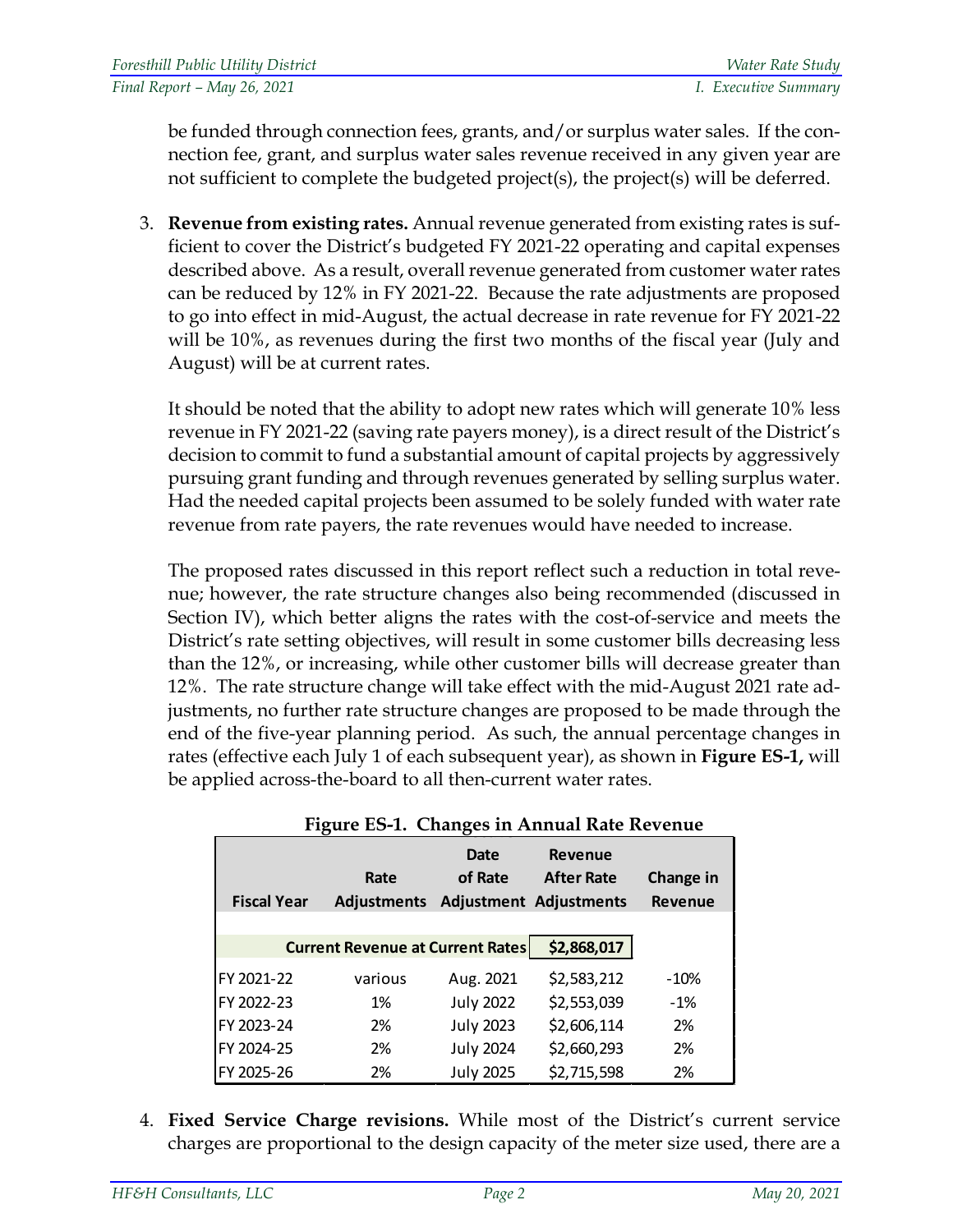| <b>Foresthill Public Utility District</b> | Water Rate Study     |
|-------------------------------------------|----------------------|
| Final Report - May 26, 2021               | I. Executive Summary |

few exceptions. Currently, meters sized 5/8" and 3/4" are charged the same, and the same is true for all meter sizes exceeding 2". The proposed charges would be graduated in proportion to the capacity of the service (i.e., meter-size).

A comparison of proposed and existing service charge rates is provided in **Figure ES-2**. The rate adjustment percentage increases shown in **Figure ES-1**, have been applied to calculate rates for the next five fiscal years. Monthly bills are the sum of both the fixed service charges and consumption charges multiplied according to usage (discussed in Item #5).

<span id="page-12-0"></span>

| <b>Service</b> | Current    | Proposed (\$/mo; All Customer Classes) |                  |                  |                  |                  |  |
|----------------|------------|----------------------------------------|------------------|------------------|------------------|------------------|--|
| <b>Size</b>    | (S/month)  | Aug. 2021                              | <b>Jul. 2022</b> | <b>Jul. 2023</b> | <b>Jul. 2024</b> | <b>Jul. 2025</b> |  |
| 5/8"           | \$90.54    | \$70.81                                | \$71.52          | \$72.95          | \$74.41          | \$75.90          |  |
| 3/4"           | \$90.54    | \$91.20                                | \$92.11          | \$93.95          | \$95.83          | \$97.75          |  |
| 1"             | \$163.87   | \$131.98                               | \$133.30         | \$135.97         | \$138.69         | \$141.46         |  |
| 11/2"          | \$328.68   | \$264.51                               | \$267.16         | \$272.50         | \$277.95         | \$283.51         |  |
| 2"             | \$643.17   | \$427.63                               | \$431.91         | \$440.55         | \$449.36         | \$458.35         |  |
| 4"             | \$1,581.35 | \$1,854.88                             | \$1,873.43       | \$1,910.90       | \$1,949.12       | \$1,988.10       |  |
| 6"             | \$1,581.35 | \$3,587.97                             | \$3,623.85       | \$3,696.33       | \$3,770.26       | \$3,845.67       |  |
| 8"             | \$1,581.35 | \$7,156.09                             | \$7,227.65       | \$7,372.20       | \$7,519.64       | \$7,670.03       |  |

**Figure ES-2. Current and Proposed Service Charges (\$/month)**

5. **Consumption charge revisions.** The District currently provides a monthly allotment to all customers based on meter size or number of dwelling units.Customers are billed based on two uniform consumption charge rates, known as "overage" and "credit", in relation to their actual usage versus their monthly allotment. Under the ratemaking proposal, the District would bill all customers on a uniform consumption charge rate and discontinue minimum monthly allotments. All customers will pay based on the first gallon of usage. **Figure ES-3** summarizes the current and proposed consumption charge rates. Percentage increases shown in **Figure ES-1**, have been applied to calculate rates for the next five fiscal years.

Monthly bills are the sum of both the service charge rate (Item #4 above) and the consumption charge rate multiplied by a customer's respective water use during the month.

<span id="page-12-1"></span>

| Consumption   | Current        |         |               | Proposed (\$/tGal/month; All Customers) |               |               |               |
|---------------|----------------|---------|---------------|-----------------------------------------|---------------|---------------|---------------|
| Charge        | (S/tGal/month) |         | <b>Aug-21</b> | <b>Jul-22</b>                           | <b>Jul-23</b> | <b>Jul-24</b> | <b>Jul-25</b> |
| All customers | Credit         | (50.42) | \$1.96        | \$1.98                                  | \$2.02        | \$2.06        | \$2.10        |
|               | Overage        | \$1.55  |               |                                         |               |               |               |

**Figure ES-3. Current and Proposed Consumption Charge Rates**

6. **Reserve fund targets.** Rates are set to generate a constant level of revenue to maintain reserves at adequate levels. At the same time that revenue from rates is added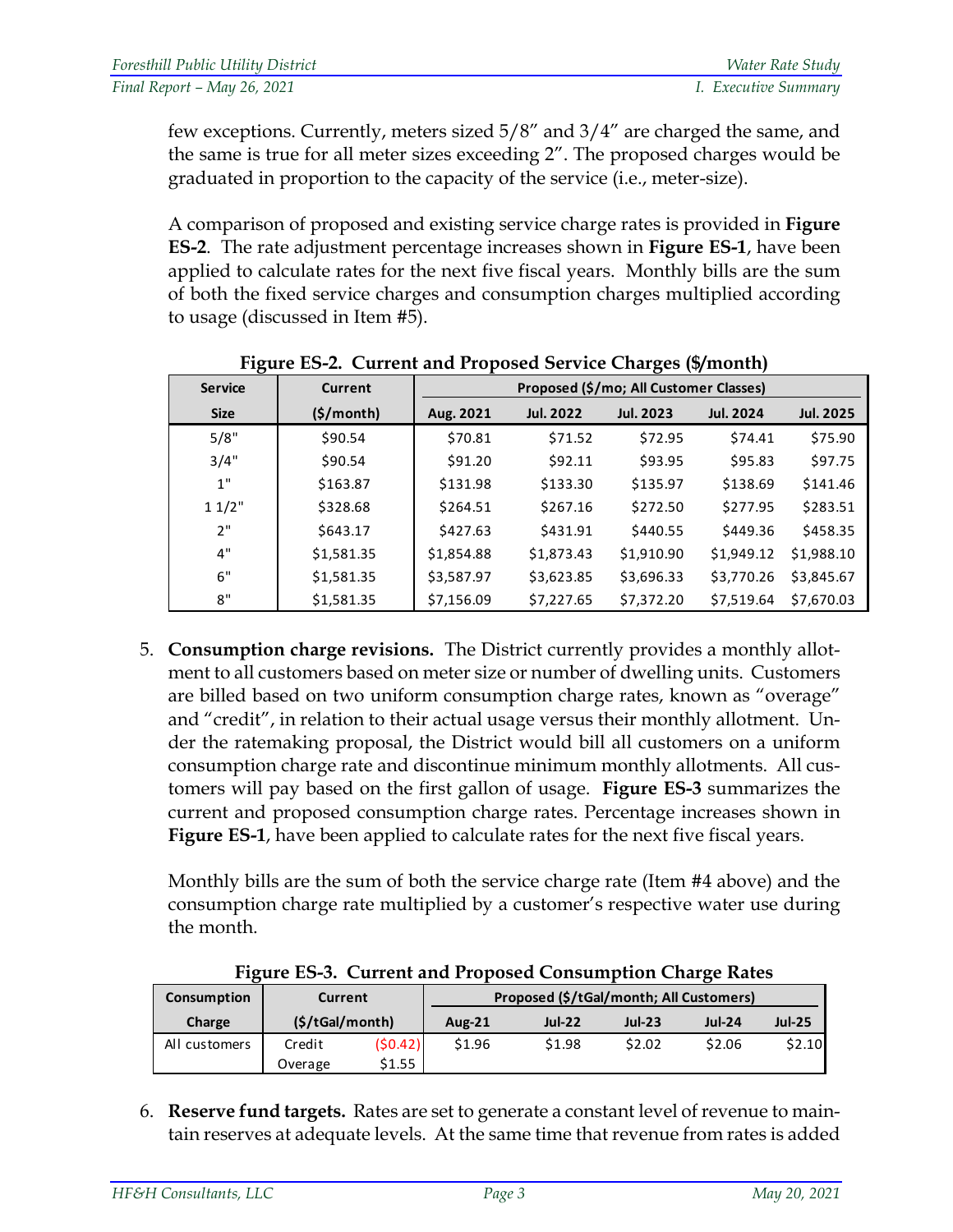to reserves, reserves are drawn down to fund capital projects whose costs vary from year to year. In effect, reserves are used to buffer rates from varying levels of capital expenditures and unforeseen variances in operating expenditures. To determine what constitutes adequate reserve amounts for rate making purposes, we determine separate operating and capital reserve targets.

The operating reserve provides working capital for monthly O&M expenses. We agree with the District's current policy requiring an operating reserve of six months of O&M expenses. This is adequate to cover potential cash flow lags between when the District incurs expenses and when it receives revenue from monthly billings. Furthermore, the operating reserve will accommodate uneven expense and revenues throughout the year.

The capital reserve provides liquidity to fund construction for projects that are funded on a PAYGo basis (as opposed to those that are funded from debt). With adequate capital reserves, the District is able to pay contractors without encroaching on the operating reserves. For purposes of this study, we recommend a target capital reserve balance equal to the District's average annual water-rate funded capital expenditures. In addition, we recommend maintaining an additional \$600,000 in the District's capital reserve for emergency capital repair purchases.

7. **Reserve fund balance.** With the recommended rate changes in **Figures ES-2** and **ES-3**, the District's reserve fund balance (solid green line) will meet or exceed the District's reserve target throughout the five-year financial planning period.

<span id="page-13-0"></span>

**Figure ES-4. Projected Year-End Reserve Fund Balances**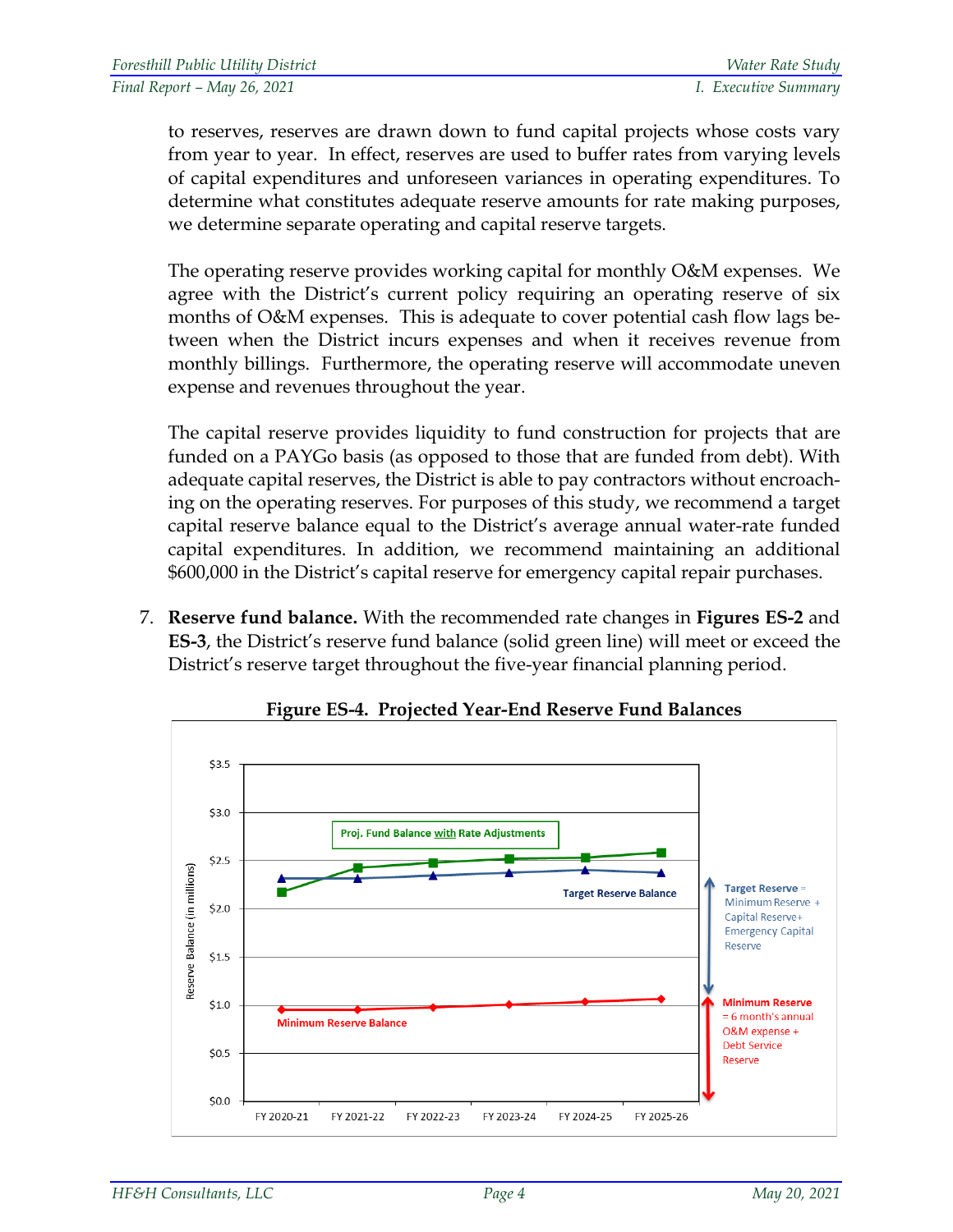8. **Water Rate Implementation.** This report documents the rates proposed for adoption by the District, as shown in **Figures ES-2** and **ES-3,** above. In accordance with Proposition 218, the District may adopt the rates for the five-year financial planning period once all property owners have been notified of the proposed rates and the public protest hearing has been conducted, no earlier than 45 days after the mailing of the notices.

The proposed rate plan would maintain adequate reserves for cash flow and emergency purposes. Actual revenues and expenses may differ from the projections included in the five-year financial model (included in **Appendix)**, which is the basis for these proposed rate increases. Each year, as part of the annual budget process, the District would confirm the need for the next incremental rate change. The District can implement a lower rate increase, if supported by the financial forecast, without conducting the Proposition 218 protest process.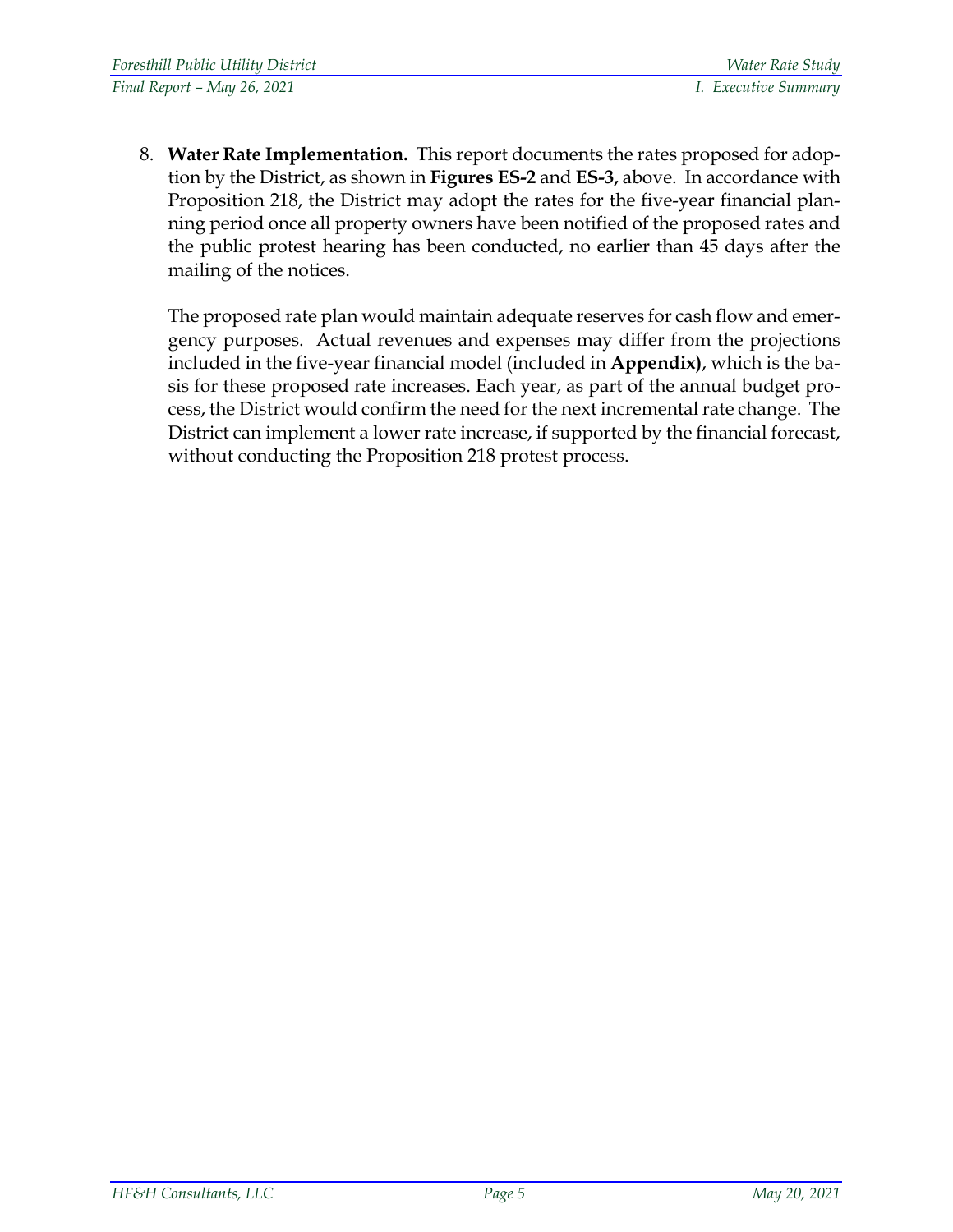## **II. INTRODUCTION**

### **BACKGROUND**

The District provides treated water services to the community of Foresthill, located in Placer County. Currently the District serves just over 2,000 residential and non-residential metered accounts across an approximate service area of 13,000 acres. The District owns and operates its own plant which treats all raw water captured by the Sugar Pine Reservoir. The District assumed ownership of Sugar Pine Reservoir in 2003.

The previous rate study occurred in 2014 and covers FY 2014-15 through FY 2018-19. This study also included a cost-of-service analysis. In the past, the District was in a precarious financial position and structured their rates to mitigate this risk.

### **STUDY PURPOSE**

The purpose of this study is to conduct a cost-of-service analysis that will determine rates that proportionally recover the cost of providing Foresthill's water service. Toward that end, the cost-of-service analysis determines how much revenue should be generated by each component of the rate structure so that rate payers within each customer category are charged for their proportionate share of the cost of providing service on a parcel basis. The cost-of-service analysis has been tailored specifically to the District's customer classes and the rate structures that are appropriate for each category. Rate re-structuring was pursued while ensuring the District would maintain adequate reserves to support continued operations and capital infrastructure repair and replacements.

### **STUDY PROCESS**

A comprehensive rate study comprises three steps. Revenue requirement projections determine how much revenue is needed from rates. Cost-of-service analysis determines how much of the revenue should come from fixed and variable charges. Rate design determines the structure of the fixed service charges and the variable consumption charges for each customer category. The study process also considered recommendations made by the Community Advisory Committee.

The cost-of-service analysis considers industry practices described by the American Water Works Association[.2](#page-15-0) At the outset of the analysis, the types of customer classes were reviewed, as were the types of rate structures that are appropriate to the District's customer categories. Customer meter records, water usage data, and District policies were also reviewed to hone our analysis.

<span id="page-15-0"></span><sup>2</sup> *Principles of Water Rates, Fees, and Charges*. American Water Works Association Manual M1, 7th Edition.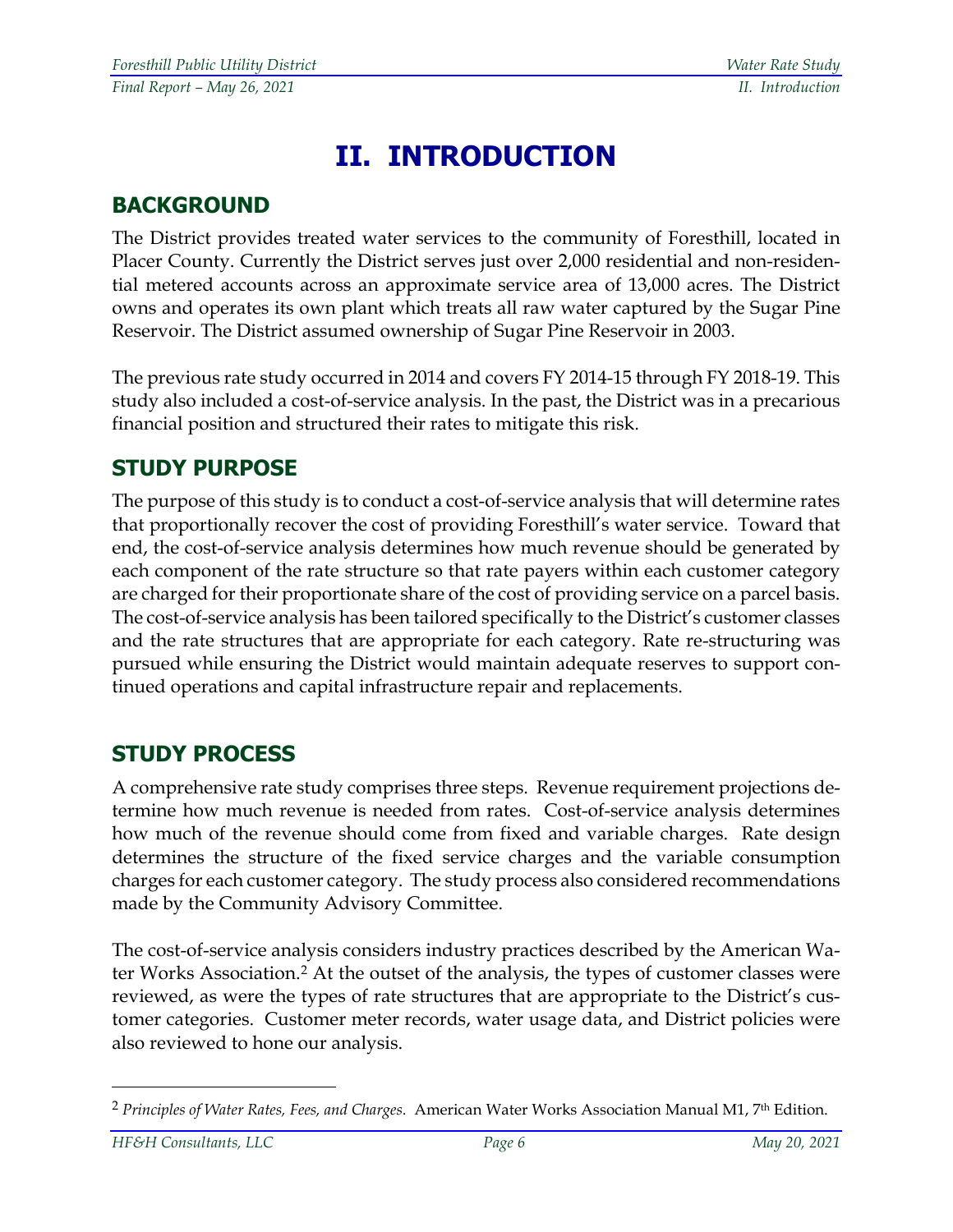### **REPORT ORGANIZATION**

The report contains six sections:

- 1. **Executive Summary** Summarizes our findings and recommendations.
- 2. **Introduction** Provides context for the study.
- 3. **Revenue Requirements** Documents the annual revenue requirements and increases in rate revenue for the five-year planning period from FY 2021-22 through FY 2025-26.
- **4. Cost-of-Service Analysis** Documents the allocation of costs to be recovered by the fixed service charge and the consumption charges.
- 5. **Rate Design** Documents the derivation of the rates.
- 6. **Customer Bill Impacts** Provides a comparison by meter size and usage of current and proposed rates, assuming monthly usage.

In addition to the report sections, you may refer to these additional sections for guidance:

- A. **Table of Contents**
- B. **Glossary**
- C. **Appendix** Contains a copy of the rate model.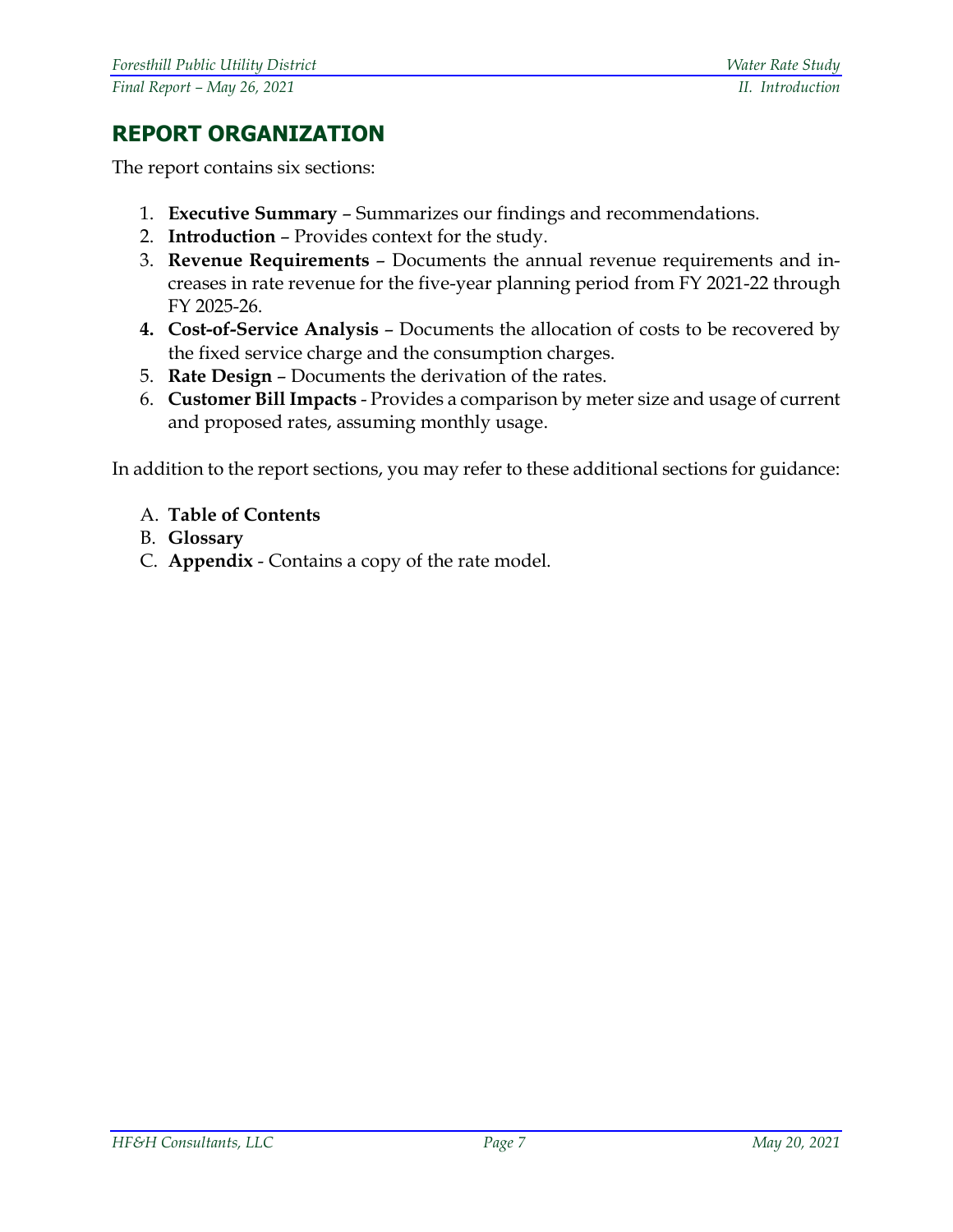## **III. REVENUE REQUIREMENTS**

To determine whether additional rate revenue is required, projected operating and capital expenses are compared with projected revenue from current rates. Annual surpluses or deficits are then applied to the reserve funds. Rates are then adjusted so that the expenses are covered, and reserve targets are met.

A spreadsheet model was developed to derive revenue requirements for FY 2021-22 through FY 2025-26. The revenue requirements represent the costs that must be covered by revenue from rates and other sources. The District's Board-approved operating and capital budget for FY 2021-22 served as the starting point for projecting the District's expenses and revenues.

The derivation of future rates builds on the trend analysis described later in this report. In setting future rates, expenses, revenues, and reserve balances are forecasted. This projection reflects the District's rate-making objectives. The financial planning model that was developed to make these projections reflects the current understanding of the District's circumstances, discussed in the following sections.

### **REVENUE REQUIREMENT ASSUMPTIONS AND PROJECTIONS**

Expense projections combined with contributions to reserves become the revenue requirements. The District's Board-approved operating budget was relied on for the FY 2021-22 expenses in the first year of the financial-planning period. Working with District staff, inflationary factors were developed based on recent historical results. The assumptions shown in **Figure III-1** were used to project the District's revenue requirements through FY 2025-26.

<span id="page-17-0"></span>

|   |                                    | 114 - 111 1. 110 centri 1100 ani public |            |            |            |            |
|---|------------------------------------|-----------------------------------------|------------|------------|------------|------------|
|   |                                    | <b>Budget</b>                           |            | Projected  |            |            |
|   |                                    | FY 2021-22                              | FY 2022-23 | FY 2023-24 | FY 2024-25 | FY 2025-26 |
| a | Annual EMU Growth Rate             | 0.00%                                   | 0.00%      | 0.00%      | 0.00%      | 0.00%      |
|   | Annual Additional EMUs             | 0                                       | 0          | 0          | 0          | 0          |
|   | Total EMUs End of Year             | 2,585                                   | 2,585      | 2,585      | 2,585      | 2,585      |
| b | General Inflation                  | <b>Budget</b>                           | 2.00%      | 2.00%      | 2.00%      | 2.00%      |
| c | Salaries & Wages                   | <b>Budget</b>                           | 3.00%      | 3.00%      | 3.00%      | 3.00%      |
| d | <b>Benefits</b>                    | <b>Budget</b>                           | 4.50%      | 4.50%      | 4.50%      | 4.50%      |
| e | <b>Construction Cost Inflation</b> | <b>Budget</b>                           | 3.31%      | 3.31%      | 3.31%      | 3.31%      |
| f | Interest on Fund Balance           | 1.50%                                   | 1.50%      | 1.50%      | 1.50%      | 1.50%      |
| g | Bad debt as a % of rate revenue    | 0.0%                                    | 0.0%       | 0.0%       | $0.0\%$    | 0.0%       |
| h | Annual connection fee revenues     | \$21,000                                | \$21,000   | \$21,000   | \$21,000   | \$21,000   |
|   | Utilities                          | <b>Budgeted</b>                         | 3.0%       | 3.0%       | 3.0%       | 3.0%       |

#### **Figure III-1. Projection Assumptions**

#### **Labor and Operations Expenses**

These cost categories include direct salaries and benefits, materials and services, contract services, and overhead. These expenses are projected to increase an average of 2.9% per year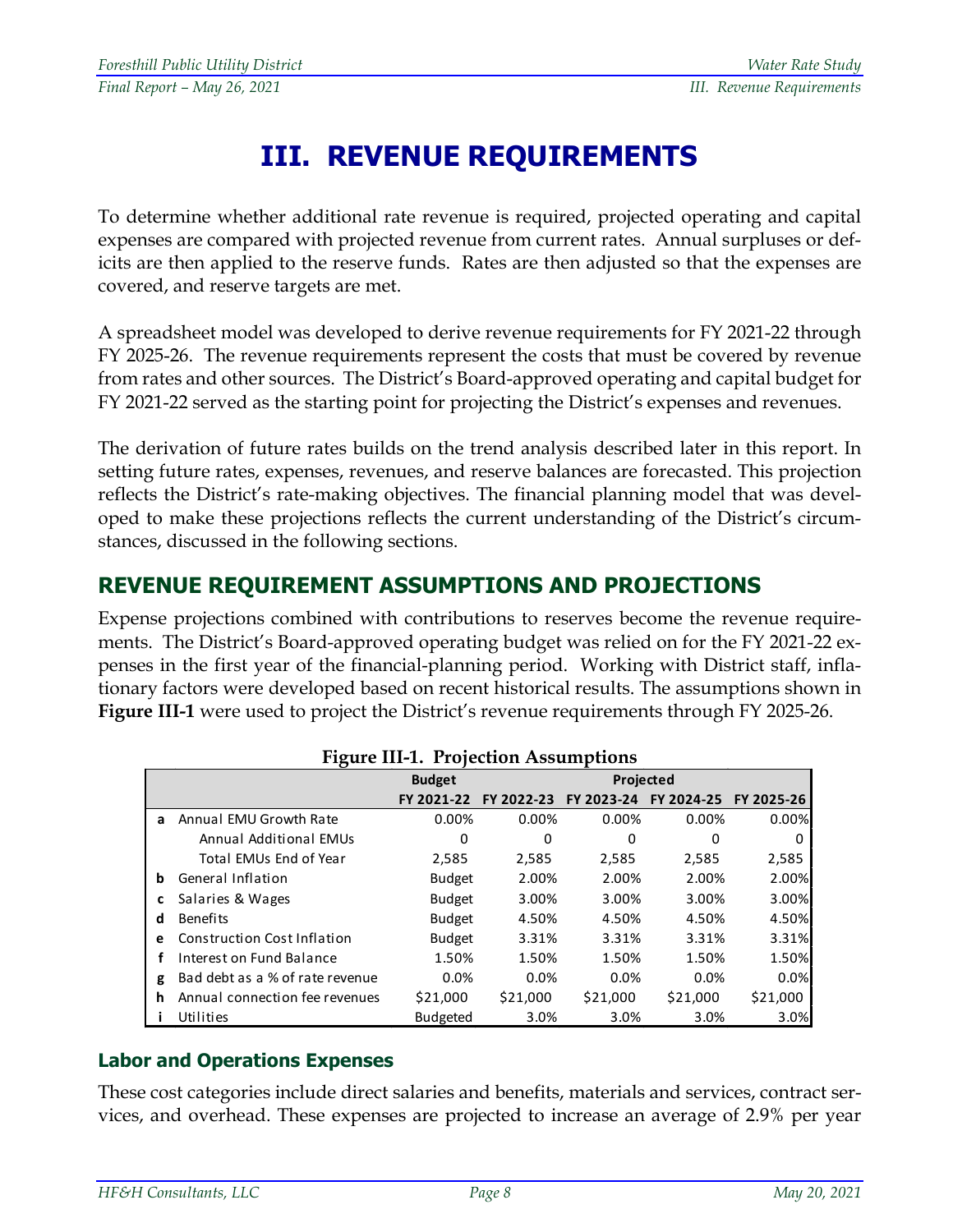during the projection period. Details of budgeted and projected expenses are provided on Table 2 of the rate model included in the Appendix.

#### **Debt Service**

The District has annual debt service of approximately \$340,000. Approximately half of the annual debt service was incurred to acquire the Sugar Pine Reservoir, to improve the District's water reliability. The other portion of the debt service is a result of funding system improvements and investments in improving fire flow to better serve the public. The annual debt service payments are partially offset by assessment revenues. Projections of the District's net debt service payments, to be funded through water rates, are summarized in **Figure III-2.** 

<span id="page-18-0"></span>

| Figure III-2. Debt Service (Water Rate Funded)   |            |              |              |              |              |  |
|--------------------------------------------------|------------|--------------|--------------|--------------|--------------|--|
|                                                  | FY 2021-22 | FY 2022-23   | FY 2023-24   | FY 2024-25   | FY 2025-26   |  |
| lAssessment District No. 2 Debt Service          |            |              |              |              |              |  |
| 2017 Water Revenue Bond                          | \$86,814   | \$86,723     | \$86,772     | \$86,752     | \$86,876     |  |
| 2017 Limited Obligation Refunding Bond           | \$82,738   | \$82,869     | \$82,947     | \$82,006     | \$81,946     |  |
| Assessment District Revenue                      | (\$82,239) | ( \$82, 239) | ( \$82, 239) | ( \$82, 239) | ( \$82, 239) |  |
| District Enterprise Fund                         |            |              |              |              |              |  |
| 2014 Water Loan Agreement - Sugar Pine Reservoir | \$168,583  | \$171,333    | \$173,383    | \$169,852    | \$111,981    |  |
|                                                  |            |              |              |              |              |  |
| Net Debt Service Funded with Water Rates         | \$255,896  | \$258,686    | \$260,863    | \$256,371    | \$198,563    |  |

### The District does not plan on issuing additional debt to fund capital improvement projects during the five-year planning period.

#### **Capital Improvements**

Rates need to generate enough revenue to cover annual operating and capital repair and replacement expenses. However, rates are not set to exactly match cash expenditures because cash expenditures can fluctuate and the District may receive funds from other sources (e.g., grants, surplus water sales). Reserves are used to cover the difference so that rate increases are smooth and gradual. In order to maintain adequate reserves to help modulate rates, the revenue requirements include contributions to reserves. The contributions to reserves represent additional revenue from water rates that is needed to maintain adequate operating and capital reserves.

The District's current level of reserves has enabled it to pay down its existing debt service and pursue capital improvements without additional debt funding. The District intends to continue paying for capital infrastructure projects on a Pay-As-You-Go (PAYGo) basis (using water rate revenue, grants, connection fees, and surplus water sales revenue), rather than incurring additional debt.

Facilities the District has constructed to provide water service will depreciate and eventually need to be replaced. The District has conducted periodic facility condition assessments to prioritize and address long-term capital projects via its Capital Improvement Program (CIP).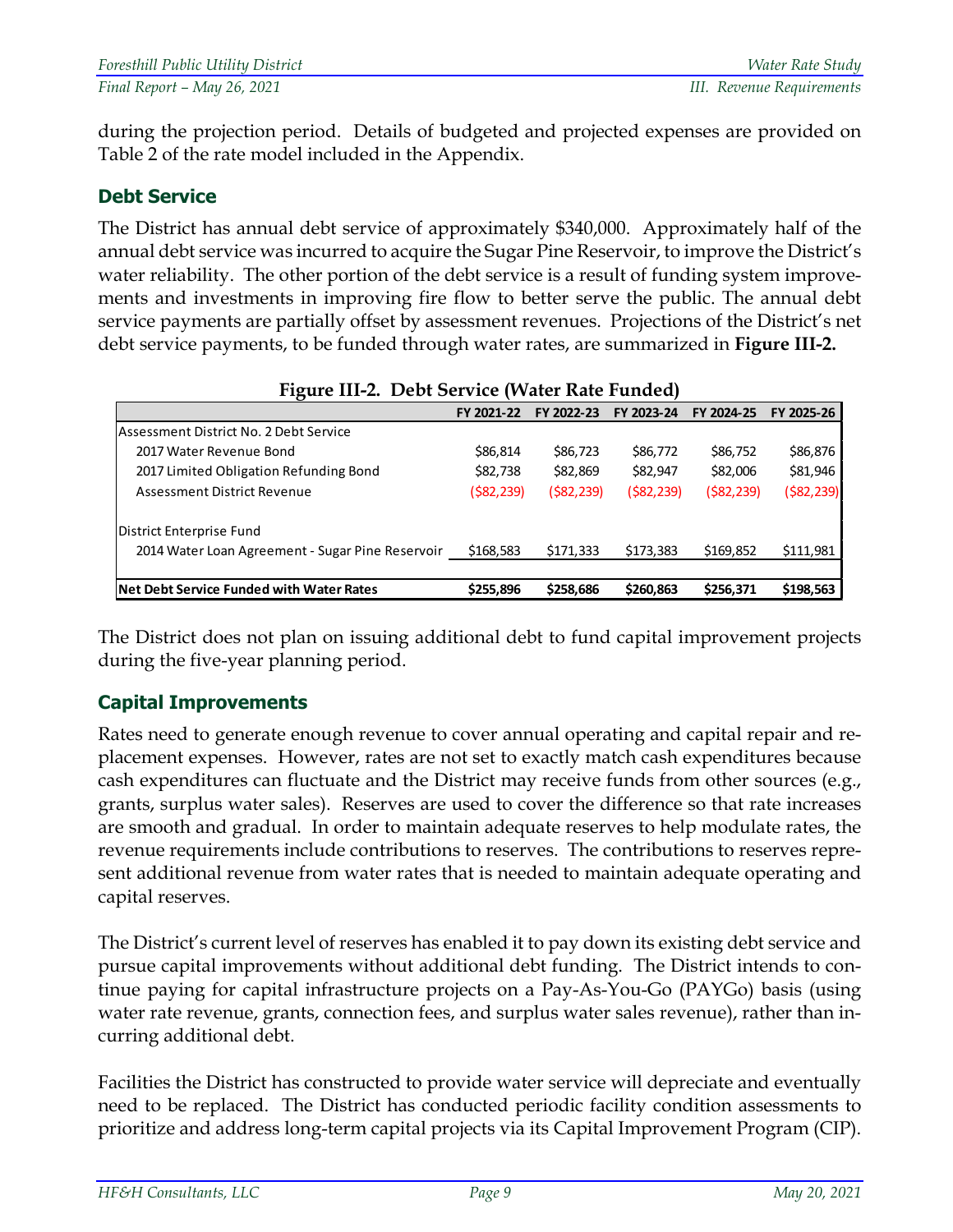| <b>Foresthill Public Utility District</b> | Water Rate Study          |
|-------------------------------------------|---------------------------|
| Final Report - May 26, 2021               | III. Revenue Requirements |

Based on these condition assessments and District capital outlay plans, the revenue requirement projections show approximately \$6.4 million in capital projects over the next 5 years are necessary, as shown in Figure III-3. The projections include an annual inflationary adjustment of 3.3% based on the average annual increase in the Construction Cost Index published by Engineering News-Record over the past ten years. The District plans to fund these projects through a combination of grants, the sale of surplus water, and water rate revenue. The proposed water rates from this rate study include funding an average of \$427,385 per year in capital projects, the remaining project costs will be funded through grants or surplus water sales. If the grant or surplus water sales revenue received in any given year are not sufficient to complete the budgeted project, the project will be deferred.

<span id="page-19-0"></span>

|                                                     |             |                               |            |             |                                                            | <b>Total</b>        |
|-----------------------------------------------------|-------------|-------------------------------|------------|-------------|------------------------------------------------------------|---------------------|
| <b>Project Description</b>                          | FY 2021-22  | FY 2022-23                    | FY 2023-24 | FY 2024-25  | FY 2025-26                                                 | <b>Project Cost</b> |
| <b>Sugar Pine Dam &amp; Reservoir</b>               |             |                               |            |             |                                                            |                     |
| Water Right Permit Extension                        | \$85,000    |                               |            |             |                                                            | \$85,000            |
| Piezometers                                         | \$100,000   |                               |            |             |                                                            | \$100,000           |
| Deformation Survey and monuments                    |             | \$50,000                      |            |             |                                                            | \$50,000            |
| <b>Regulatory Expenses</b>                          |             |                               |            |             |                                                            |                     |
| Cost of Service Study                               | \$45,000    |                               |            |             |                                                            | \$45,000            |
| <b>Treatment Plant</b>                              |             |                               |            |             |                                                            |                     |
| <b>Auxiliary Generators</b>                         | \$100,000   |                               | \$100,000  |             |                                                            | \$200,000           |
| Scaffold system for filters                         | \$20,000    |                               |            |             |                                                            | \$20,000            |
| Control Panel Rehabilitation                        |             | \$100,000                     |            |             |                                                            | \$100,000           |
| SCADA/GIS                                           |             | \$100,000                     |            |             |                                                            | \$100,000           |
| Lime system rehabilitation                          | \$60,000    |                               |            |             |                                                            | \$60,000            |
| Rehabilitate storage tank                           |             |                               | \$500,000  |             |                                                            | \$500,000           |
| Asphalt sealing (51,000 sq-ft)                      | \$30,000    |                               |            |             |                                                            | \$30,000            |
| ** Eq/Inventory building                            |             | \$100,000                     | \$100,000  |             |                                                            | \$200,000           |
| TL 2300 Turbididy Meter                             | \$5,000     |                               |            |             |                                                            | \$5,000             |
| <b>Transmission &amp; Distribution</b>              |             |                               |            |             |                                                            |                     |
| Ditch Witch Vacuum Trailer                          |             | \$120,000                     |            |             |                                                            | \$120,000           |
| <b>Auxiliary Storage Tank</b>                       |             |                               |            |             | \$1,000,000                                                | \$1,000,000         |
| Sierra View Lane Pipe Replacement                   | \$1,000,000 | \$1,000,000                   |            |             |                                                            | \$2,000,000         |
| Remaining Pipes (Distribution)                      |             |                               |            | \$800,000   |                                                            | \$800,000           |
| Pressure Relief Stations QTY 36                     | \$90,000    | \$50,000                      | \$40,000   | \$40,000    | \$40,000                                                   | \$260,000           |
| Sample stations                                     | \$5,000     |                               |            |             |                                                            | \$5,000             |
| Administration                                      |             |                               |            |             |                                                            |                     |
| Computers & Software                                | \$4,000     | \$4,000                       | \$4,000    | \$4,000     | \$4,000                                                    | \$20,000            |
| <b>Billing Software</b>                             | \$10,000    |                               |            |             |                                                            | \$10,000            |
| Facilities/Repairs (Paint & back office)            | \$15,000    | \$5,000                       | \$5,000    | \$5,000     | \$5,000                                                    | \$35,000            |
| <b>Equipment/Vehicles</b>                           |             |                               |            |             |                                                            |                     |
| Vehicle Fleet (7)                                   | \$60,000    |                               | \$60,000   |             | \$60,000                                                   | \$180,000           |
| Backhoe                                             | \$150,000   |                               |            |             |                                                            | \$150,000           |
| <b>Project Costs</b>                                | \$1,779,000 | \$1,529,000                   | \$809,000  | \$849,000   | \$1,109,000                                                | \$6,075,000         |
| Inflation Adjustment (3.3% annually)                | 100.0%      | 103.3%                        | 106.7%     | 110.3%      | 113.9%                                                     |                     |
| <b>Escalated Total Project Costs</b>                | \$1,779,000 | \$1,579,634                   | \$863,469  | \$936,171   | \$1,263,363                                                | \$6,421,637         |
| Less: Non-Water Rate Funding Sources                |             |                               |            |             |                                                            |                     |
| <b>Connection Fees</b>                              | (\$21,000)  | (\$21,000)                    | (\$21,000) | (\$21,000)  | (\$21,000)                                                 | (\$105,000)         |
| Grants or Surplus Water Sales                       |             | $(51,358,000)$ $(51,145,388)$ | (5415,537) | (5474, 101) | (5786, 686)                                                | (54, 179, 712)      |
| <b>Total Capital Funded with Water Rate Revenue</b> | \$400,000   | \$413,246                     | \$426,932  | \$441,070   | \$455,677                                                  | \$2,136,925         |
|                                                     |             |                               |            |             | Average Annual Capital Spending Eunded through Water Pates | <b>CA77 205</b>     |

#### **Figure III-3. Projected Capital Improvement Plan**

*Average Annual Capital Spending Funded through Water Rates \$427,385*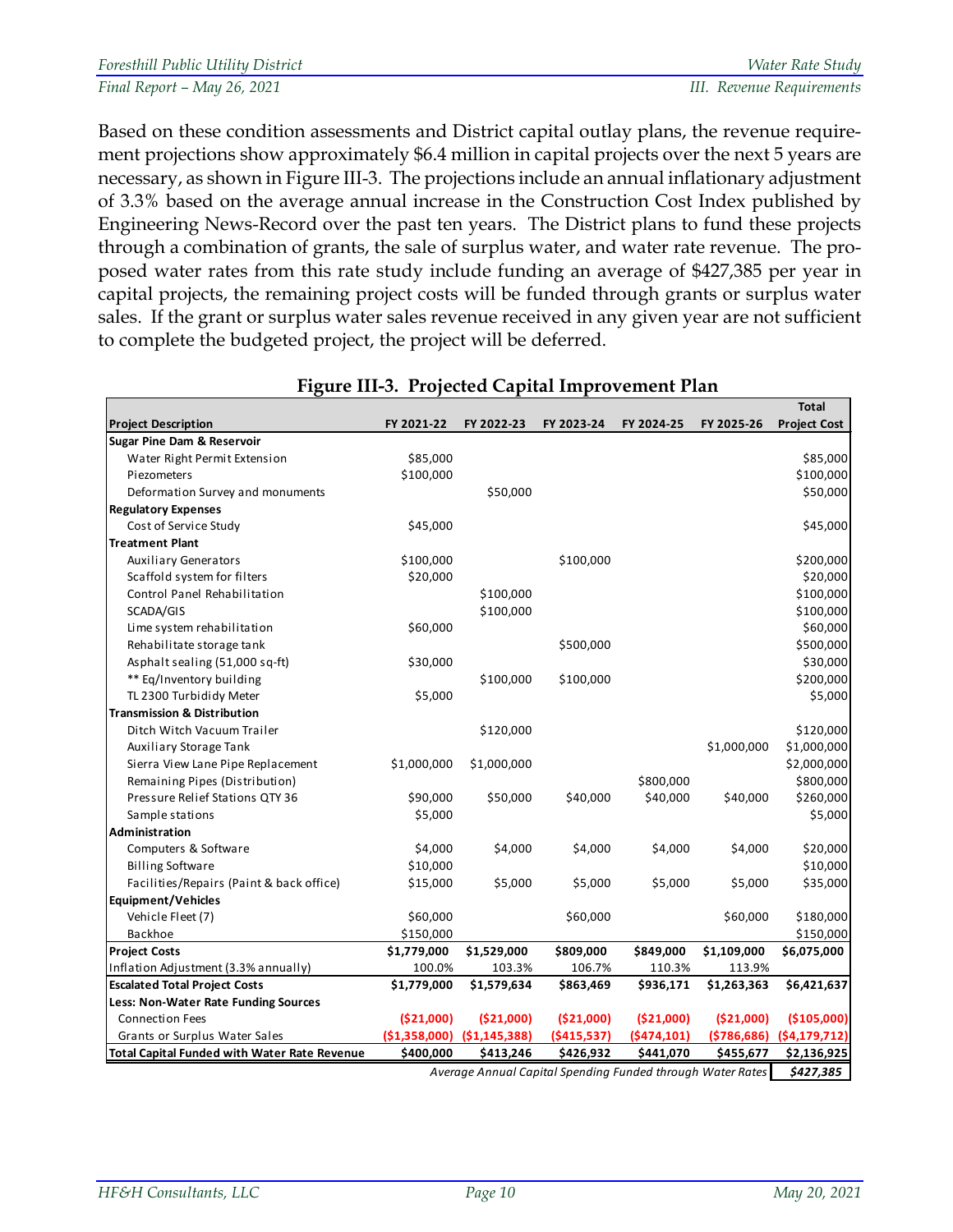The application of the assumptions in **Figure III-1** and inclusion of the capital expenses, to be funded with water rate revenue described above, comprise the revenue requirements shown in **Figure III-4**.

<span id="page-20-0"></span>



#### **Revenue from Current Rates**

As shown in **Figure III-4**, revenue from current rates is projected to be greater than the annual projected revenue requirements during the five-year planning period. As a result, overall revenue generated from customer water rates can be reduced by 12% in FY 2021-22. The proposed rates discussed in this report reflect such a reduction in total revenue; however, the rate structure changes also being recommended (discussed in **Section V**), will result in some customer bills decreasing less than the 12%, or increasing, while other customer bills will decrease greater than 12%.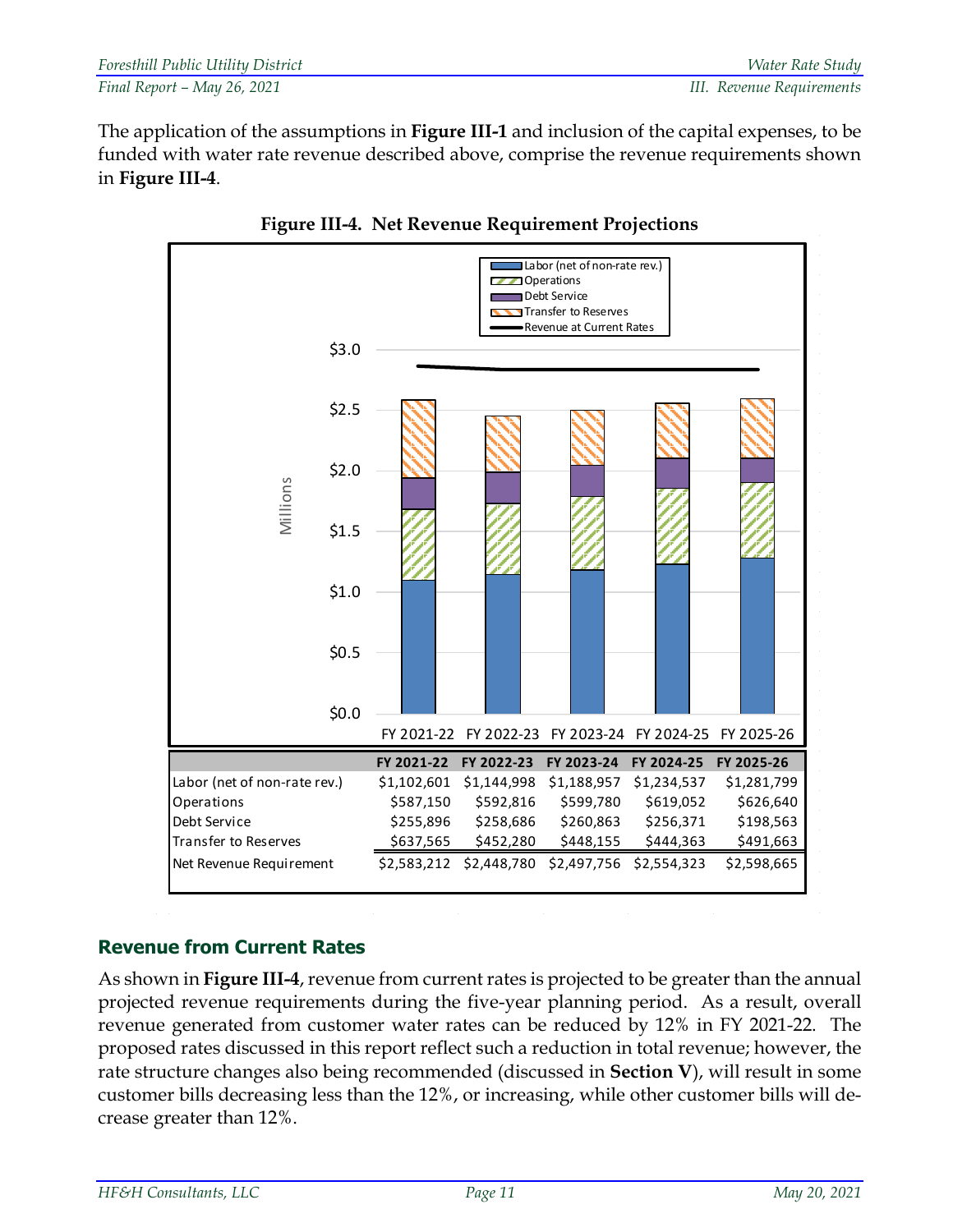It should be noted, the revenue at current rates reflects a sustained reduction in water demand of 20% in FY 2022-23, as a result of current drought conditions and potential changes in water demand, as some customers will experience bill increases as a result of the rate restructure.

### **RESERVE FUNDS**

Rates are set to generate sufficient revenue to cover annual expenses. In addition, rates are set to maintain adequate reserves.

#### **Operating Reserve**

The District's reserve policy states that the minimum operating reserve balance will equal six months' annual O&M expense plus the debt service reserve. It is essential to not drop below this minimum balance to ensure adequate cash flow is available to the District throughout the year. Maintaining the minimum balance for the operations reserve is recommended as the highest priority for the District.

#### **Debt Service Reserve**

The purpose of a debt service reserve is to provide funding to avoid defaulting on any existing loans if the District failed to make a loan payment. We recommend maintaining a full year's loan repayment. As such, the District's target debt service reserve is between \$280,802 and \$338,135 depending on the specific fiscal year.

#### **Capital Reserve**

Just as working capital is needed to pay on-going O&M expenses, working capital is also needed to fund construction of water rate-funded (i.e., as opposed to debt-funded, grantfunded, etc.) capital projects. For purposes of this study, we recommend a Capital Reserve target equal to the average annual water-rate-funded capital expenses (\$427,000).[3](#page-21-0) 

#### **Emergency Reserve**

Should a District asset unexpectedly fail, this reserve will provide funding toward replacement or repair. In light of the District's decision to assume a significant amount of funding for capital projects will need to come from connection fees, grants, and/or revenue from the sale of surplus water, all of which are not guaranteed to materialize, we recommend maintaining an additional reserve amount for emergency repair and replacement purposes. As such, the reserve balance target includes an emergency reserve amount of \$600,000 (in additional to the operating, debt, and capital reserve targets discussed above), which is equal to 2% of the book value of the District's existing assets.

### **REVENUE CHANGES**

The required revenue changes are determined by comparing the revenue from existing rates with the revenue requirements. Rate revenue is then adjusted to reduce or eliminate deficits

<span id="page-21-0"></span>3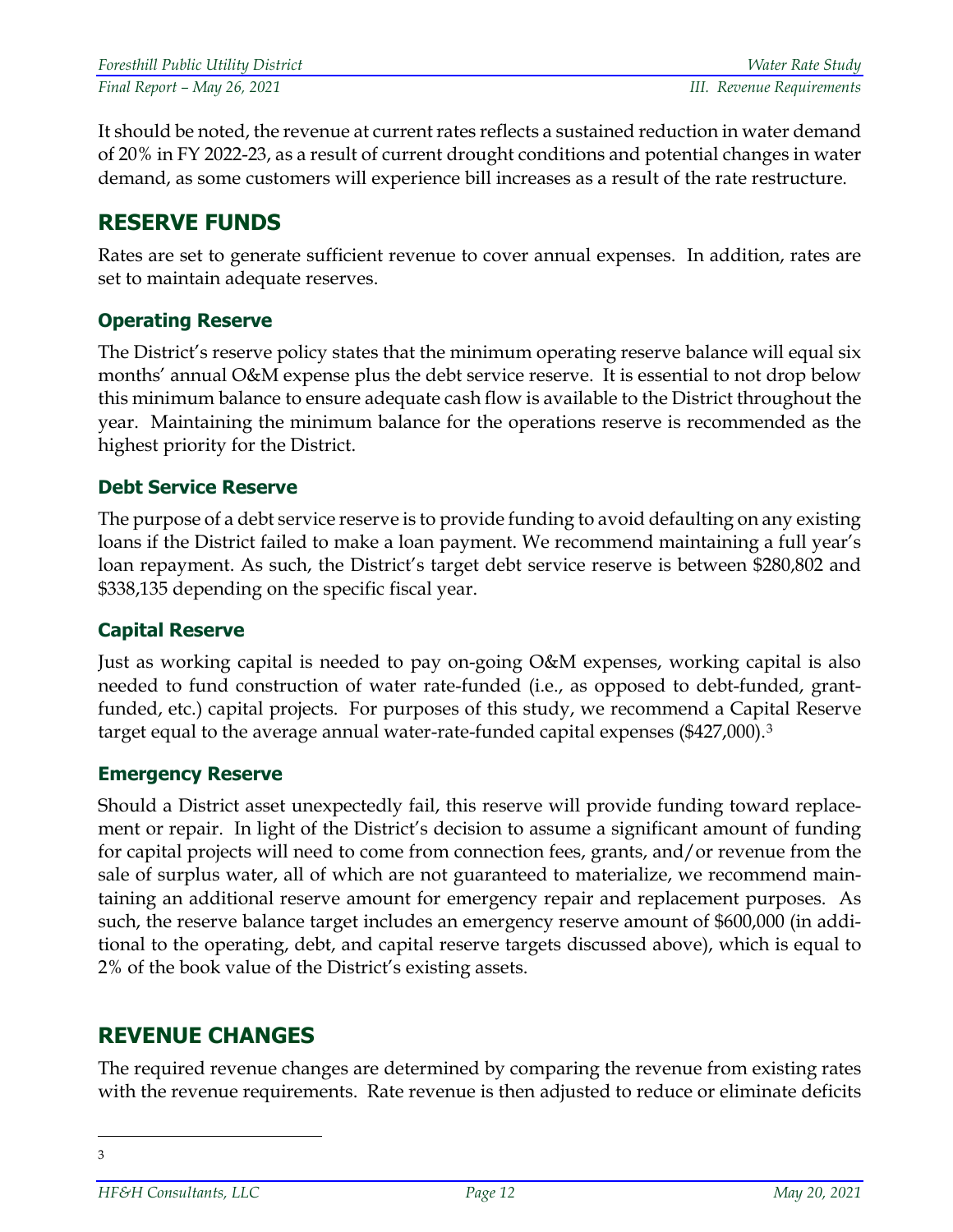or surpluses, provide adequate debt coverage, and maintain reserves. As shown in **Figure III**-**4**, annual revenue generated from existing rates is sufficient to cover the District's budgeted FY 2021-22 operating and capital expenses described above. As a result, overall revenue generated from customer water rates can be reduced by 12% in FY 2021-22. Because the rate adjustments are proposed to go into effect in mid-August, the actual decrease in rate revenue for FY 2021-22 will be 10%, as revenues during the first two months of the fiscal year (July and August) will be at current rates.

<span id="page-22-0"></span>**Figure III-5** summarizes the proposed annual rate changes and resulting changes in revenue generated. In FY 2021-22, the percentage rate increase varies among customers, because of rate structure modifications. In subsequent years, the rate adjustments are applied across the board to all rates.

| <b>Fiscal Year</b> | Tigule III-9. Trojecteu Revenue Increases<br>Date<br>of Rate<br>Rate<br><b>Adjustments</b> |                  | <b>Revenue</b><br><b>After Rate</b><br><b>Adjustment Adjustments</b> | Change in<br><b>Revenue</b> |
|--------------------|--------------------------------------------------------------------------------------------|------------------|----------------------------------------------------------------------|-----------------------------|
|                    | <b>Current Revenue at Current Rates</b>                                                    |                  | \$2,868,017                                                          |                             |
| FY 2021-22         | various                                                                                    | Aug. 2021        | \$2,583,212                                                          | $-10%$                      |
| FY 2022-23         | 1%                                                                                         | <b>July 2022</b> | \$2,553,039                                                          | $-1%$                       |
| FY 2023-24         | 2%                                                                                         | <b>July 2023</b> | \$2,606,114                                                          | 2%                          |
| FY 2024-25         | 2%                                                                                         | <b>July 2024</b> | \$2,660,293                                                          | 2%                          |
| FY 2025-26         | 2%                                                                                         | <b>July 2025</b> | \$2,715,598                                                          | 2%                          |

### **Figure III-5. Projected Revenue Increases**

### **RESERVE FUND BALANCE**

**Figure III-6** shows (solid green line) the annual fluctuations in the fund balance that are caused by the differences between the revenue requirement and revenue from rates with the rate increases; the dashed green line is the projected fund balance without the rate adjustments. The revenue and rate adjustments in **Figure III-5** were derived to maintain the fund balance at or slightly above the target reserve. Maintaining a fund balance near the target reserve, will ensure the District has adequate cash flow for operations and reserves to pay for planned capital improvements and unplanned emergencies.

**Figure III-6** contains two target lines. First, the Minimum Reserve balance (red line) is equal to six month's annual O&M expense plus the debt service reserve. It is essential to not drop below this minimum balance to ensure adequate cash flow is available to the District throughout the year. Second, the Target Reserve (blue line) is the sum of the Capital Reserve and Emergency Reserve added to the Minimum Reserve balance.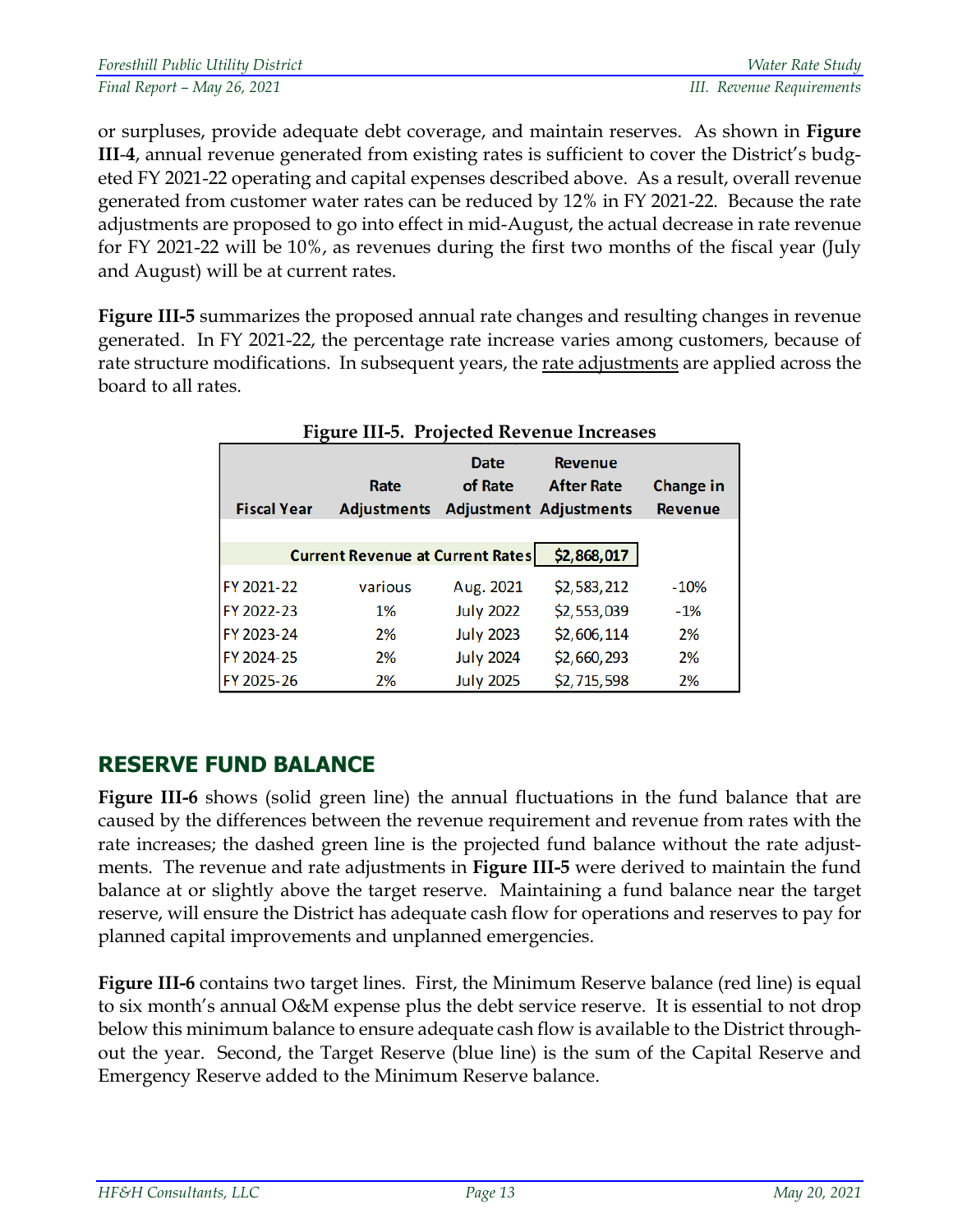<span id="page-23-0"></span>

**Figure III-6. Projected Fund Balance (after rate adjustments)**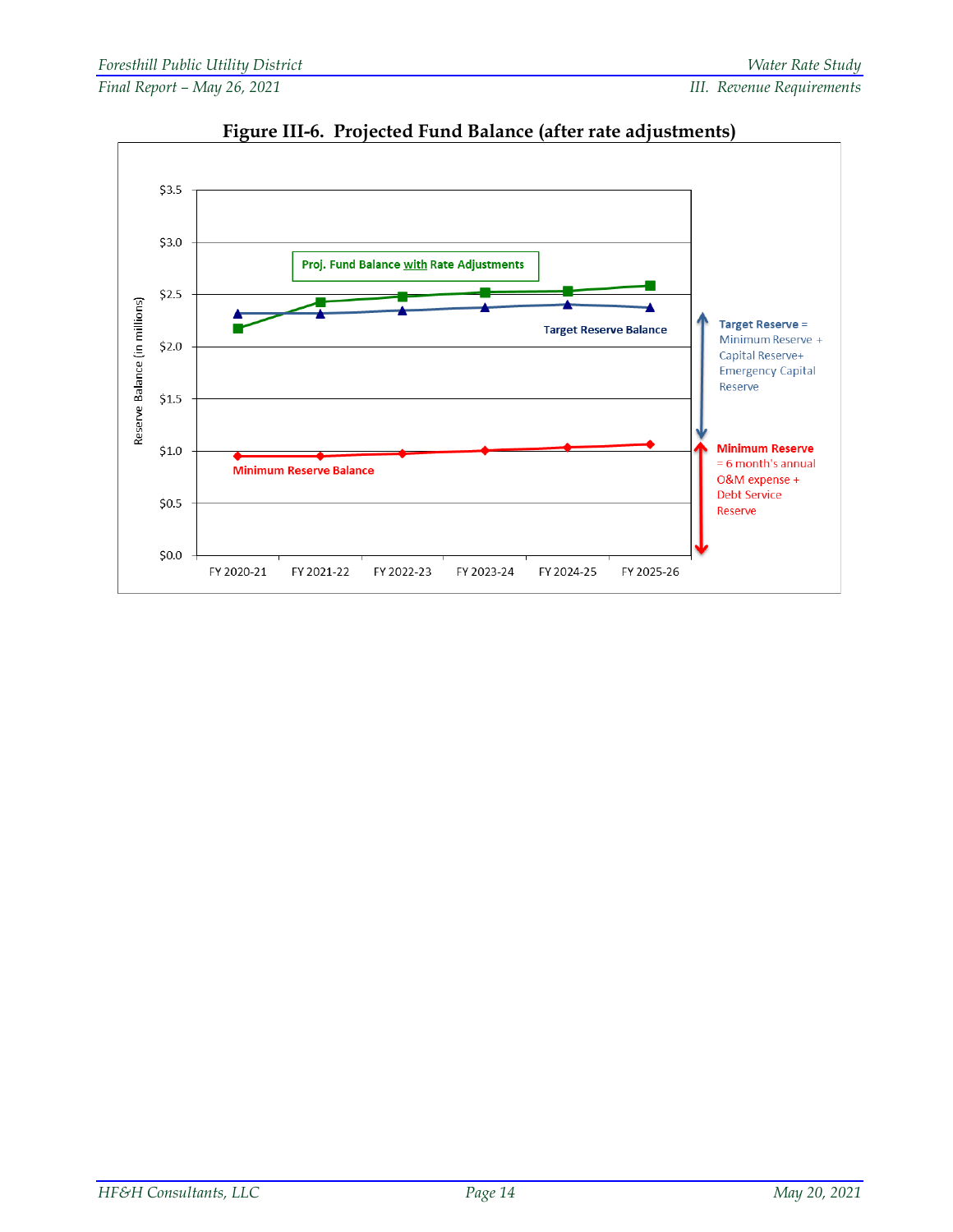## **IV. COST OF SERVICE ANALYSIS**

#### **GENERAL APPROACH**

The revenue requirement analysis establishes how much revenue is required from rates. The next step in the analysis is determining the cost of service. Cost-of-service analysis (COS) is used to derive rates that proportionally allocate the cost of service. This study uses the base/extra capacity method to allocate the cost of service to the fixed (service charge) and variable (consumption charge) rate components. The District has historically charged water customers the combination of a fixed service charge and a variable consumption charge based on metered water use in relation to a minimum monthly water allotment. This chapter explains the derivation of the revised service charge and consumption rates that will proportionally generate sufficient revenue to cover the operating and capital costs of the District, as well as maintain a reasonable reserve balance.

#### **Analytical Procedure**

The cost-of-service analysis in this study involved a series of steps that allow for reasonable cost allocations. Costs are first classified according to the associated function. Functions provide the level of service required by customers. The cost of functions can be allocated in proportion to the service provided.

- 1. **Service function cost classification** Revenue requirements need to be converted into service function cost categories, which conversion is needed for allocating costs that will be used for calculating rates.
- 2. **Demand service function allocation percentages** Base and extra capacity allocation factors are needed to apportion costs related to the demand service functions and to customer categories.
- 3. **Service function allocations** Costs from Step 1 are allocated to the demand and customer service functions from Step 2.

The steps constitute the cost-of-service analysis, which converts the revenue requirement for FY 2021-22 of \$2,583,263 (as shown in **Exhibit III-4**) into service charge rates and consumption charge rates.

#### **Service Function Cost Classification**

After determining a utility's revenue requirements, the COS analysis begins by aligning the budget items with the associated function. For example, some cost items are related to functions that support the ability to meet base and peak water demands while other costs are incurred to provide customer service. In other words, "function" refers to the type of operational activity or capital cost needed to provide service. Organizing the budget by functions correlates budget items with the rate (fixed service charges or consumption charges) that will fund the cost.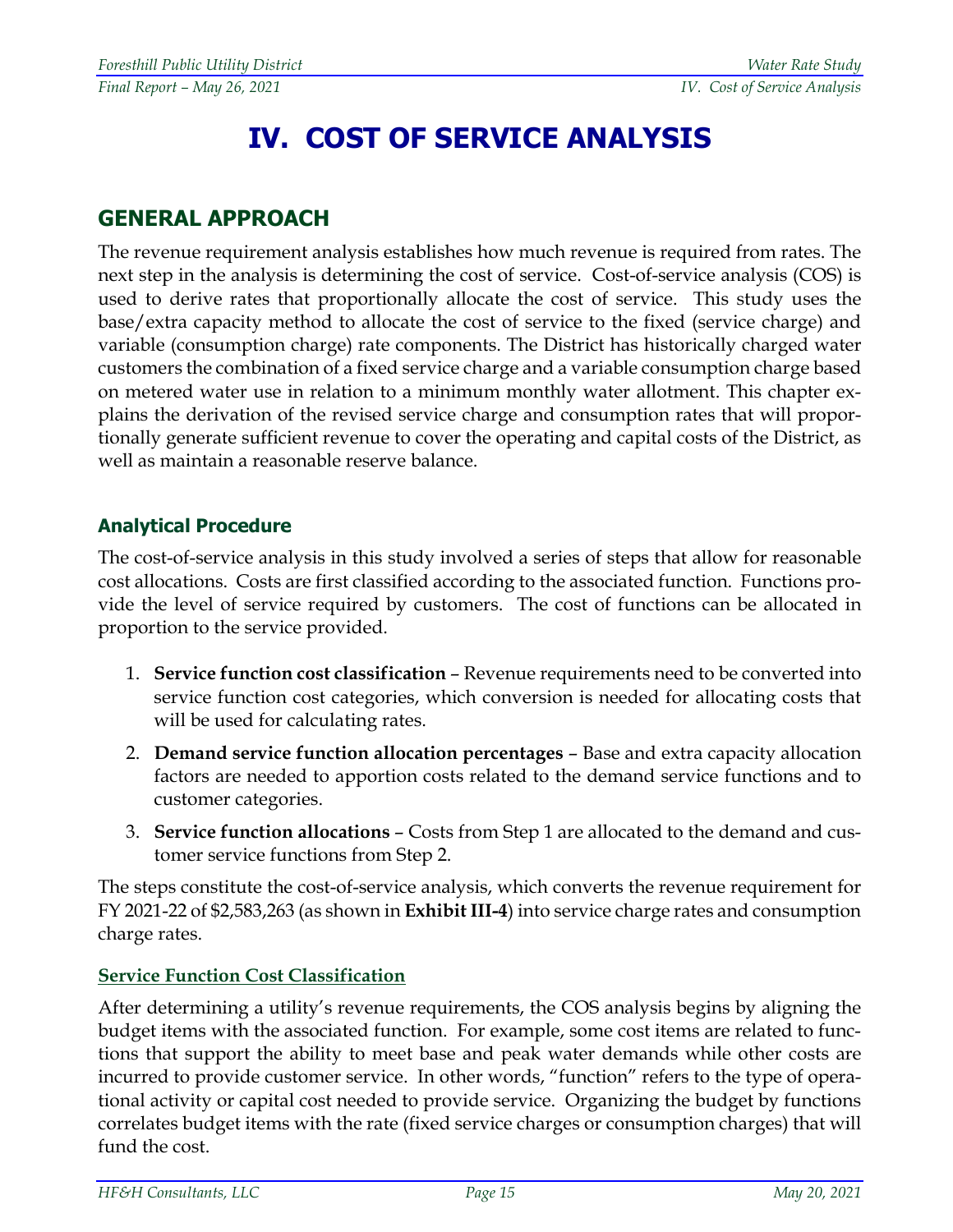The service functions for each cost category determine how the capital and O&M costs are allocated. The service functions fall into two categories:

- **Demand service function** functions related to delivering water to customers at varying levels of demand. These costs will be recovered from the consumption rates.
- **Customer service function** functions related to customer service and "reserved" capacity. These costs will be recovered from the service charge rates.

The cost of these service functions is derived from the District's Board-approved FY 2021-22 budget. **Figure IV-1** shows the classification of the budgeted operating and capital expenses and non-operating revenues by service function, organizing them into O&M, Capital, Debt Service, and Non-Operating Revenue categories. The proposed rates are designed to generate 80% of revenue from the service charge and 20% of revenue from the consumption charge.

|                                              |             |                       | FY 2021-22     |
|----------------------------------------------|-------------|-----------------------|----------------|
|                                              | Consumption | <b>Service</b>        | <b>Revenue</b> |
| <b>Cost Cateogries</b>                       | Charge      | Charge                | Requirement    |
| <b>O&amp;M Expenses by Function</b>          |             |                       |                |
| Source of Supply                             | \$27,908    | \$33,768              | \$61,676       |
| Pumping                                      | \$18,498    | \$22,381              | \$40,879       |
| Treatment                                    | \$104,106   | \$125,964             | \$230,070      |
| Distribution                                 | \$186,253   | \$225,360             | \$411,613      |
| <b>Customer Service</b>                      | \$0         | \$484,029             | \$484,029      |
| <b>Regulatory Compliance</b>                 | \$0         | \$350,600             | \$350,600      |
| Management and Administration                | \$0         | \$324,884             | \$324,884      |
| <b>Total O&amp;M Expenses</b>                |             | \$336,765 \$1,566,986 | \$1,903,751    |
| <b>Total Capital Expenses (Debt Service)</b> | \$0         | \$87,313              | \$87,313       |
| <b>Sugar Pine Debt Service</b>               | \$0         | \$168,583             | \$168,583      |
| Capital Expenses (PayGo) by Function         |             |                       |                |
| Source of Supply                             | \$4,987     | \$6,035               | \$11,022       |
| Pumping                                      | \$0         | \$0                   | \$0            |
| Treatment                                    | \$45.144    | \$54,623              | \$99,767       |
| Distribution                                 | \$130,975   | \$158,475             | \$289,451      |
| <b>Customer Service</b>                      | \$0         | \$25,122              | \$25,122       |
| Regulatory                                   | \$0         | \$2,024               | \$2,024        |
| <b>Total Capital Expenses</b>                | \$181,106   | \$246,278             | \$427,385      |
| Net Non-Operating Revenue (Rev)/Exp          | \$0         | (53,820)              | (53,820)       |
| <b>Total Revenue Requirement</b>             |             | \$517,871 \$2,065,341 | \$2,583,212    |
| % of Total                                   | 20%         | 80%                   |                |

<span id="page-25-0"></span>**Figure IV-1. FY 2021-22 Revenue Requirement by Service Function**

## **V. RATE DESIGN**

### **GENERAL**

The proposed rate design simplifies the District's rate structure in accordance with rate setting objectives of the District staff, board, and citizens advisory committee. In summary, the proposed rates: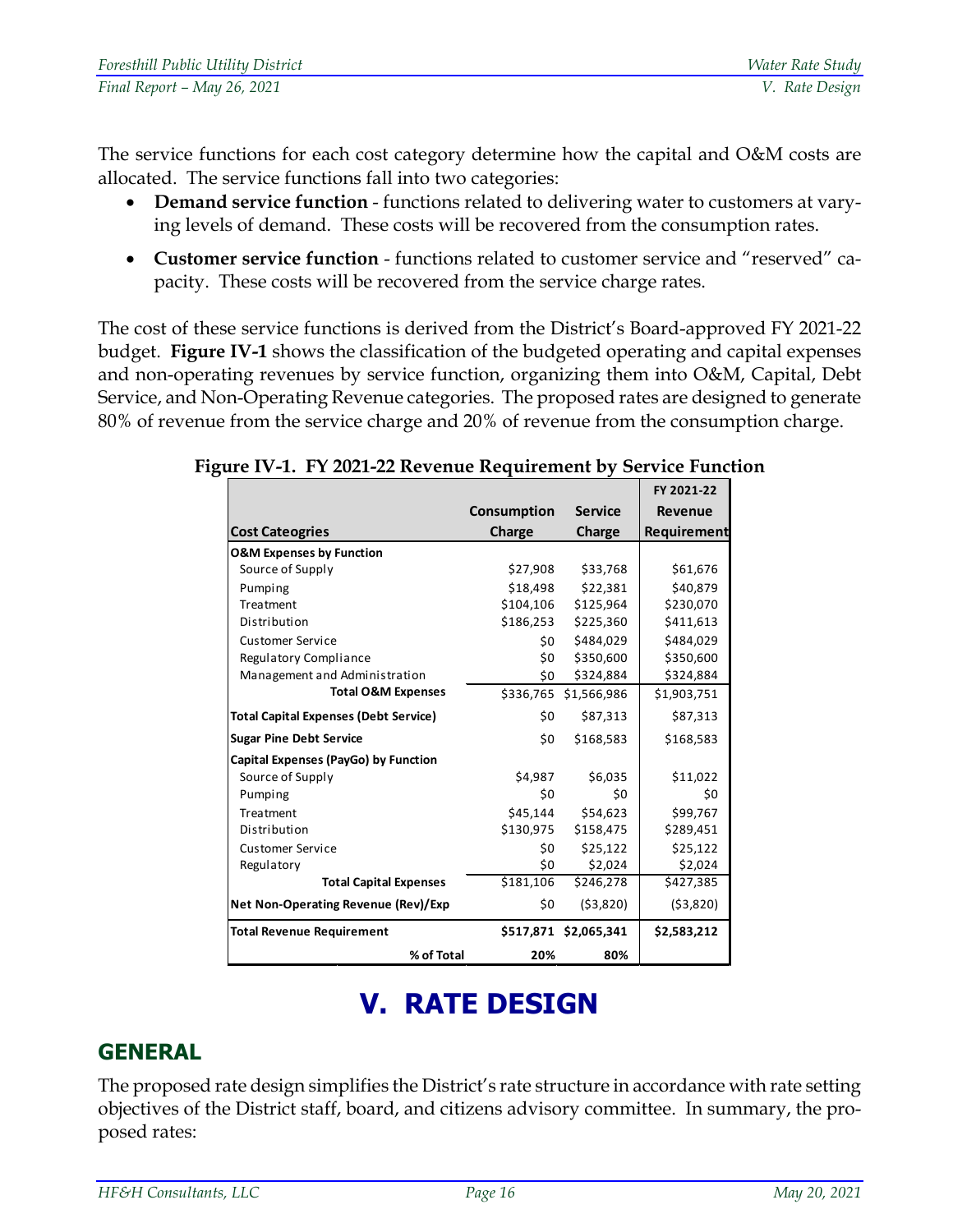- 1. Eliminate the various allotments of water included in the fixed service charges, which varied by meter size and essentially provided more water to customers with larger meters, who put more demands on the system.
- 2. Replaces the per-unit charge for multi-unit customer classes (e.g., mobile homes, apartments) with a fixed service charge based on their meter size, which is consistent with all other customers.
- 3. Reduces the amount of revenue generated by the fixed service charges (from 95% to 80%) and increases the amount of revenue generated by the consumption charges (from 5% to 20%). With this revised proportionality that increases the weight given to variable charges, customers would have more control over their monthly bill. Customers who reduce their water use will reduce their variable cost compared to customers who increase their water use.

### **FIXED SERVICE CHARGE RATE DESIGN**

Service charge rates are fixed rates charged per account that are billed each billing period to recover the cost of the customer service function. The service charge rates are graduated in proportion to the capacity of the service connection serving a property. Service charge rates are independent of customer categories (e.g., single-family residents, multi-unit complexes, commercial businesses, schools) because the maximum potential demand capacity of a service connection varies by meter size. As such, the proposed fixed service charges would vary for all customers based on the size of the service connection serving the property. Service charges cover the cost to provide customer service for each connection (e.g. meter reading, billing, etc.) and the cost of overall water system capacity needed to meet maximum potential demand from each meter size, regardless of the number of dwelling units served by the meter.

The cost-of-service analysis determined how much of the revenue requirement would be collection from the fixed service charges (\$2,065,341, as shown in **Figure IV-1**). The function has two components – customer accounts and customer capacity – each of which is itemized in the cost-of-service analysis in **Figure V-1**. Costs attributable to customer accounts are allocated to customers in proportion to the number of accounts. Costs attributable to water system capacity needed to meet a customer's demand are allocated in proportion to meter size and are described in terms of Equivalent Meter Units (EMUs), which are discussed on the next page.

**Figure V-1** derives the unit costs for the customer accounts and customer capacity cost components. Each account is allocated \$19.84 for the customer account cost component. That amount represents the costs the District incurs to maintain an account regardless of the capacity of the service. Each account is also allocated a total of \$50.97 per EMU ((\$37.60 + \$5.43 + \$7.94)). That amount represents a portion of the cost of providing distribution system capacity for each account, and increases based on the capacity of the meter.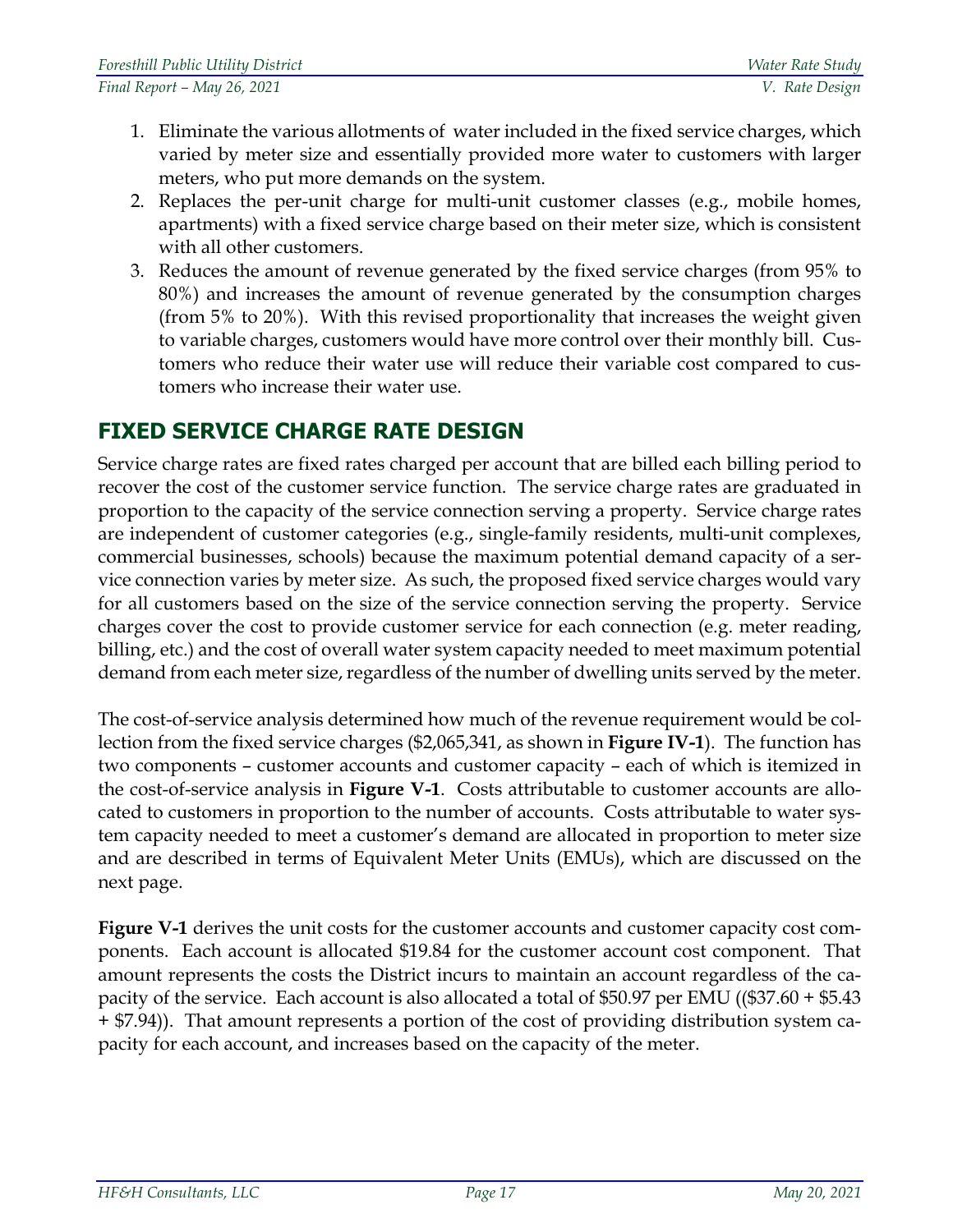<span id="page-27-0"></span>

|                                       | <b>Service Charge Components</b> |             |                     |             |                |  |
|---------------------------------------|----------------------------------|-------------|---------------------|-------------|----------------|--|
|                                       |                                  |             | <b>Sugar Pine</b>   | Repair &    | Total          |  |
| FY 2021-22                            | <b>Base Component</b>            |             | <b>Reservoir</b>    | Replacement | <b>Service</b> |  |
| <b>Service Charge Expenses</b>        | <b>Accounts</b>                  | Capacity    | <b>Debt Service</b> | Component   | Charge         |  |
| O&M Expenses                          | \$484,029                        | \$1,082,957 |                     |             | \$1,566,986    |  |
| Total Capital Expenses (Debt Service) |                                  | \$87,313    |                     |             | \$87,313       |  |
| Sugar Pine Reservoir (Debt Service)   |                                  |             | \$168,583           |             | \$168,583      |  |
| <b>Total Capital Expenses</b>         |                                  |             |                     | \$246,278   | \$246,278      |  |
| Non-Operating Revenue                 | \$0                              | ( \$3,820)  |                     |             | (53,820)       |  |
| Total FY 2019-20                      | \$484,029                        | \$1,166,451 | \$168,583           | \$246,278   | \$2,065,341    |  |
| % of Component                        | 23%                              | 56%         | 8%                  | 12%         | 100%           |  |
| <b>Units of Service</b>               | 2,033                            | 2,585       | 2,585               | 2,585       |                |  |
|                                       | Accounts                         | <b>EMUs</b> | <b>EMUs</b>         | <b>EMUs</b> |                |  |
| <b>Monthly Cost</b>                   |                                  |             |                     |             |                |  |
| per Account                           | \$19.84                          |             |                     |             |                |  |
| per EMU                               |                                  | \$37.60     | \$5.43              | \$7.94      |                |  |

#### **Figure V-1. Service Charge Unit Costs**

Capacity costs associated with the distribution system are apportioned among the connections in proportion to the capacity associated with each connection. Accounts are converted to EMUs to apportion the customer capacity cost component. An EMU represents the number of 5/8-inch meters to which a larger meter is equivalent. For example, a 1-inch meter provides 2.20 times as much capacity as a 5/8-inch meter. The capacity multipliers are based on the manufacturer's nominal capacity of the District's meters. There are 2,585 total EMUs. In effect, the 2,033 services of various sizes have the equivalent capacity as 2,585 5/8-inch meters.

<span id="page-27-1"></span>

| <b>Service</b>        | # of            | <b>Meter</b>  | Capacity          |             |
|-----------------------|-----------------|---------------|-------------------|-------------|
| <b>Size</b>           | <b>Accounts</b> | Ratings (gpm) | Multiplier*       | <b>EMUs</b> |
|                       | a               | b             | $c = b \div 25$   | $a * c$     |
| 5/8"                  | 1,371           | 25            | 1.00              | 1,371       |
| 3/4"                  | 583             | 35            | 1.40              | 816         |
| 1"                    | 17              | 55            | 2.20              | 37          |
| $1 - 1/2"$            | 4               | 120           | 4.80              | 19          |
| 2"                    | 10              | 200           | 8.00              | 80          |
| 4"                    | 4               | 900           | 36.00             | 144         |
| 6"                    | 1               | 1,750         | 70.00             | 70          |
| 8"                    | 0               | 3,500         | 140.00            | 0           |
| Dual 3/4"             | 8               | 35            | 1.40              | 11          |
| Dual Service          | 29              | 25            | 1.00              | 29          |
| Triple Service        | 3               | 25            | 1.00              | 3           |
| Triple Service T3     | 3               | 35            | 1.40              | 4           |
| <b>Total Accounts</b> | 2,033           |               | <b>Total EMUs</b> | 2,585       |

#### **Figure V-2. Service Charge Units of Service**

\* Capacity multiplier assumes 5/8" meter = 1 EMU = 25 gals/min

Monthly service charge components for capacity, Sugar Pine Dam Reservoir debt service and Repair and Replacement (R&R) funding with their capacity components are shown in **Figures V-3**, **V-4**, and **V-5**, respectively.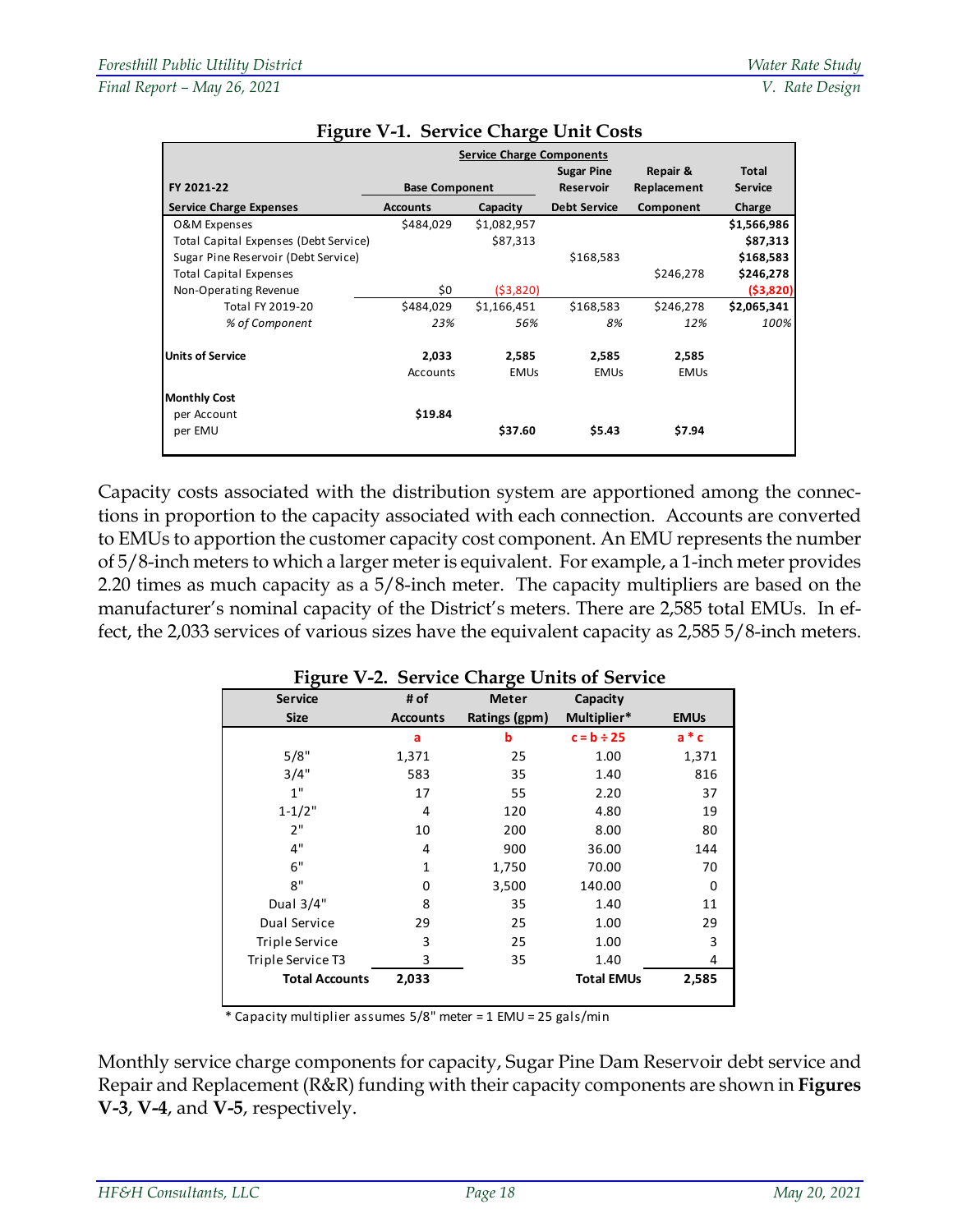<span id="page-28-0"></span>The account component of \$19.84, which all customers pay, has been combined with the base capacity component (product of \$37.60/EMU and capacity multiplier) as one base charge in **Figure V-3.**

| ັ              | <b>Account</b> |         | <b>Capacity Component</b> | <b>Total</b> |                    |
|----------------|----------------|---------|---------------------------|--------------|--------------------|
| <b>Service</b> | Component      |         | Capacity                  |              | <b>Base Charge</b> |
| <b>Size</b>    | (\$/mo.)       | \$/EMU  | Multiplier                | Total        | (5/mol)            |
|                | a              | b       | c                         | $d = b * c$  | $e = a + d$        |
| 5/8"           | \$19.84        | \$37.60 | 1.00                      | \$37.60      | \$57.44            |
| 3/4"           | \$19.84        | \$37.60 | 1.40                      | \$52.64      | \$72.48            |
| 1"             | \$19.84        | \$37.60 | 2.20                      | \$82.72      | \$102.56           |
| 11/2"          | \$19.84        | \$37.60 | 4.80                      | \$180.48     | \$200.32           |
| 2"             | \$19.84        | \$37.60 | 8.00                      | \$300.80     | \$320.64           |
| 4"             | \$19.84        | \$37.60 | 36.00                     | \$1,353.61   | \$1,373.45         |
| 6"             | \$19.84        | \$37.60 | 70.00                     | \$2,632.02   | \$2,651.86         |
| 8"             | \$19.84        | \$37.60 | 140.00                    | \$5,264.04   | \$5,283.88         |
|                |                |         |                           |              |                    |

**Figure V-3. Proposed Base Service Charge Rates – FY 2021-22**

<span id="page-28-1"></span>

|  |  | Figure V-4. Proposed Sugar Pine Debt Service Charge Rates - FY 2021-22 |  |
|--|--|------------------------------------------------------------------------|--|
|  |  |                                                                        |  |

|                | <b>Account</b>   | <b>Capacity Component</b> |            |             | <b>Total</b>             |
|----------------|------------------|---------------------------|------------|-------------|--------------------------|
| <b>Service</b> | <b>Component</b> |                           | Capacity   |             | <b>Sugar Pine Charge</b> |
| <b>Size</b>    | (5/mol)          | \$/EMU                    | Multiplier | Total       | (5/mol)                  |
|                | a                | b                         | c          | $d = b * c$ | $e = a + d$              |
| 5/8"           | \$0.00           | \$5.43                    | 1.00       | \$5.43      | \$5.43                   |
| 3/4"           | \$0.00           | \$5.43                    | 1.40       | \$7.61      | \$7.61                   |
| 1"             | \$0.00           | \$5.43                    | 2.20       | \$11.96     | \$11.96                  |
| 11/2"          | \$0.00           | \$5.43                    | 4.80       | \$26.08     | \$26.08                  |
| 2"             | \$0.00           | \$5.43                    | 8.00       | \$43.47     | \$43.47                  |
| 4"             | \$0.00           | \$5.43                    | 36.00      | \$195.63    | \$195.63                 |
| 6"             | \$0.00           | \$5.43                    | 70.00      | \$380.40    | \$380.40                 |
| 8"             | \$0.00           | \$5.43                    | 140.00     | \$760.79    | \$760.79                 |
|                |                  |                           |            |             |                          |

<span id="page-28-2"></span>

| Figure V-5. Proposed R&R Capacity Service Charge Rates - FY 2021-22 |  |  |
|---------------------------------------------------------------------|--|--|
|                                                                     |  |  |

|                | <b>Account</b> |        | <b>Capacity Component</b> | <b>Total</b> |                       |
|----------------|----------------|--------|---------------------------|--------------|-----------------------|
| <b>Service</b> | Component      |        | Capacity                  |              | <b>R&amp;R Charge</b> |
| <b>Size</b>    | (5/mol)        | \$/EMU | Multiplier                | Total        | (5/mol)               |
|                | a              | b      | c                         | $d = b * c$  | $e = a + d$           |
| 5/8"           | \$0.00         | \$7.94 | 1.00                      | \$7.94       | \$7.94                |
| 3/4"           | \$0.00         | \$7.94 | 1.40                      | \$11.11      | \$11.11               |
| 1"             | \$0.00         | \$7.94 | 2.20                      | \$17.47      | \$17.47               |
| 11/2"          | \$0.00         | \$7.94 | 4.80                      | \$38.11      | \$38.11               |
| 2"             | \$0.00         | \$7.94 | 8.00                      | \$63.51      | \$63.51               |
| 4"             | \$0.00         | \$7.94 | 36.00                     | \$285.79     | \$285.79              |
| 6"             | \$0.00         | \$7.94 | 70.00                     | \$555.71     | \$555.71              |
| 8"             | \$0.00         | \$7.94 | 140.00                    | \$1,111.42   | \$1,111.42            |
|                |                |        |                           |              |                       |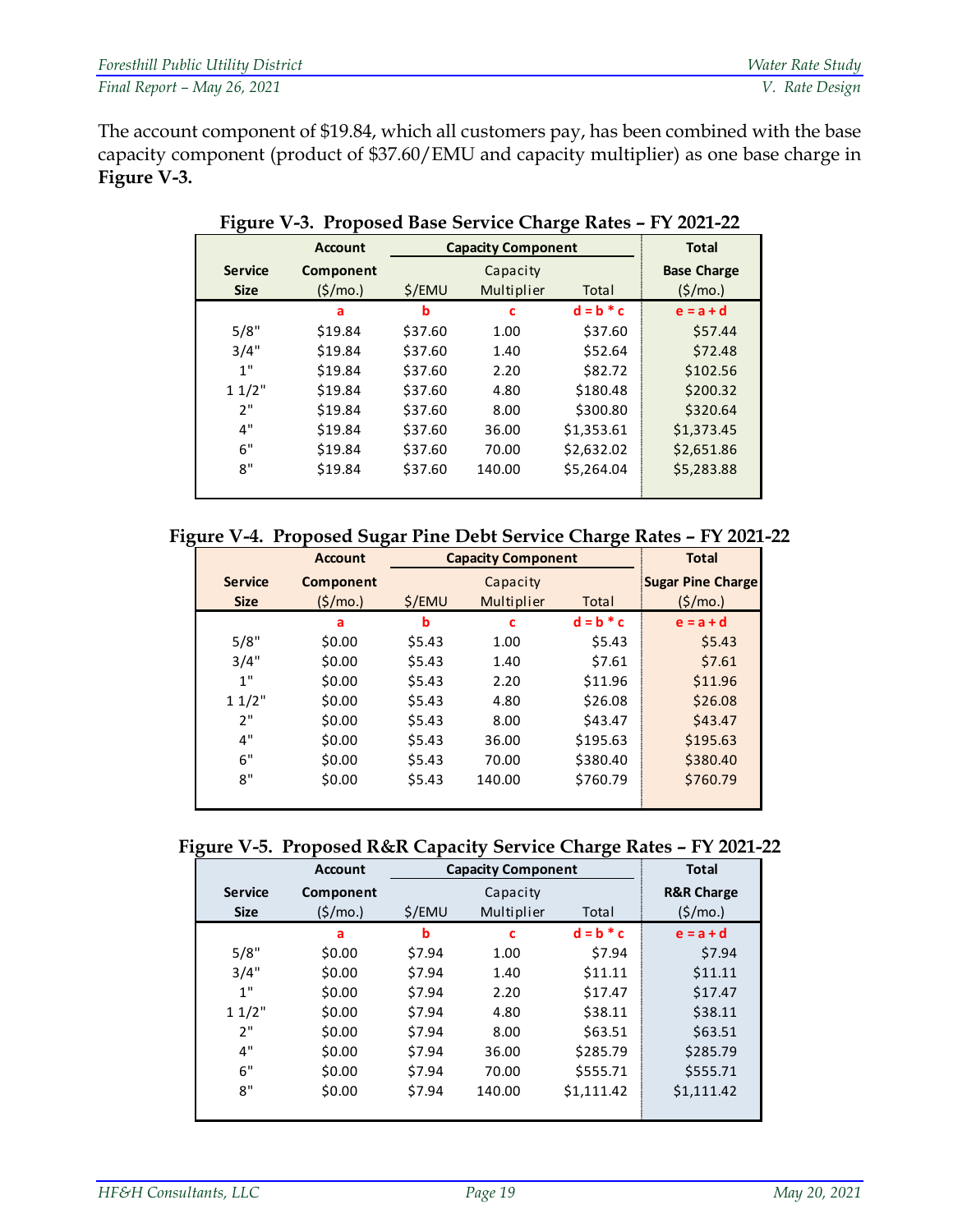<span id="page-29-0"></span>**Figure V-6** combines the preceding Figures **V-3**, **V-4**, and **V-5,** which is the total recommended service charge rates for FY 2021-22.

|                |            | Repair &          |             | <b>Total</b>        |
|----------------|------------|-------------------|-------------|---------------------|
| <b>Service</b> | Base       | <b>Sugar Pine</b> | Replacement | <b>Service Chg</b>  |
| <b>Size</b>    | Component  | Component         | Component   | $(\frac{\xi}{m}0.)$ |
| 5/8"           | \$57.44    | \$5.43            | \$7.94      | \$70.81             |
| 3/4"           | \$72.48    | \$7.61            | \$11.11     | \$91.20             |
| 1"             | \$102.56   | \$11.96           | \$17.47     | \$131.98            |
| 11/2"          | \$200.32   | \$26.08           | \$38.11     | \$264.51            |
| 2"             | \$320.64   | \$43.47           | \$63.51     | \$427.63            |
| 4"             | \$1,373.45 | \$195.63          | \$285.79    | \$1,854.88          |
| 6"             | \$2,651.86 | \$380.40          | \$555.71    | \$3,587.97          |
| 8"             | \$5,283.88 | \$760.79          | \$1,111.42  | \$7,156.09          |

#### **Figure V-6. Proposed Monthly Service Charge Rates – FY 2021-22**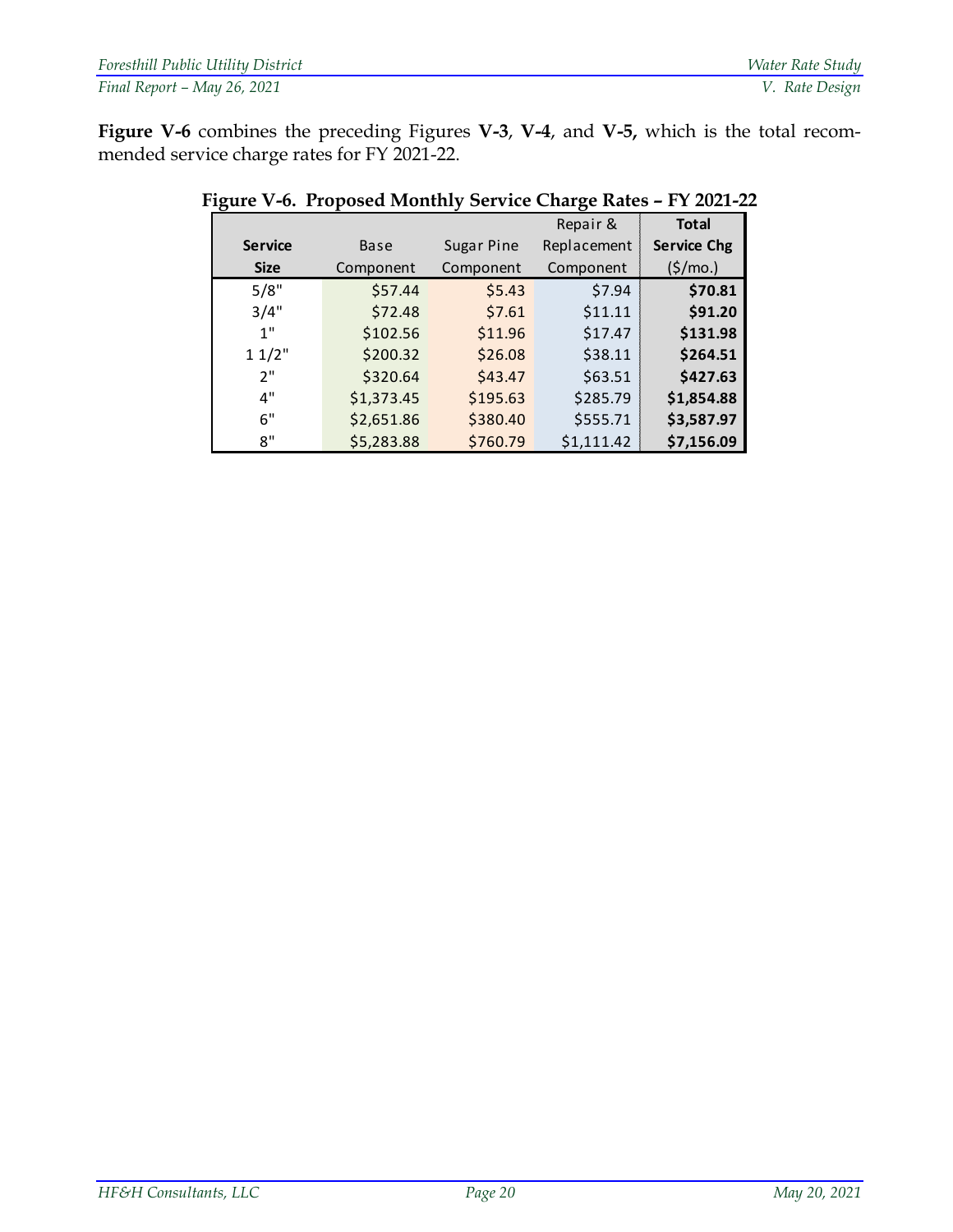| <b>Foresthill Public Utility District</b> | Water Rate Study |
|-------------------------------------------|------------------|
| Final Report - May 26, 2021               | V. Rate Design   |

**Figure V-7** compares the proposed with the current service charge rates. As shown in **Figure V-7**, larger meters (6" and 8") will see a significant increase. There are currently three meters over 4 inches, the High School (8"), Divide School (6"), and a multi-unit complex (6"). At any time, any customer may re-evaluate their needed meter size, based on their current water needs, and replace their meter with the appropriate size.

| <b>Service</b> | <b>Current</b>                       | Proposed                           | <b>Difference</b>             |
|----------------|--------------------------------------|------------------------------------|-------------------------------|
| <b>Size</b>    | $(\frac{\xi}{\text{month}})$         | $(\frac{\xi}{\text{month}})$       | $(\frac{5}{\text{month}})$    |
| 5/8"           | \$90.54                              | \$70.81                            | ( \$19.73)                    |
| 3/4"           | \$90.54                              | \$91.20                            | \$0.66                        |
| 1"             | \$163.87                             | \$131.98                           | ( \$31.89)                    |
| 11/2"          | \$328.68                             | \$264.51                           | (564.17)                      |
| 2"             | \$643.17                             | \$427.63                           | ( \$215.54)                   |
| 4"             | \$1,581.35                           | \$1,854.88                         | \$273.53                      |
| 6"             | \$1,581.35                           | \$3,587.97                         | \$2,006.62                    |
| 8"             | \$1,581.35                           | \$7,156.09                         | \$5,574.74                    |
| Dual Service   |                                      |                                    |                               |
| 5/8"           | \$179.05                             | \$70.81                            | (\$108.24)                    |
| 3/4"           | \$179.05                             | \$91.20                            | ( \$87.85)                    |
| Triple Service |                                      |                                    |                               |
| 5/8"           | \$267.56                             | \$70.81                            | (\$196.75)                    |
| 3/4"           | \$267.56                             | \$91.20                            | (\$176.36)                    |
| Multi-Unit     | \$90.54+\$88.51<br>per additional DU | varies based on<br>meter size only | varies based on<br>meter size |

<span id="page-30-0"></span>**Figure V-7. Comparison of Monthly Service Charge Rates – FY 2021-22** 

**Figure V-8** shows the proposed Service Charge rates. Dual service, triple service and other multi-unit customers would be billed based on meter size, and not on the number of dwelling units within the multi-unit complex. That more closely aligns the charges paid by multi-unit customers to the maximum demands they can place on the District water system based on their service connection size, with larger sizes representing more ability to instantaneously demand more water and related distribution system capacity smaller service connections.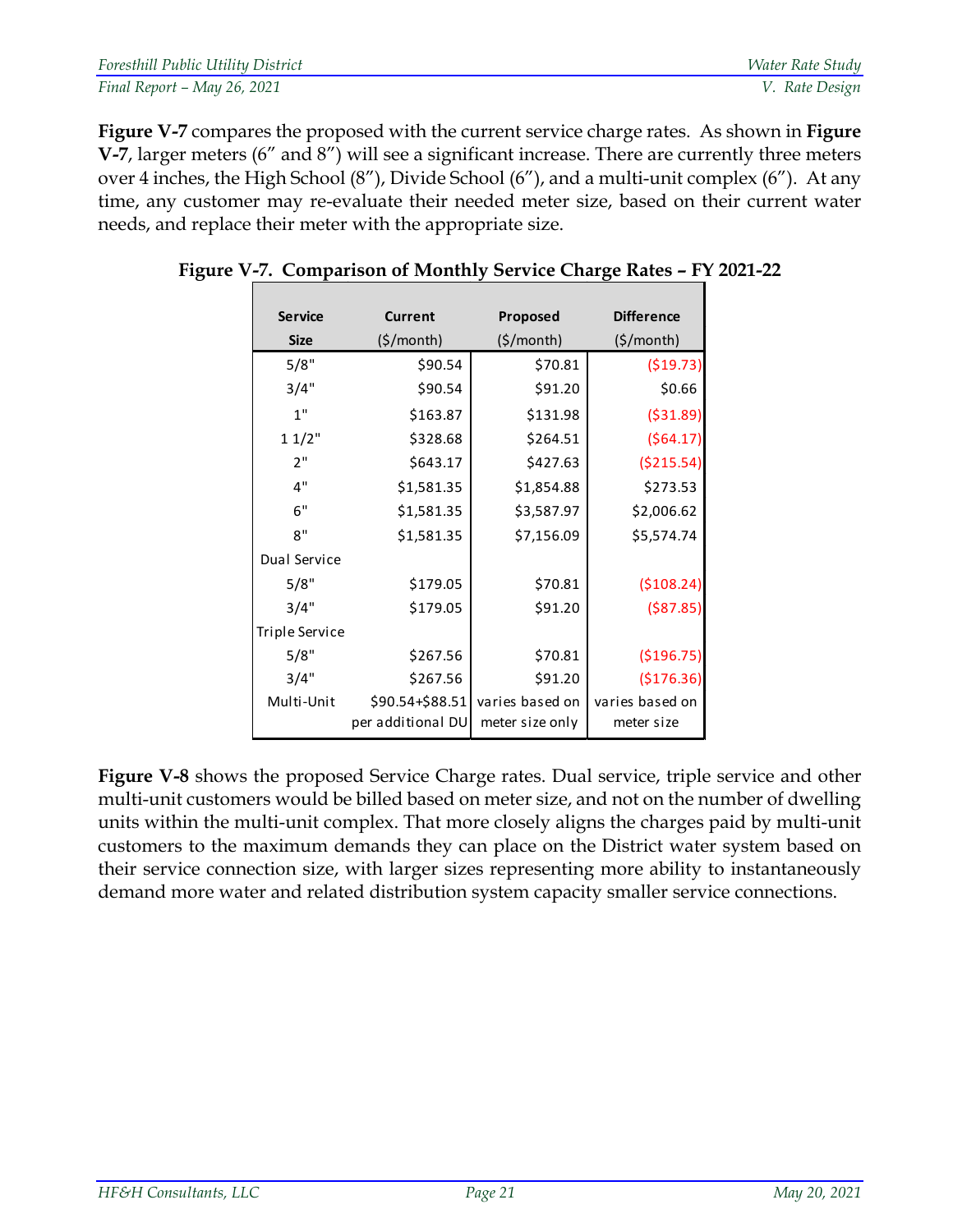<span id="page-31-0"></span>

| <b>Service</b> | -2000<br>Current | $    -$    | Proposed (\$/mo; All Customer Classes) |                  |                  |                  |  |  |
|----------------|------------------|------------|----------------------------------------|------------------|------------------|------------------|--|--|
| <b>Size</b>    | (S/month)        | Sept. 2021 | <b>Jul. 2022</b>                       | <b>Jul. 2023</b> | <b>Jul. 2024</b> | <b>Jul. 2025</b> |  |  |
| 5/8"           | \$90.54          | \$70.81    | \$71.52                                | \$72.95          | \$74.41          | \$75.90          |  |  |
| 3/4"           | \$90.54          | \$91.20    | \$92.11                                | \$93.95          | \$95.83          | \$97.75          |  |  |
| 1"             | \$163.87         | \$131.98   | \$133.30                               | \$135.97         | \$138.69         | \$141.46         |  |  |
| 11/2"          | \$328.68         | \$264.51   | \$267.16                               | \$272.50         | \$277.95         | \$283.51         |  |  |
| 2"             | \$643.17         | \$427.63   | \$431.91                               | \$440.55         | \$449.36         | \$458.35         |  |  |
| 4"             | \$1,581.35       | \$1,854.88 | \$1,873.43                             | \$1,910.90       | \$1,949.12       | \$1,988.10       |  |  |
| 6"             | \$1,581.35       | \$3,587.97 | \$3,623.85                             | \$3,696.33       | \$3,770.26       | \$3,845.67       |  |  |
| 8"             | \$1,581.35       | \$7,156.09 | \$7,227.65                             | \$7,372.20       | \$7,519.64       | \$7,670.03       |  |  |

| Figure V-8. Proposed Monthly Service Charge Rates |
|---------------------------------------------------|
|---------------------------------------------------|

### **CONSUMPTION CHARGE DESIGN**

The proposed rate structure would remove the monthly water allotment and credit system for using less water than allotted. The proposed rate structure would simplify rates and give customers more control over their monthly bill in response to the customer's increased or decreased water use. As with the district's existing consumption charges the proposed rate structure would have a uniform consumption rate value (i.e. no tiers) that applies to all customers and customer types.

The uniform rate in **Figure V-9** is derived by dividing the total revenue to be derived by the consumptions charges for FY 2021-22 (\$517,871, as shown in **Figure IV-1**) by the projected water demand in FY 2021-22. Water demand for FY 2021-22 was projected based on calendar year 2019 actual demand, as more recent 2020 demand patterns have been affected by COVID-19.

<span id="page-31-1"></span>**Figure V-9. Calculation of Consumption Charge (FY 2021-22)**

| Revenue needed from Consumption Charges<br>Projected Demand (tGal) | \$517,871<br>264,695 |
|--------------------------------------------------------------------|----------------------|
| Uniform Consumption Charge per tGal                                | \$1.96               |

#### **Consumption Charge Rate Summary**

**Figure V-10** shows the current and proposed consumption charge rates.

<span id="page-31-2"></span>

|                       | Current                                                 |                   | Proposed (\$/tGal/month) |                  |                  |                  |                  |  |  |  |  |
|-----------------------|---------------------------------------------------------|-------------------|--------------------------|------------------|------------------|------------------|------------------|--|--|--|--|
| <b>Customer Class</b> | $(\frac{\xi}{tGaI/mol}$<br>above or below<br>allotment) |                   | Sept. 2021               | <b>Jul. 2022</b> | <b>Jul. 2023</b> | <b>Jul. 2024</b> | <b>Jul. 2025</b> |  |  |  |  |
| All customers         | Credit<br>Overage                                       | (50.42)<br>\$1.55 | \$1.96                   | \$1.98           | \$2.02           | \$2.06           | \$2.10           |  |  |  |  |

| <b>Figure V-10. Proposed Consumption Charge Rates</b> |  |  |  |
|-------------------------------------------------------|--|--|--|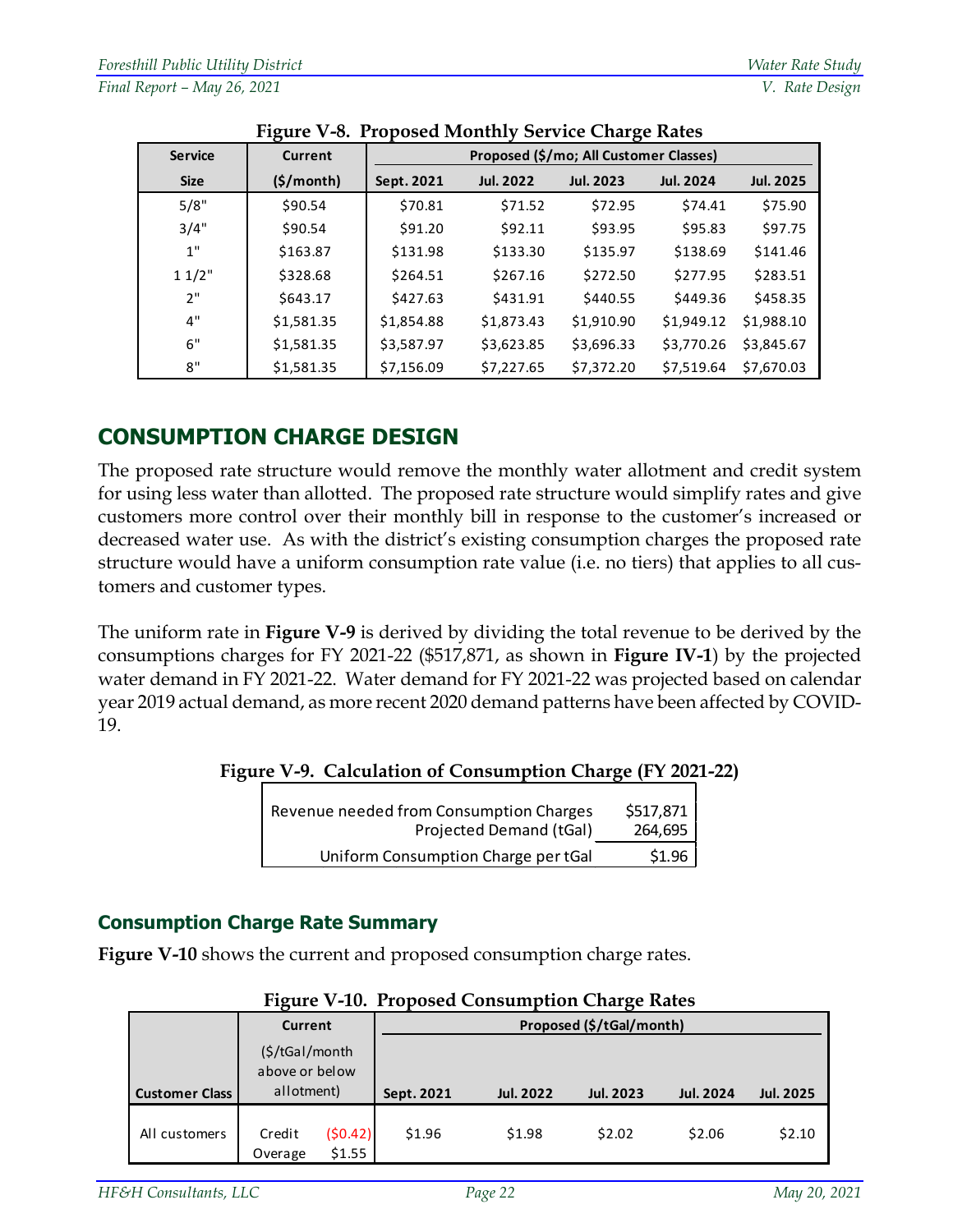## **VI. SAMPLE CUSTOMER BILL IMPACTS**

In the previous section, the consumption and service charge structures were compared for the current and proposed rates. A further understanding of the differences between the two structures can be gained by comparing bills based on both rate structures.

#### **BILL COMPARISON**

#### **Bills Under Proposed Rates**

Under the recommended structure, customers pay the sum of the service charge corresponding to the capacity of their service plus a consumption charge for water use during the billing period. **Figure VI-1** provides sample impacts. The bill impacts shown in **Figure VI-1** assume various size meters based on the most-common meter size for the given customer type. Actual bill impacts will vary depending on meter size and actual water use during the month. Customers' bills vary during the year, which means that a customer may have a low demand at one time of the year and pay less, and a higher demand at another time and pay more.

<span id="page-32-0"></span>

|                                          | Figure VI-1. Sample Customer Bills as of August 2021 |           |                     |                 |              |  |  |  |  |  |  |  |  |
|------------------------------------------|------------------------------------------------------|-----------|---------------------|-----------------|--------------|--|--|--|--|--|--|--|--|
| <b>Monthly Bill Impacts</b>              |                                                      | Usage     | <b>Current Bill</b> | <b>Proposed</b> | Change (\$)  |  |  |  |  |  |  |  |  |
| Residential (5/8")                       | <b>DUs</b>                                           | (tGal/mo) |                     |                 |              |  |  |  |  |  |  |  |  |
| Low Use (50% of average)                 |                                                      | 5.0       | \$88.44             | \$80.61         | (57.83)      |  |  |  |  |  |  |  |  |
| Average Use                              |                                                      | 10.0      | \$90.12             | \$90.41         | \$0.29       |  |  |  |  |  |  |  |  |
| High Use (2x average)                    |                                                      | 20        | \$102.94            | \$110.01        | \$7.07       |  |  |  |  |  |  |  |  |
| Avg. Dual Service Customer               | 2                                                    | 14.0      | \$176.53            | \$98.25         | (578.28)     |  |  |  |  |  |  |  |  |
| Avg. Triple Service Customer             | 3                                                    | 26.0      | \$265.88            | \$121.77        | (5144.11)    |  |  |  |  |  |  |  |  |
| Non-Residential                          |                                                      |           |                     |                 |              |  |  |  |  |  |  |  |  |
| 1" Meter - Multi-Unit                    | 36                                                   | 40.3      | \$3,198.52          | \$210.97        | (52,987.55)  |  |  |  |  |  |  |  |  |
| 1" Meter - Multi-Unit                    | 14                                                   | 101.0     | \$1,272.79          | \$329.94        | (5942.85)    |  |  |  |  |  |  |  |  |
| 2" Meter - Multi-Unit                    | 12                                                   | 35.6      | \$1,068.70          | \$497.41        | (5571.29)    |  |  |  |  |  |  |  |  |
| 4" Meter - Multi-Unit                    | 78                                                   | 468.9     | \$7,079.15          | \$2,773.92      | (54, 305.22) |  |  |  |  |  |  |  |  |
| 4" Meter - Multi-Unit                    | 34                                                   | 231.3     | \$3,093.72          | \$2,308.23      | (5785.49)    |  |  |  |  |  |  |  |  |
| 6" Meter & 11/2" Meter - Multi-Unit      | 114                                                  | 568.5     | \$10,300.14         | \$4,966.74      | (55, 333.40) |  |  |  |  |  |  |  |  |
| Low Use Non-Residential Customer (3/4")  |                                                      | 28.5      | \$119.22            | \$147.06        | \$27.85      |  |  |  |  |  |  |  |  |
| Avg. Non-Residential Customer (3/4")     |                                                      | 57.0      | \$163.39            | \$202.92        | \$39.53      |  |  |  |  |  |  |  |  |
| High Use Non-Residential Customer (3/4") |                                                      | 114.0     | \$251.74            | \$314.64        | \$62.90      |  |  |  |  |  |  |  |  |
| 1" Meter                                 |                                                      | 17.0      | \$163.45            | \$165.30        | \$1.85       |  |  |  |  |  |  |  |  |
| 2" Meter                                 |                                                      | 32.0      | \$631.41            | \$490.35        | ( \$141.06)  |  |  |  |  |  |  |  |  |
|                                          |                                                      |           |                     |                 |              |  |  |  |  |  |  |  |  |

**Figure VI-1. Sample Customer Bills as of August 2021**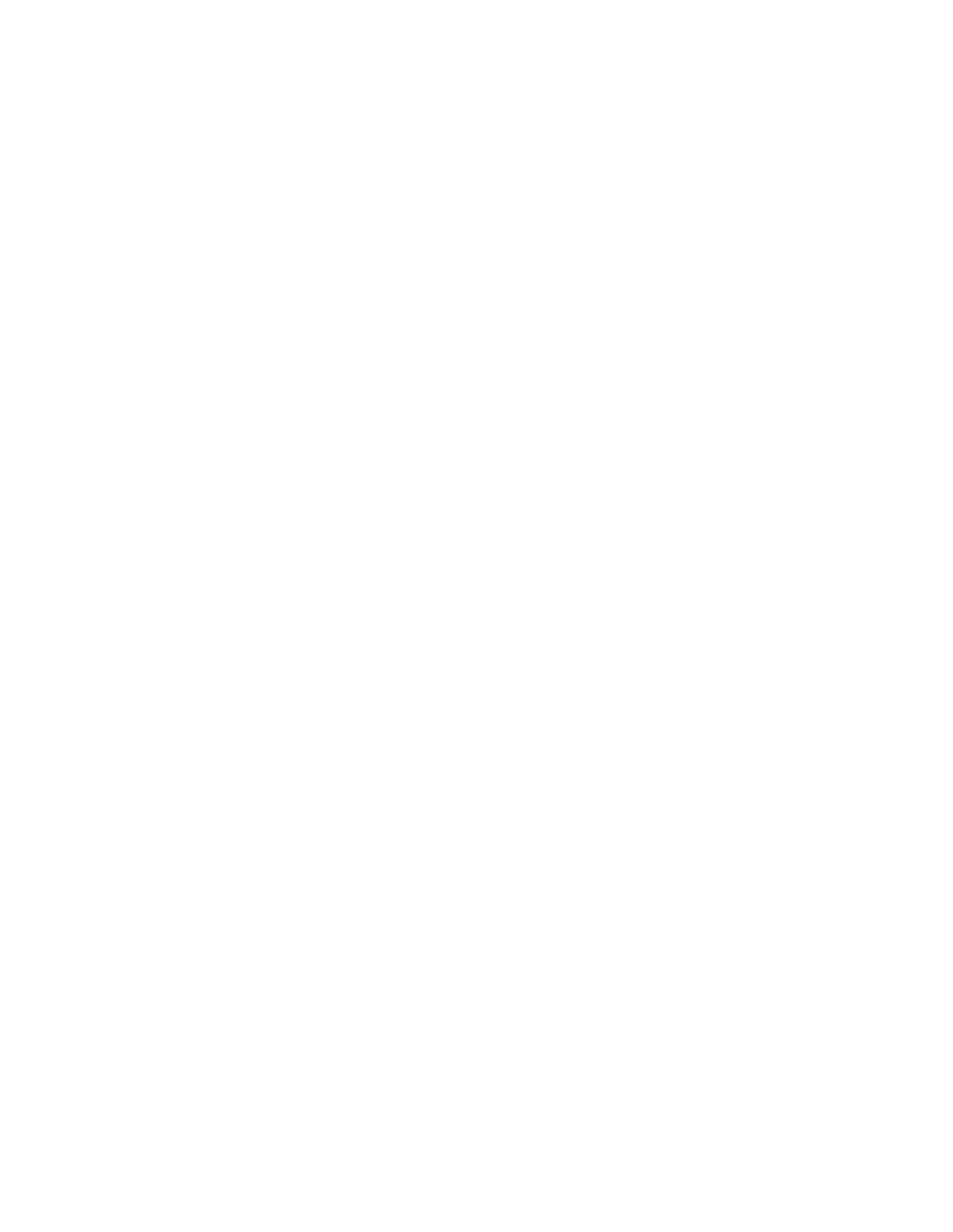

## Appendix. Water Rate Model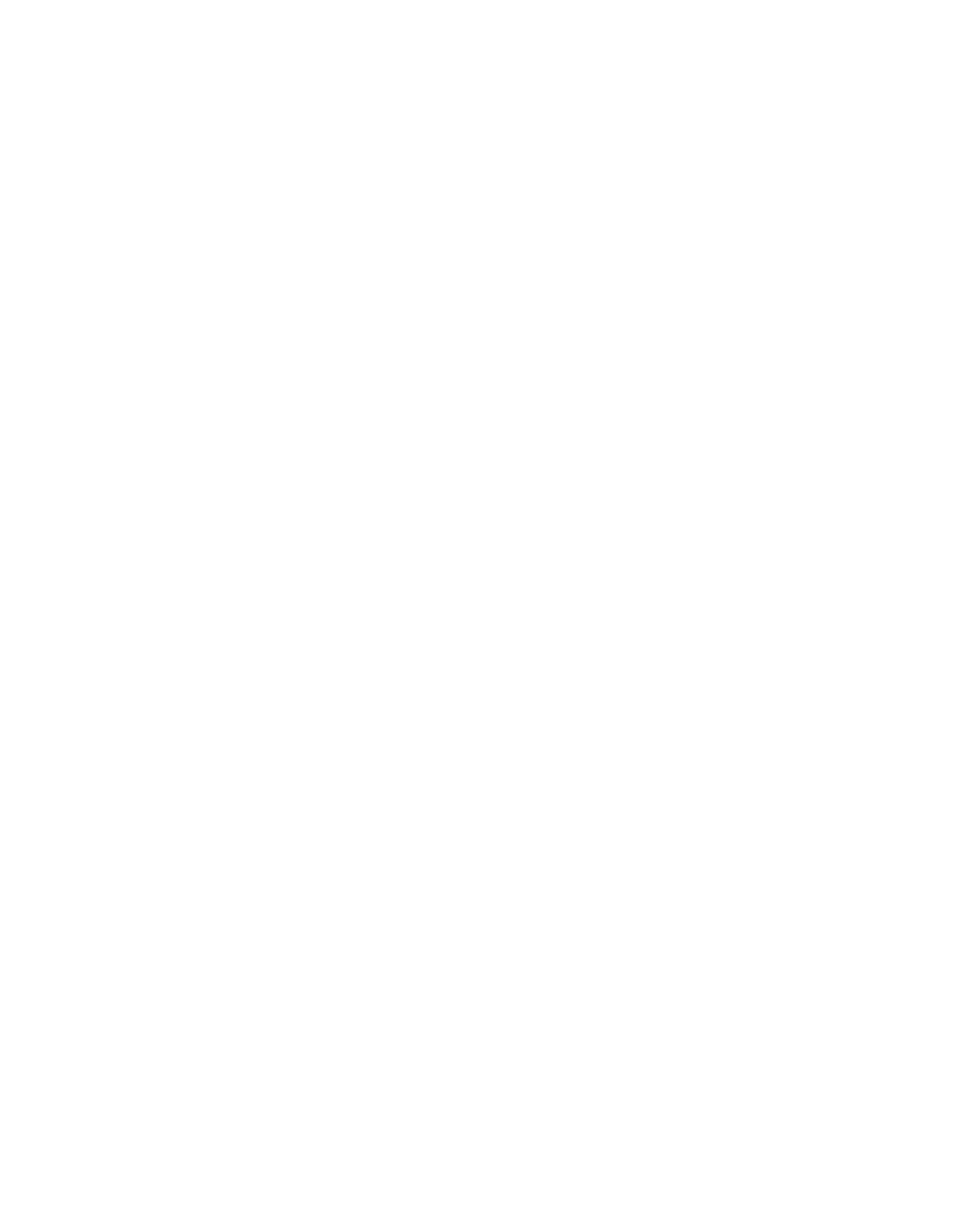|    | A | B                                                  |       | D               |            |                | G          | н          |                                                      |
|----|---|----------------------------------------------------|-------|-----------------|------------|----------------|------------|------------|------------------------------------------------------|
|    |   | <b>Foresthill PUD</b>                              |       |                 |            |                |            |            |                                                      |
|    |   | <b>Water Rate Study</b>                            |       |                 |            |                |            |            |                                                      |
|    |   | <b>Table 1A - Assumptions</b>                      |       |                 |            |                |            |            |                                                      |
|    |   |                                                    |       |                 |            |                |            |            |                                                      |
|    |   |                                                    |       |                 |            |                |            |            |                                                      |
| 6  |   | Inflation Factor Assumptions used for projections: |       |                 |            |                |            |            |                                                      |
|    |   |                                                    |       |                 |            |                |            |            |                                                      |
| 8  |   |                                                    |       | FY 2021-22      | FY 2022-23 | FY 2023-24     | FY 2024-25 | FY 2025-26 | <b>Notes</b>                                         |
| 9  | a | Annual EMU Growth Rate                             |       | 0.08%           | 0.08%      | 0.08%          | 0.08%      |            | 0.08% Estimate; To Tables 3, 4, 7                    |
|    |   | <b>Annual Additional EMUs</b>                      |       |                 |            | $\overline{2}$ |            |            | 2 To Table 7; Provided by District                   |
|    |   | Total EMUs End of Year                             | 2,585 | 2,587           | 2,589      | 2,591          | 2,593      |            | 2,595 Data provided by District, from Table 7        |
| 12 | b | <b>General Inflation</b>                           |       | <b>Budget</b>   | 2.00%      | 2.00%          | 2.00%      |            | 2.00% Estimate                                       |
| 13 | c | Salaries & Wages                                   |       | <b>Budget</b>   | 3.00%      | 3.00%          | 3.00%      |            | 3.00% Estimate                                       |
| 14 | d | Benefits                                           |       | <b>Budget</b>   | 4.50%      | 4.50%          | 4.50%      |            | 4.50% Estimate                                       |
| 15 |   | <b>e</b> Construction Cost Inflation               |       | <b>Budget</b>   | 3.31%      | 3.31%          | 3.31%      |            | 3.31% ENR SF 10-Year Average annual change           |
| 16 |   | Interest on Fund Balance                           |       | 1.50%           | 1.50%      | 1.50%          | 1.50%      |            | 1.50% Estimate; To Table 4                           |
|    | g | Bad debt as a % of rate revenue                    |       | 0.0%            | 0.0%       | 0.0%           | 0.0%       |            | 0.0% To Table 3; per District bad debt is recovered. |
| 18 | h | Annual connection fee revenues                     |       | \$21,000        | \$21,000   | \$21,000       | \$21,000   |            | \$21,000 To Table 4; per District                    |
| 19 |   | <b>Utilities</b>                                   |       | <b>Budgeted</b> | 3.0%       | 3.0%           | 3.0%       | 3.0%       |                                                      |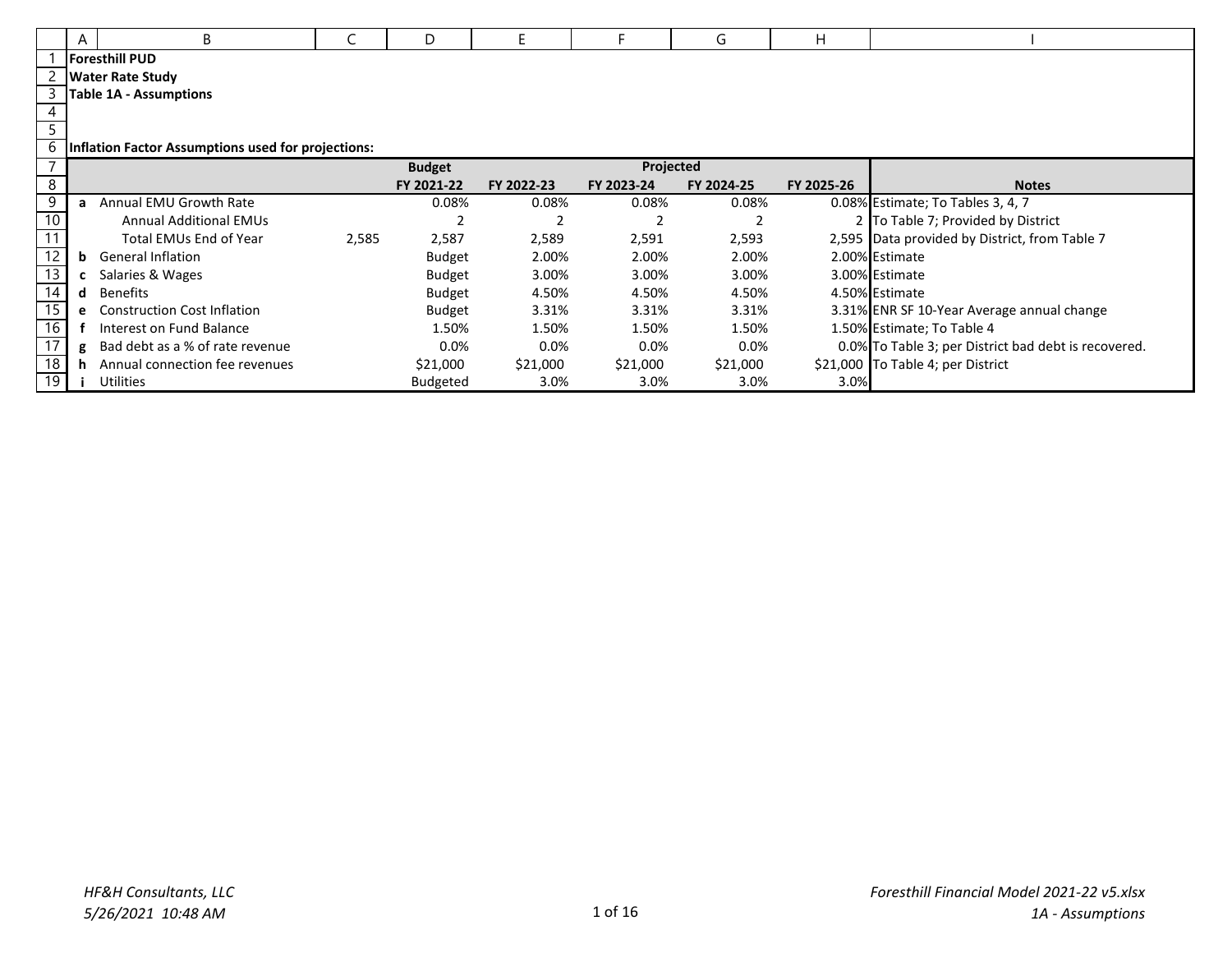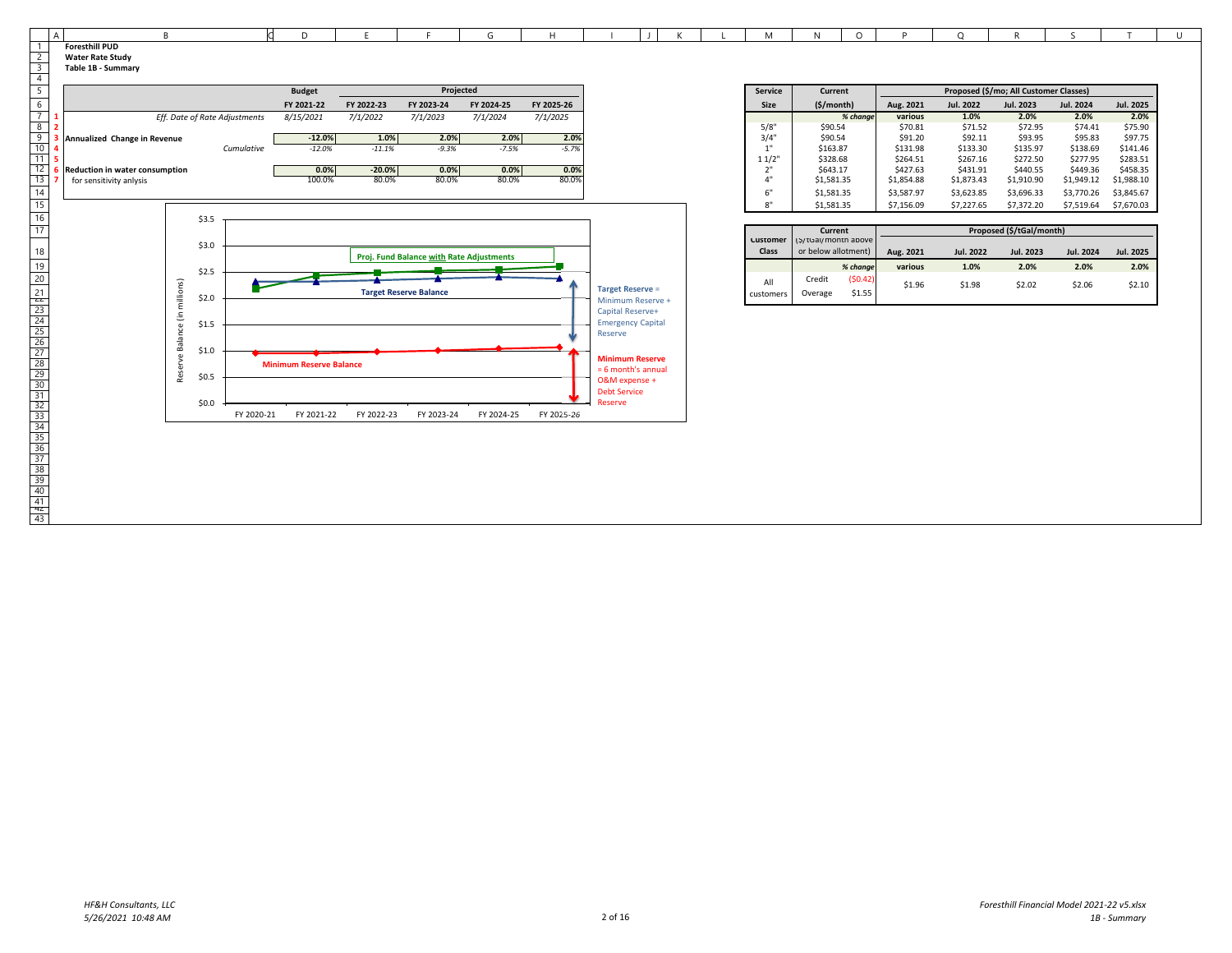|                 | B                              | C            | D               | E          | F          | G          | Н          |              |
|-----------------|--------------------------------|--------------|-----------------|------------|------------|------------|------------|--------------|
| 1               | <b>Foresthill PUD</b>          |              |                 |            |            |            |            |              |
| 2               | <b>Water Rate Study</b>        |              |                 |            |            |            |            |              |
| 3               | Table 2 - Revenue Requirements |              |                 |            |            |            |            |              |
| $\overline{4}$  |                                | Inflation    | <b>Budgeted</b> |            | Projected  |            |            |              |
| $\overline{5}$  |                                | Factor       | FY 2021-22      | FY 2022-23 | FY 2023-24 | FY 2024-25 | FY 2025-26 | <b>Notes</b> |
| 6               | <b>Operating Expenses</b>      |              |                 |            |            |            |            |              |
| 7               | <b>Source of Supply</b>        |              |                 |            |            |            |            |              |
| 8               | Salaries                       | С            | \$34,150        | \$35,175   | \$36,230   | \$37,317   | \$38,436   |              |
| 9               | Taxes                          | $\mathsf{C}$ | \$2,612         | \$2,690    | \$2,771    | \$2,854    | \$2,940    |              |
| 10              | <b>Benefits</b>                | d            | \$14,914        | \$15,585   | \$16,286   | \$17,019   | \$17,785   |              |
| 11              | Maintenance                    | b            | \$2,000         | \$2,040    | \$2,081    | \$2,122    | \$2,165    |              |
| 12              | Vehicle Expense                | b            | \$0             | \$0        | \$0        | \$0        | \$0        |              |
| 13              | <b>Contracted Services</b>     | b            | \$1,000         | \$1,020    | \$1,040    | \$1,061    | \$1,082    |              |
| 14              | <b>Resource Development</b>    | b            | \$0             | \$0        | \$0        | \$0        | \$0        |              |
| 15              | Power                          | i            | \$5,000         | \$4,120    | \$4,244    | \$4,371    | \$4,502    |              |
| 16              | Other                          | b            | \$2,000         | \$2,040    | \$2,081    | \$2,122    | \$2,165    |              |
| $\overline{17}$ | Subtotal Source of Supply      |              | \$61,676        | \$62,670   | \$64,733   | \$66,867   | \$69,075   |              |
| 18              |                                |              |                 |            |            |            |            |              |
| 19              | <b>Pumping</b>                 |              |                 |            |            |            |            |              |
| 20              | <b>Salaries</b>                | С            | \$16,045        | \$16,526   | \$17,022   | \$17,533   | \$18,059   |              |
| 21              | <b>Taxes</b>                   | $\mathsf{C}$ | \$1,227         | \$1,264    | \$1,302    | \$1,341    | \$1,381    |              |
| 22              | <b>Benefits</b>                | d            | \$7,007         | \$7,322    | \$7,652    | \$7,996    | \$8,356    |              |
| 23              | Materials & Supplies           | b            | \$100           | \$102      | \$104      | \$106      | \$108      |              |
| 24              | <b>Equipment Expense</b>       | b            | \$1,000         | \$1,020    | \$1,040    | \$1,061    | \$1,082    |              |
| 25              | Power                          | i.           | \$10,000        | \$8,240    | \$8,487    | \$8,742    | \$9,004    |              |
| 26              | Propane                        | i            | \$5,000         | \$4,120    | \$4,244    | \$4,371    | \$4,502    |              |
| 27              | Other                          | b            | \$500           | \$510      | \$520      | \$531      | \$541      |              |
| 28              | <b>Subtotal Pumping</b>        |              | \$40,879        | \$39,104   | \$40,371   | \$41,680   | \$43,034   |              |
| 29              |                                |              |                 |            |            |            |            |              |
| 30              | <b>Treatment</b>               |              |                 |            |            |            |            |              |
| 31              | <b>Salaries</b>                | с            | \$112,389       | \$115,761  | \$119,233  | \$122,810  | \$126,495  |              |
| 32              | <b>Taxes</b>                   | C            | \$8,598         | \$8,856    | \$9,122    | \$9,395    | \$9,677    |              |
| 33              | <b>Benefits</b>                | d            | \$49,083        | \$51,292   | \$53,600   | \$56,012   | \$58,532   |              |
| 34              | <b>Operating Supplies</b>      | b            | \$5,000         | \$5,100    | \$5,202    | \$5,306    | \$5,412    |              |
| 35              | Chemicals                      | b            | \$25,000        | \$20,400   | \$20,808   | \$21,224   | \$21,649   |              |
| 36              | Vehicle Expense                | b            | \$5,000         | \$5,100    | \$5,202    | \$5,306    | \$5,412    |              |
| 37              | <b>Equipment Maintenance</b>   | b            | \$2,000         | \$2,040    | \$2,081    | \$2,122    | \$2,165    |              |
| 38              | <b>Contracted Services</b>     | b            | \$0             | \$0        | \$0        | \$0        | \$0        |              |
| 39              | Resource Development           | b            | \$0             | \$0        | \$0        | \$0        | \$0        |              |
| 40              | Power                          |              | \$18,000        | \$14,832   | \$15,277   | \$15,735   | \$16,207   |              |
| 41              | Propane                        | i            | \$2,000         | \$1,648    | \$1,697    | \$1,748    | \$1,801    |              |
| 42              | Other                          | D            | \$0             | \$0        | \$0        | \$0        | \$0        |              |
| 43              | Uniforms                       | b            | \$3,000         | \$3,060    | \$3,121    | \$3,184    | \$3,247    |              |
| 44              | <b>Subtotal Treatment</b>      |              | \$230,070       | \$228,088  | \$235,343  | \$242,844  | \$250,598  |              |
| 45              |                                |              |                 |            |            |            |            |              |
| 46              | <b>Distribution</b>            |              |                 |            |            |            |            |              |
| 47              | <b>Salaries</b>                | с            | \$225,273       | \$232,031  | \$238,992  | \$246,162  | \$253,547  |              |
| 48              | Taxes                          | C            | \$17,233        | \$17,750   | \$18,282   | \$18,831   | \$19,396   |              |
| 49              | <b>Benefits</b>                | d            | \$98,382        | \$102,809  | \$107,436  | \$112,270  | \$117,322  |              |
| 50              | <b>Operating Supplies</b>      | b            | \$40,000        | \$40,800   | \$41,616   | \$42,448   | \$43,297   |              |
| 51              | Uniforms                       | b            | \$6,000         | \$6,120    | \$6,242    | \$6,367    | \$6,495    |              |

*Foresthill Financial Model 2021‐22 v5.xlsx*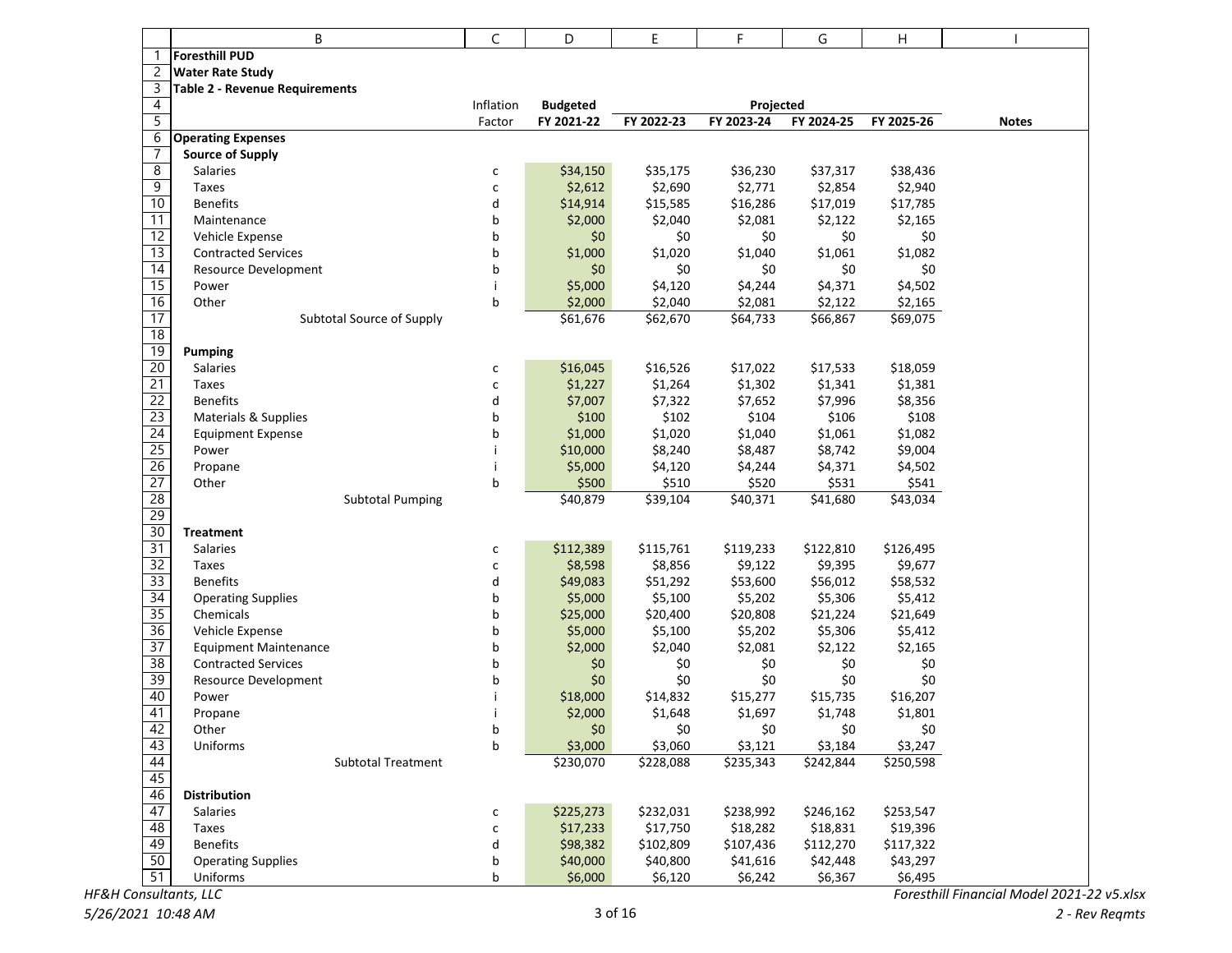|                | B                                          | C            | D                   | Ε                   | F                   | G          | Н          |              |
|----------------|--------------------------------------------|--------------|---------------------|---------------------|---------------------|------------|------------|--------------|
|                | <b>Foresthill PUD</b>                      |              |                     |                     |                     |            |            |              |
| $\overline{2}$ | <b>Water Rate Study</b>                    |              |                     |                     |                     |            |            |              |
| 3              | Table 2 - Revenue Requirements             |              |                     |                     |                     |            |            |              |
| 4              |                                            | Inflation    | <b>Budgeted</b>     |                     | Projected           |            |            |              |
| $\overline{5}$ |                                            | Factor       | FY 2021-22          | FY 2022-23          | FY 2023-24          | FY 2024-25 | FY 2025-26 | <b>Notes</b> |
| 52             | Vehicles Expense                           | b            | \$12,000            | \$12,240            | \$12,485            | \$12,734   | \$12,989   |              |
| 53             | Equipment rentals/repairs                  | b            | \$4,000             | \$4,080             | \$4,162             | \$4,245    | \$4,330    |              |
| 54             | <b>General Shop Maintenance</b>            | b            | \$5,000             | \$5,100             | \$5,202             | \$5,306    | \$5,412    |              |
| 55             | <b>Contracted Services</b>                 | b            | \$1,000             | \$1,020             | \$1,040             | \$1,061    | \$1,082    |              |
| 56             | <b>Resource Development</b>                | b            | \$225               | \$230               | \$234               | \$239      | \$244      |              |
| 57             | Utilities                                  | j.           | \$1,500             | \$1,545             | \$1,591             | \$1,639    | \$1,688    |              |
| 58             | Other                                      | b            | \$1,000             | \$1,020             | \$1,040             | \$1,061    | \$1,082    |              |
| 59             | <b>Subtotal Distribution</b>               |              | \$411,613           | \$424,745           | \$438,323           | \$452,364  | \$466,885  |              |
| 60             |                                            |              |                     |                     |                     |            |            |              |
| 61             | <b>Customer Service</b>                    |              |                     |                     |                     |            |            |              |
| 62             | Salaries                                   | C            | \$282,199           | \$290,665           | \$299,385           | \$308,366  | \$317,617  |              |
| 63             | Taxes                                      | $\mathsf{C}$ | \$21,588            | \$22,236            | \$22,903            | \$23,590   | \$24,297   |              |
| 64             | <b>Benefits</b>                            | d            | \$123,242           | \$128,788           | \$134,583           | \$140,640  | \$146,968  |              |
| 65             | <b>Office Supplies</b>                     | b            | \$5,000             | \$5,100             | \$5,202             | \$5,306    | \$5,412    |              |
| 66             | Equipment maintenance                      | b            | \$2,000             | \$2,040             | \$2,081             | \$2,122    | \$2,165    |              |
| 67             | <b>Computer Enhancement Service</b>        | b            | \$15,000            | \$15,300            | \$15,606            | \$15,918   | \$16,236   |              |
| 68             | <b>Contracted Services</b>                 | b            | \$20,000            | \$20,400            | \$20,808            | \$21,224   | \$21,649   |              |
| 69             | Telephone & Internet                       | j.           | \$10,000            | \$10,300            | \$10,609            | \$10,927   | \$11,255   |              |
| 70             | Other                                      | b            | \$5,000             | \$5,100             | \$5,202             | \$5,306    | \$5,412    |              |
| 71             | <b>Subtotal Customer Service</b>           |              | \$484,029           | \$499,929           | \$516,379           | \$533,400  | \$551,013  |              |
| 72             |                                            |              |                     |                     |                     |            |            |              |
| 73             | <b>Regulatory Compliance</b>               |              |                     |                     |                     |            |            |              |
| 74             | <b>Salaries</b>                            | C            | \$87,330            | \$89,950            | \$92,648            | \$95,428   | \$98,291   |              |
| 75             | Taxes                                      | $\mathsf{C}$ | \$6,681             | \$6,881             | \$7,088             | \$7,301    | \$7,520    |              |
| 76             | <b>Benefits</b>                            | d            | \$38,139            | \$39,855            | \$41,649            | \$43,523   | \$45,481   |              |
| 77             | Supplies                                   | b            | \$1,200             | \$1,224             | \$1,248             | \$1,273    | \$1,299    |              |
| 78             | <b>Water Analysis</b>                      | b            | \$10,000            | \$10,200            | \$10,404            | \$10,612   | \$10,824   |              |
| 79             | Accounting and auditing                    | b            | \$15,000            | \$15,300            | \$15,606            | \$15,918   | \$16,236   |              |
| 80             | <b>Legal Services</b>                      | b            | \$60,000            | \$61,200            | \$62,424            | \$63,672   | \$64,946   |              |
| 81             | <b>State Dam Inspection</b>                | b            | \$70,000            | \$71,400            | \$72,828            | \$74,285   | \$75,770   |              |
| 82             | Restoration Fee - US Bureau of Reclamation | b            | \$25,000            | \$25,500            | \$26,010            | \$26,530   | \$27,061   |              |
| 83             | State Dept of Public Health                | b            | \$13,500            | \$13,770            | \$14,045            | \$14,326   | \$14,613   |              |
| 84             | Other                                      | b            | \$5,250             | \$5,355             | \$5,462             | \$5,571    | \$5,683    |              |
| 85             | Placer county Hazmat permit                | b            | \$5,000             | \$5,100             | \$5,202             | \$5,306    | \$5,412    |              |
| 86             | Department of Transportation testing       | b            | \$500               | \$510               | \$520               | \$531      | \$541      |              |
| 87             | Water Rights and Storage fees              | b            | \$13,000            | \$13,260            | \$13,525            | \$13,796   | \$14,072   |              |
| 88             | Subtotal Regulatory Compliance             |              | \$350,600           | \$359,506           | \$368,660           | \$378,072  | \$387,749  |              |
| 89             |                                            |              |                     |                     |                     |            |            |              |
| 90<br>91       | <b>Management and Administration</b>       |              |                     |                     |                     | \$107,241  | \$110,459  |              |
| 92             | <b>Salaries</b><br>Taxes                   | С            | \$98,141            | \$101,085           | \$104,118           |            |            |              |
| 93             | <b>Benefits</b>                            | C            | \$7,508             | \$7,733             | \$7,965<br>\$46,804 | \$8,204    | \$8,450    |              |
| 94             | <b>Retired Medical Insurance</b>           | d<br>d       | \$42,860            | \$44,789            |                     | \$48,910   | \$51,111   |              |
| 95             |                                            |              | \$15,000            | \$15,675<br>\$7,140 | \$16,380            | \$17,117   | \$17,888   |              |
| 96             | Materials and supplies<br>Maintenance      | b            | \$7,000<br>\$10,000 | \$10,200            | \$7,283<br>\$10,404 | \$7,428    | \$7,577    |              |
| 97             |                                            | b            |                     |                     |                     | \$10,612   | \$10,824   |              |
|                | County Tax Collection System charge        | b            | \$2,600             | \$2,652             | \$2,705             | \$2,759    | \$2,814    |              |

*HF&H Consultants, LLC*

*Foresthill Financial Model 2021‐22 v5.xlsx*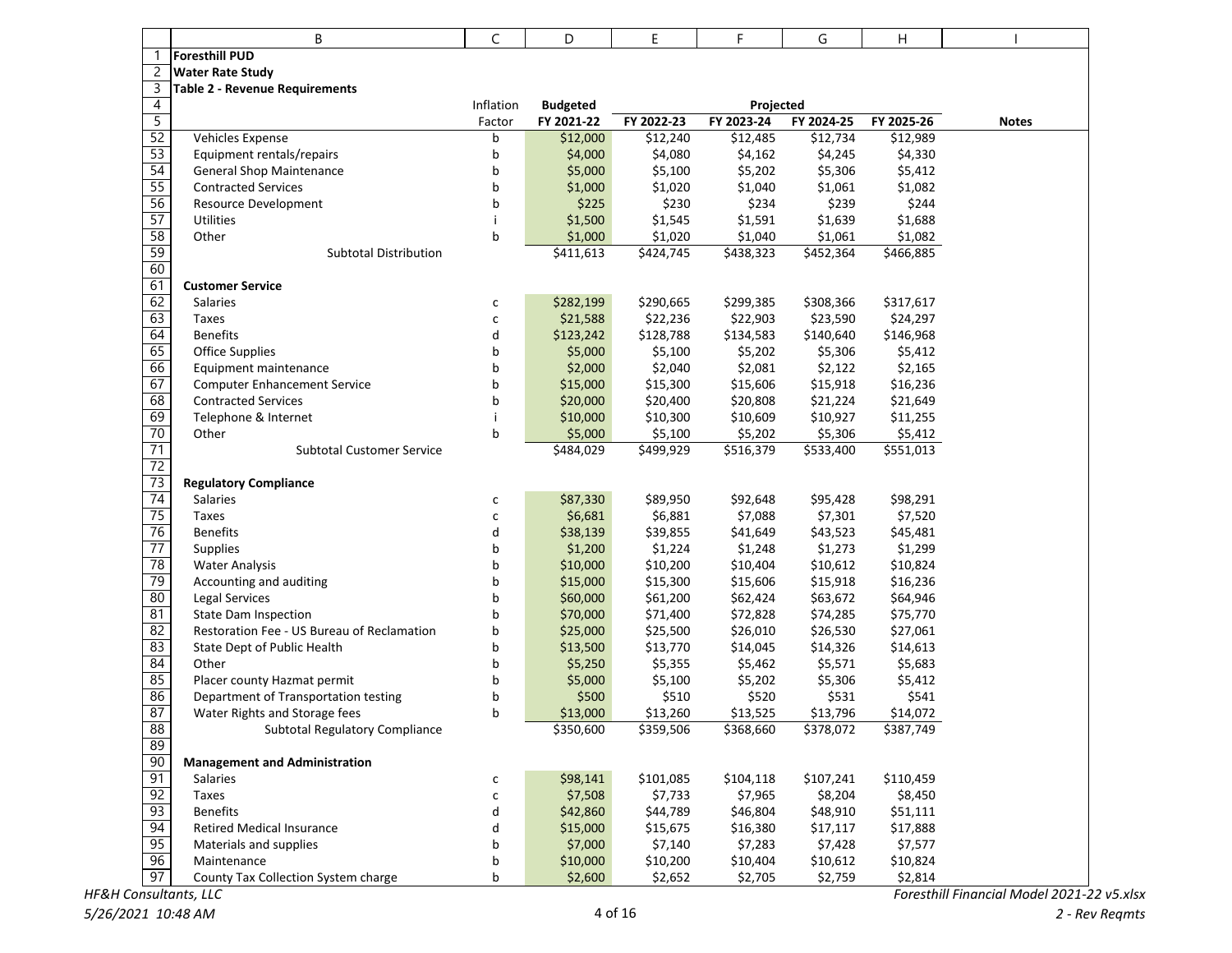|                | В                                                         | C            | D                  | E                  | F                 | G                  | Η                           |                        |
|----------------|-----------------------------------------------------------|--------------|--------------------|--------------------|-------------------|--------------------|-----------------------------|------------------------|
| 1              | <b>Foresthill PUD</b>                                     |              |                    |                    |                   |                    |                             |                        |
| 2              | <b>Water Rate Study</b>                                   |              |                    |                    |                   |                    |                             |                        |
| 3              | Table 2 - Revenue Requirements                            |              |                    |                    |                   |                    |                             |                        |
| $\overline{4}$ |                                                           | Inflation    | <b>Budgeted</b>    |                    | Projected         |                    |                             |                        |
| $\overline{5}$ |                                                           | Factor       | FY 2021-22         | FY 2022-23         | FY 2023-24        | FY 2024-25         | FY 2025-26                  | <b>Notes</b>           |
| 98             | Dues and Subscriptions                                    | b            | \$10,500           | \$10,710           | \$10,924          | \$11,143           | \$11,366                    |                        |
| 99             | Travel - Seminars/Workshops                               | b<br>b       | \$1,500            | \$1,530            | \$1,561           | \$1,592            | \$1,624                     |                        |
| 100            | <b>Board Stipends</b>                                     |              | \$0                | \$0                | \$0               | \$0                | \$0                         |                        |
| 101            | Pension liability                                         | d            | \$28,000           | \$29,260           | \$30,577          | \$31,953           | \$33,391                    |                        |
| 102            | Utilities                                                 | j.           | \$5,000            | \$5,150            | \$5,305           | \$5,464            | \$5,628                     |                        |
| 103<br>104     | <b>Other General Expense</b>                              | b            | \$5,500            | \$5,610            | \$5,722           | \$5,837            | \$5,953                     |                        |
|                | <b>Election Expense</b>                                   |              | \$0                | \$6,000            | \$0               | \$6,000            | \$0                         |                        |
| 105<br>106     | Bank Analysis/other fees                                  | b<br>b       | \$6,000            | \$6,120            | \$6,242           | \$6,367            | \$6,495                     |                        |
| 107            | Liability and vehicle insurance<br>Interest expense       | $\mathsf{f}$ | \$84,775           | \$86,471           | \$88,200<br>\$515 | \$89,964           | \$91,763<br>\$531           |                        |
| 108            | Subtotal Maintenance and Administration                   |              | \$500<br>\$324,884 | \$508<br>\$340,632 | \$344,705         | \$523<br>\$361,114 | \$365,873                   |                        |
| 109            |                                                           |              |                    |                    |                   |                    |                             |                        |
| 110            | <b>Total Operating Expenses</b>                           | \$1,903,751  | \$1,954,674        | \$2,008,515        | \$2,076,342       |                    | \$2,134,226 To Tables 4 & 6 |                        |
| 111            |                                                           |              | 2.7%               | 2.8%               | 3.4%              | 2.8%               |                             |                        |
| 112            | Non-Rate (Revenue)/Expense                                |              |                    |                    |                   |                    |                             |                        |
| 113            | <b>Bad Debt Expense</b>                                   |              | \$0                | \$0                | \$0               | \$0                | \$0                         |                        |
| 114            | <b>Meter Installation</b>                                 | b            | (56,000)           | (56, 120)          | (56, 242)         | (56, 367)          | (56, 495)                   |                        |
| 115            | Property Tax Revenue                                      | b            | ( \$112,000)       | ( \$114, 240)      | ( \$116, 525)     | ( \$118, 855)      | (5121, 232)                 |                        |
| 116            |                                                           |              |                    |                    |                   |                    |                             |                        |
|                | <b>Water Charges Penalties</b>                            | b            | ( \$10,000)        | ( \$10,200)        | ( \$10,404)       | (510, 612)         | (510, 824)                  |                        |
| 117            | Service Charges and Reconnects                            | b            | ( \$15,000)        | ( \$15,300)        | ( \$15,606)       | (515,918)          | ( \$16, 236)                |                        |
| 118            | Miscellaneous                                             |              | ( \$50,000)        | ( \$50,000)        | ( \$50,000)       | ( \$50,000)        | ( \$50,000)                 |                        |
| 119            | Stub Out charges                                          | b            | \$0                | \$0                | \$0               | \$0                | \$0                         |                        |
| 120            | Total Non-Rate Revenue <sup>[1]</sup>                     |              | ( \$193,000]       | ( \$195, 860)      | ( \$198, 777)     | ( \$201,753)       | ( \$204, 788)               |                        |
| 121            |                                                           |              |                    |                    |                   |                    |                             |                        |
| 122            | <b>Net Operating Expenses</b>                             |              | \$1,710,751        | \$1,758,814        | \$1,809,738       | \$1,874,589        | \$1,929,438                 |                        |
| 123            |                                                           |              |                    |                    |                   |                    |                             |                        |
| 124            | Debt Service Payments - (portion funded with water rates) |              |                    |                    |                   |                    |                             |                        |
| 125            | <b>Total Debt Service</b>                                 |              | \$255,896          | \$258,686          | \$260,863         | \$256,371          |                             | \$198,563 From Table 6 |
| 126<br>127     |                                                           |              |                    |                    |                   |                    |                             |                        |
| 128            | <b>Subtotal before Transfers</b>                          |              | \$1,966,647        | \$2,017,500        | \$2,070,601       | \$2,130,960        | \$2,128,001                 |                        |
| 129            | Transfers to/(from):                                      |              |                    | 2.6%               | 2.6%              | 2.9%               | $-0.1%$                     |                        |
| 130            | <b>Operating (General) Reserve</b>                        |              | \$189,180          | \$0                | \$0               | \$0                |                             | \$0 From Table 4       |
| 131            | Capital Improvement Reserve                               |              | \$427,385          | \$427,385          | \$427,385         | \$427,385          |                             | \$427,385 From Table 4 |
| 132            | <b>Emergency Capital Reserve</b>                          |              | \$0                | \$0                | \$0               | \$0                |                             | \$0 From Table 4       |
| 133            | Debt Service Reserve                                      | \$0          | \$0                | \$0                | \$0               |                    | \$0 From Table 4            |                        |
| 134            | <b>Total Transfers</b>                                    |              | \$616,565          | \$427,385          | \$427,385         | \$427,385          | \$427,385                   |                        |
| 135            |                                                           |              |                    |                    |                   |                    |                             |                        |
|                | 136 Total Revenue Requirement                             |              | \$2,583,212        | \$2,444,885        | \$2,497,985       | \$2,558,345        | \$2,555,386 To Table 3      |                        |
| 137            | Annual Change                                             |              |                    | $-5.4%$            | 2.2%              | 2.4%               | $-0.1%$                     |                        |
| 138            |                                                           |              |                    |                    |                   |                    |                             |                        |
|                | 139 [1] Interest is included in the 4 - Reserves tab      |              |                    |                    |                   |                    |                             |                        |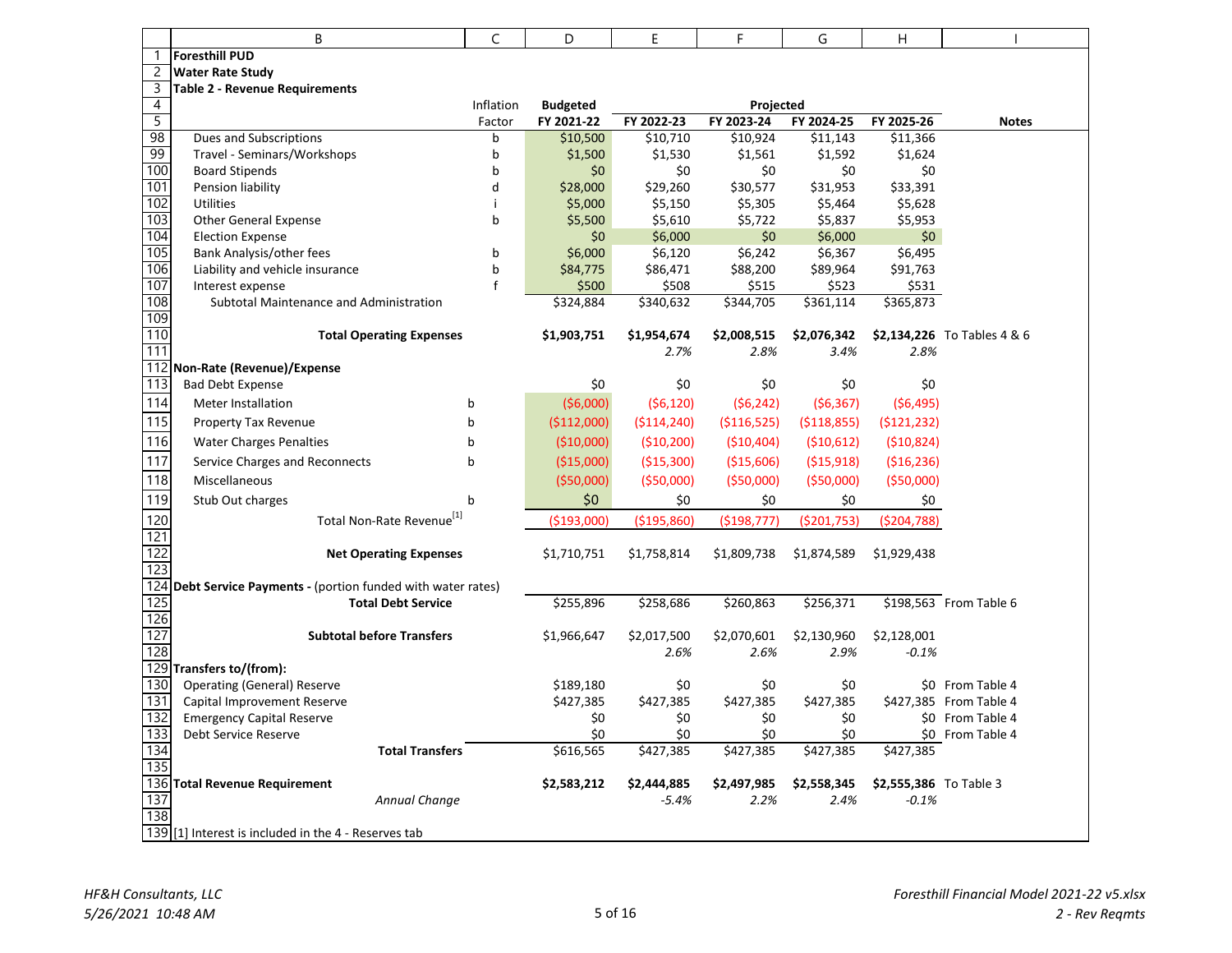|                                                                                                                           | Α                                                              | B                   | C              | D              | E                       | F                    | G                      | H                                    |
|---------------------------------------------------------------------------------------------------------------------------|----------------------------------------------------------------|---------------------|----------------|----------------|-------------------------|----------------------|------------------------|--------------------------------------|
|                                                                                                                           | <b>Foresthill PUD</b>                                          |                     |                |                |                         |                      |                        |                                      |
| 2                                                                                                                         | <b>Water Rate Study</b>                                        |                     |                |                |                         |                      |                        |                                      |
| $\overline{3}$                                                                                                            | Table 3 - Changes in Rate Revenue                              |                     |                |                |                         |                      |                        |                                      |
| $\overline{4}$                                                                                                            |                                                                |                     |                |                |                         |                      |                        |                                      |
| $\overline{5}$                                                                                                            |                                                                |                     |                |                |                         |                      |                        |                                      |
| $\frac{6}{7}$                                                                                                             |                                                                |                     | FY 2021-22     | FY 2022-23     | Projected<br>FY 2023-24 | FY 2024-25           | FY 2025-26             | <b>Notes</b>                         |
| $\overline{8}$                                                                                                            | <b>Rate Revenue at Current Rates</b>                           |                     |                |                |                         |                      |                        |                                      |
| 9                                                                                                                         | <b>Total Rate Revenue (before rate changes)</b>                |                     | \$2,868,017    | \$2,868,017    | \$2,868,017             | \$2,868,017          | \$2,868,017            |                                      |
| 10                                                                                                                        | Revenue due to growth                                          |                     | \$2,219        | \$4,439        | \$6,662                 | \$8,885              | \$11,111               |                                      |
| $\overline{11}$                                                                                                           | <b>Revenue at Current Rates</b>                                |                     | \$2,870,236    | \$2,872,456    | $\overline{$}2,874,678$ | \$2,876,902          | \$2,879,128            |                                      |
| 12                                                                                                                        | <b>Total Revenue Requirement</b>                               |                     | ( \$2,583,212) | ( \$2,444,885) | ( \$2,497,985)          | ( \$2,558,345)       | ( \$2,555,386)         |                                      |
| 13                                                                                                                        |                                                                | Surplus/(Shortfall) | \$287,024      | \$427,571      | \$376,693               | \$318,557            | \$323,742              |                                      |
| 14                                                                                                                        |                                                                |                     |                |                |                         |                      |                        |                                      |
| 15                                                                                                                        |                                                                |                     |                |                |                         |                      |                        |                                      |
| 16                                                                                                                        | <b>Revenue from Current Rates</b>                              |                     | \$2,870,236    | \$2,872,456    | \$2,874,678             | \$2,876,902          | \$2,879,128            |                                      |
| 17                                                                                                                        | <b>Change in Rate Revenue</b>                                  |                     | $-12.0%$       | 1.0%           | 2.0%                    | 2.0%                 |                        | 2.0% From Table 1B                   |
| $\frac{18}{19}$                                                                                                           |                                                                | Months              |                |                |                         |                      |                        |                                      |
|                                                                                                                           |                                                                | Change              |                |                |                         |                      |                        |                                      |
| 20                                                                                                                        | <b>Revenue from Rate Changes</b>                               | In Effect           |                |                |                         |                      |                        |                                      |
| 21                                                                                                                        | FY 2021-22 (eff. Aug 15, 2021)                                 | 10                  | (5287,024)     | ( \$344, 695)  | ( \$344, 961)           | ( \$345, 228)        | ( \$345,495)           |                                      |
|                                                                                                                           | FY 2022-23 (eff. Jul 1, 2022)<br>FY 2023-24 (eff. Jul 1, 2023) | 12<br>12            |                | \$25,278       | \$25,297<br>\$51,100    | \$25,317<br>\$51,140 | \$25,336<br>\$51,179   |                                      |
|                                                                                                                           | FY 2024-25 (eff. Jul 1, 2024)                                  | 12                  |                |                |                         | \$52,163             | \$52,203               |                                      |
|                                                                                                                           | FY 2025-26 (eff. Jul 1, 2025)                                  | 12                  |                |                |                         |                      | \$53,247               |                                      |
| $\begin{array}{r} 22 \\ 23 \\ 24 \\ 25 \\ 26 \end{array}$                                                                 | <b>Total Revenue from Rate Changes</b>                         |                     | ( \$287,024)   | ( \$319, 417)  | ( \$268, 564)           | ( \$216,609)         | (\$163,530)            |                                      |
| 27                                                                                                                        | <b>Total Current Revenue</b>                                   |                     | \$2,870,236    | \$2,872,456    | \$2,874,678             | \$2,876,902          |                        | \$2,879,128 From above               |
|                                                                                                                           | 28 Total Revenue with Rate Changes                             |                     | \$2,583,212    | \$2,553,039    | \$2,606,114             | \$2,660,293          | \$2,715,598 To Table 6 |                                      |
|                                                                                                                           | Reduction in Revenue due to Conservation                       |                     | \$0            | ( \$102, 364)  | ( \$104, 492)           | (\$106,665)          | ( \$108, 882)          | 20% reduction in consumption revenue |
| 29                                                                                                                        |                                                                |                     |                |                |                         |                      |                        | which is 20% of revenue stream       |
| 30                                                                                                                        | <b>Total Revenue Requirement</b>                               | (52, 583, 212)      | (52, 444, 885) | (52, 497, 985) | (52, 558, 345)          | (52, 555, 386)       |                        |                                      |
| $\begin{array}{r} \n \overline{31} \\  \overline{32} \\  \overline{33} \\  \overline{34} \\  \overline{35}\n \end{array}$ | Surplus/(Shortfall) - After Rate Adjustments                   | (\$0)               | \$5,790        | \$3,636        | (\$4,717)               | \$51,330             |                        |                                      |
|                                                                                                                           | Annual Change in Revenue (before conservation)                 | $-10.0%$            | $-1.2%$        | 2.1%           | 2.1%                    | 2.1%                 |                        |                                      |
|                                                                                                                           |                                                                |                     |                |                |                         |                      |                        |                                      |
|                                                                                                                           |                                                                |                     |                |                |                         |                      |                        |                                      |
|                                                                                                                           | 36 Total Revenue w/o Rate Adjustments                          |                     |                |                |                         |                      |                        |                                      |
| $\begin{array}{r} \n \overline{37} \\  \overline{38} \\  \overline{39} \\  \overline{40} \\  \end{array}$                 | <b>Revenue at Current Rates</b>                                | \$2,870,236         | \$2,872,456    | \$2,874,678    | \$2,876,902             | \$2,879,128          |                        |                                      |
|                                                                                                                           | Reduction in Revenue due to Conservation                       | \$0                 | (528, 725)     | (528, 747)     | ( \$28, 769)            | (528, 791)           |                        |                                      |
|                                                                                                                           | Revenue at Current Rates and Conservation                      |                     | \$2,870,236    | \$2,843,731    | \$2,845,931             | \$2,848,133          | \$2,850,337            |                                      |
|                                                                                                                           | <b>Total Revenue Requirement</b>                               |                     | (52, 583, 212) | ( \$2,444,885) | ( \$2,497,985)          | ( \$2,558,345)       | ( \$2,555,386)         |                                      |
| 41                                                                                                                        | Transfer to/(from) Op. Reserves - WITHOUT rate incr            |                     | \$287,024      | \$398,847      | \$347,946               | \$289,788            | \$294,950              |                                      |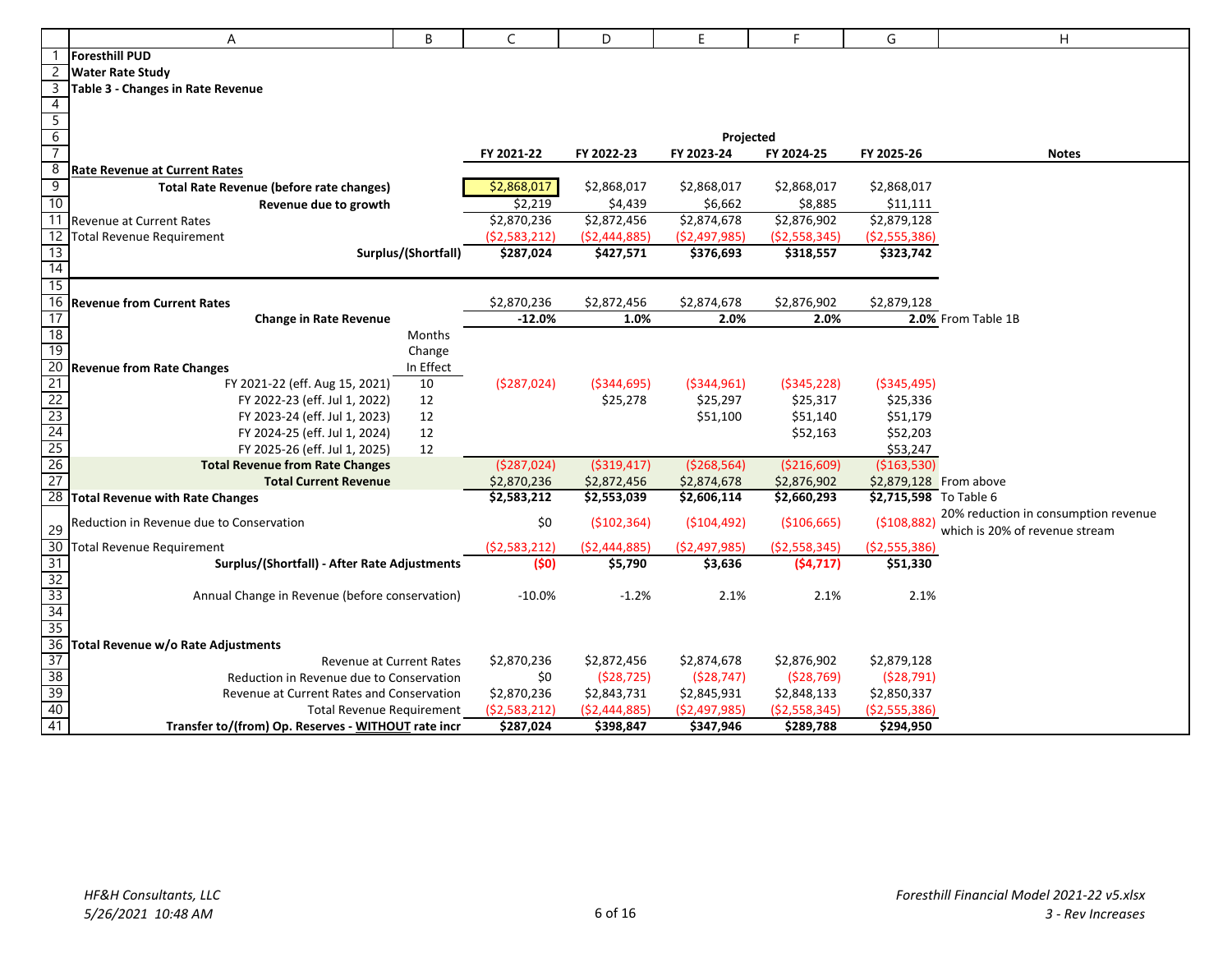|                                                                                                                                                                                  | Α                                                                                               | B           | C           | D                    | E                | F                     | G                     | Η          |                                             |
|----------------------------------------------------------------------------------------------------------------------------------------------------------------------------------|-------------------------------------------------------------------------------------------------|-------------|-------------|----------------------|------------------|-----------------------|-----------------------|------------|---------------------------------------------|
|                                                                                                                                                                                  | <b>Foresthill PUD</b>                                                                           |             |             |                      |                  |                       |                       |            |                                             |
| $\overline{2}$                                                                                                                                                                   | <b>Water Rate Study</b>                                                                         |             |             |                      |                  |                       |                       |            |                                             |
| 3                                                                                                                                                                                | Table 4 - Reserve Funds                                                                         |             |             |                      |                  |                       |                       |            |                                             |
| $\overline{4}$                                                                                                                                                                   |                                                                                                 |             |             |                      |                  |                       |                       |            |                                             |
| $\overline{5}$                                                                                                                                                                   |                                                                                                 | inflation   |             | <b>Estimated</b>     |                  | Projected             |                       |            |                                             |
| $6\overline{6}$                                                                                                                                                                  |                                                                                                 | factor      | FY 2020-21  | FY 2021-22           | FY 2022-23       | FY 2023-24            | FY 2024-25            | FY 2025-26 | <b>Notes</b>                                |
|                                                                                                                                                                                  | Operating Reserve (includes "General Reserve", "General Fund - unrestricted", and "District 2") |             |             |                      |                  |                       |                       |            |                                             |
| 8                                                                                                                                                                                | <b>Beginning Balance</b>                                                                        |             |             | \$491,463            | \$689,434        | \$705,609             | \$719,856             | \$725,902  |                                             |
| $\overline{9}$                                                                                                                                                                   | <b>Operating Surplus/(Shortfall)</b>                                                            |             |             | (50)                 | \$5,790          | \$3,636               | (54, 717)             | \$51,330   |                                             |
| 10                                                                                                                                                                               |                                                                                                 |             |             |                      |                  |                       |                       |            |                                             |
| $\overline{11}$                                                                                                                                                                  | Transfers (to)/from:                                                                            |             |             |                      |                  |                       |                       |            |                                             |
| 12                                                                                                                                                                               | <b>Revenue Requirements</b>                                                                     |             |             | \$189,180            |                  |                       |                       |            | To Table 2                                  |
| $\frac{13}{14}$                                                                                                                                                                  | Capital Reserve                                                                                 |             |             |                      |                  |                       |                       |            |                                             |
|                                                                                                                                                                                  | <b>Debt Service Reserves</b>                                                                    |             |             | \$0                  | \$0              | \$0                   | \$0                   |            | \$0 To below                                |
| $\frac{15}{16}$                                                                                                                                                                  | <b>Fund Subtotal</b>                                                                            |             |             | \$680,643            | \$695,224        | \$709,245             | \$715,140<br>\$10,762 | \$777,232  |                                             |
| 17                                                                                                                                                                               | <b>Estimated interest earnings</b>                                                              | h           | \$491,463   | \$8,791<br>\$689,434 | \$10,385         | \$10,611<br>\$719,856 | \$725,902             | \$788,506  | \$11,274 Avg. bal. * Table 1A assumption f. |
| 18                                                                                                                                                                               | Ending balance - General Reserve                                                                |             |             |                      | \$705,609        |                       |                       |            |                                             |
| 19                                                                                                                                                                               | Minimum Balance<br>Capital Improvement Reserve (includes "Repair & Replacement Reserve")        |             |             | \$951,880            | \$977,340        | \$1,004,260           | \$1,038,170           |            | \$1,067,110 6 months of Operating Expenses  |
| 20                                                                                                                                                                               | <b>Beginning Balance</b>                                                                        |             |             | \$1,391,475          | \$1,439,937      | \$1,072,781           | \$918,054             | \$918,037  |                                             |
| 21                                                                                                                                                                               |                                                                                                 |             |             |                      |                  |                       |                       |            |                                             |
| 22                                                                                                                                                                               | Capital Projects Expenditures (PAYGO)                                                           |             |             | (\$400,000)          | ( \$413, 246)    | (5426, 932)           | (5441,070)            |            | (\$455,676) From Table 5                    |
| 23                                                                                                                                                                               |                                                                                                 |             |             |                      |                  |                       |                       |            |                                             |
|                                                                                                                                                                                  | Transfers (to)/from:                                                                            |             |             |                      |                  |                       |                       |            |                                             |
|                                                                                                                                                                                  | <b>Revenue Requirements</b>                                                                     |             |             | \$427,385            | \$427,385        | \$427,385             | \$427,385             |            | \$427,385 To Table 2                        |
|                                                                                                                                                                                  | <b>Operating Reserves</b>                                                                       |             |             | \$0                  | \$0              | \$0                   | \$0                   |            | \$0 To below                                |
|                                                                                                                                                                                  | <b>Emergency Reserves</b>                                                                       |             |             | \$0                  | (\$400,000)      | (\$170,000)           | \$0                   |            | \$0 To below                                |
|                                                                                                                                                                                  | <b>Debt Service Reserves</b>                                                                    |             |             | \$0                  | \$0              | \$0                   | \$0                   |            | \$0 To below                                |
|                                                                                                                                                                                  | <b>Fund Subtotal</b>                                                                            |             |             | \$1,418,860          | \$1,054,076      | \$903,234             | \$904,369             | \$889,746  |                                             |
|                                                                                                                                                                                  | <b>Estimated interest earnings</b>                                                              | $\mathbf h$ |             | \$21,078             | \$18,705         | \$14,820              | \$13,668              |            | \$13,558 Avg. Bal. * Table 1A assumption f. |
| $\begin{array}{@{}c@{\hspace{1em}}c@{\hspace{1em}}c@{\hspace{1em}}}\n 24 & 25 \\  \hline\n 25 & 26 \\  \hline\n 27 & 28 \\  \hline\n 29 & 30 \\  \hline\n 31 & 32\n \end{array}$ | <b>Ending Balance</b>                                                                           |             | \$1,391,475 | \$1,439,937          | \$1,072,781      | \$918,054             | \$918,037             | \$903,304  |                                             |
|                                                                                                                                                                                  | <b>Target Balance</b>                                                                           |             |             | \$427,385            | \$427,385        | \$427,385             | \$427,385             |            | \$427,385 Avg. Annual PayGo Capital Expense |
| 33                                                                                                                                                                               | <b>Debt Service Reserve</b>                                                                     |             |             |                      |                  |                       |                       |            |                                             |
| 34                                                                                                                                                                               | <b>Beginning Balance</b>                                                                        |             |             | \$294,457            | \$298,874        | \$303,357             | \$307,907             | \$312,526  |                                             |
| 35                                                                                                                                                                               |                                                                                                 |             |             |                      |                  |                       |                       |            |                                             |
| 36                                                                                                                                                                               | Transfers (to)/from:                                                                            |             |             |                      |                  |                       |                       |            |                                             |
| 37<br>38                                                                                                                                                                         | <b>Revenue Requirements</b>                                                                     |             |             |                      | \$0              | \$0                   | \$0                   |            | \$0 To Table 2                              |
|                                                                                                                                                                                  | <b>Operating Reserves</b><br><b>Fund Subtotal</b>                                               |             |             | \$294,457            | \$0<br>\$298,874 | \$0<br>\$303,357      | \$0<br>\$307,907      | \$312,526  | \$0 From above                              |
|                                                                                                                                                                                  | <b>Estimated interest earnings</b>                                                              | $\mathbf h$ |             | \$4,417              | \$4,483          | \$4,550               | \$4,619               |            | \$4,688 Avg. Bal. * Table 1A assumption f.  |
| $\frac{39}{40}$                                                                                                                                                                  | <b>Ending Balance</b>                                                                           |             | \$294,457   | \$298,874            | \$303,357        | \$307,907             | \$312,526             | \$317,214  |                                             |
| 42                                                                                                                                                                               | <b>Target Balance</b>                                                                           |             |             | \$338,135            | \$340,925        | \$343,102             | \$338,610             | \$280,802  |                                             |
|                                                                                                                                                                                  | 43 Emergency Capital Reserve                                                                    |             |             |                      |                  |                       |                       |            |                                             |
|                                                                                                                                                                                  | 44 Beginning Balance                                                                            |             |             | \$0                  | \$0              | \$403,000             | \$580,320             | \$589,025  |                                             |
|                                                                                                                                                                                  |                                                                                                 |             |             |                      |                  |                       |                       |            |                                             |
| $\frac{45}{46}$                                                                                                                                                                  | Transfers (to)/from:                                                                            |             |             |                      |                  |                       |                       |            |                                             |
| 47                                                                                                                                                                               | Capital Improvement Reserve                                                                     |             |             | \$0                  | \$400,000        | \$170,000             | \$0                   | \$0        |                                             |
| 48                                                                                                                                                                               | <b>Revenue Requirements</b>                                                                     |             |             | $$0$$                | \$0              | \$0                   | \$0                   | \$0        |                                             |
|                                                                                                                                                                                  | <b>Fund Subtotal</b>                                                                            |             |             | \$0                  | \$400,000        | \$573,000             | \$580,320             | \$589,025  |                                             |
|                                                                                                                                                                                  | Estimated interest earnings                                                                     | $\mathbf h$ |             | \$0                  | \$3,000          | \$7,320               | \$8,705               | \$8,835    |                                             |
| $\frac{49}{50}$<br>$\frac{50}{51}$<br>$\frac{52}{52}$                                                                                                                            | <b>Ending Balance</b>                                                                           |             | \$0         | \$0                  | \$403,000        | \$580,320             | \$589,025             | \$597,860  |                                             |
|                                                                                                                                                                                  | <b>Target Balance</b>                                                                           |             |             | \$600,000            | \$600,000        | \$600,000             | \$600,000             |            | \$600,000 2% of Book Value of Assets - RCN  |
|                                                                                                                                                                                  |                                                                                                 |             |             |                      |                  |                       |                       |            |                                             |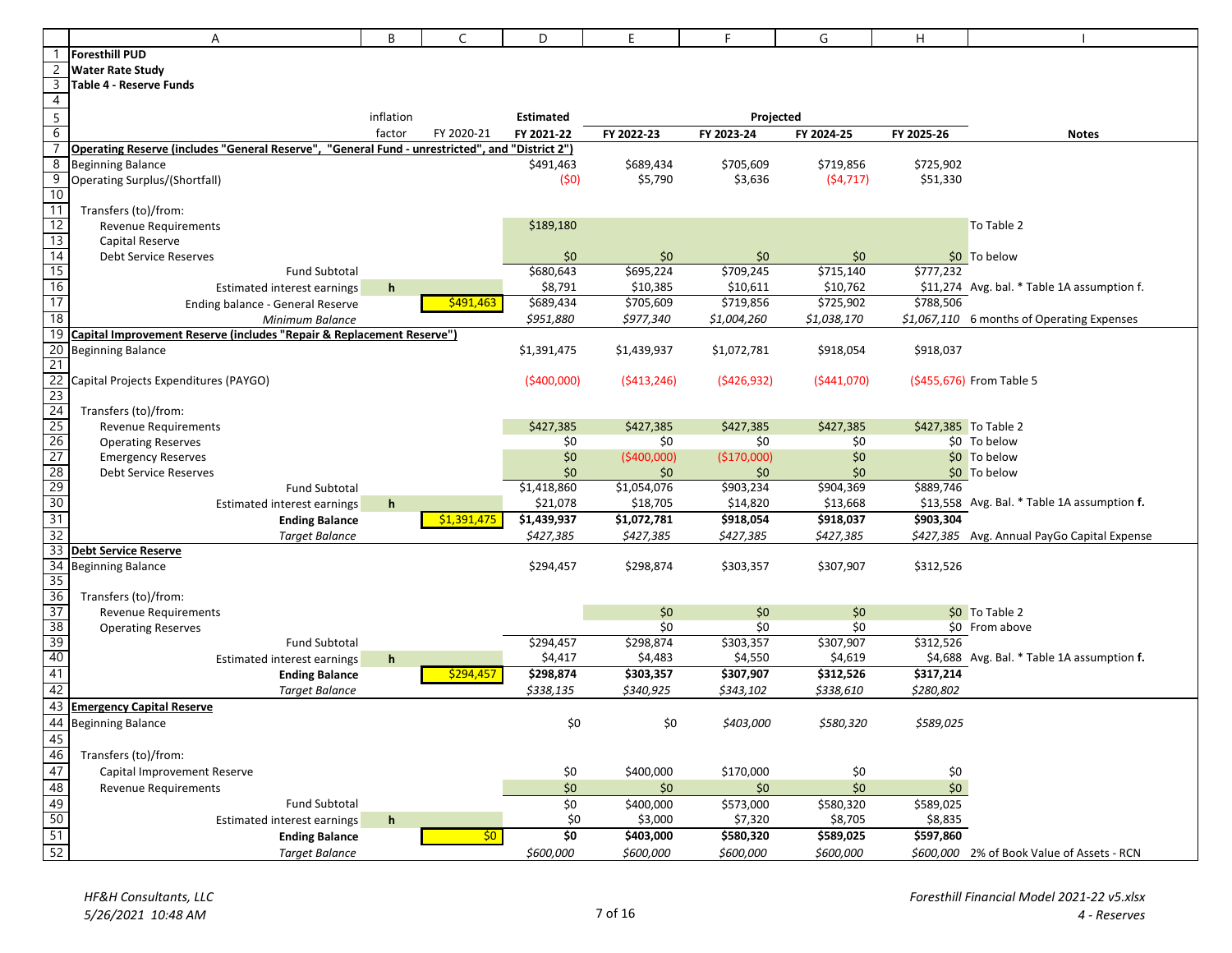|                | A                                                   | B             | C                       | D           | E                                                          | F.            | G                         | $\overline{H}$                                            |
|----------------|-----------------------------------------------------|---------------|-------------------------|-------------|------------------------------------------------------------|---------------|---------------------------|-----------------------------------------------------------|
|                | <b>Foresthill PUD</b>                               |               |                         |             |                                                            |               |                           |                                                           |
| 2              | <b>Water Rate Study</b>                             |               |                         |             |                                                            |               |                           |                                                           |
| 3              | Table 5 - Capital Improvement Program               |               |                         |             |                                                            |               |                           |                                                           |
| 4              |                                                     |               |                         |             |                                                            |               |                           |                                                           |
| $\overline{5}$ |                                                     |               |                         |             |                                                            |               |                           |                                                           |
| 6              |                                                     |               |                         |             |                                                            |               | <b>Total</b>              |                                                           |
|                | <b>Project Description</b>                          | FY 2021-22    | FY 2022-23              | FY 2023-24  | FY 2024-25                                                 | FY 2025-26    | <b>Project Cost Notes</b> |                                                           |
| 8              | <b>Sugar Pine Dam &amp; Reservoir</b>               |               |                         |             |                                                            |               |                           |                                                           |
| $\overline{9}$ | Water Right Permit Extension                        | \$85,000      |                         |             |                                                            |               | \$85,000                  |                                                           |
| 10             | Piezometers                                         | \$100,000     |                         |             |                                                            |               | \$100,000                 |                                                           |
| 11             | Deformation Survey and monuments                    |               | \$50,000                |             |                                                            |               | \$50,000                  |                                                           |
|                | 12 Regulatory Expenses                              |               |                         |             |                                                            |               |                           |                                                           |
| 13             | Cost of Service Study                               | \$45,000      |                         |             |                                                            |               | \$45,000                  |                                                           |
|                | 14 Treatment Plant                                  |               |                         |             |                                                            |               |                           |                                                           |
| 15             | <b>Auxiliary Generators</b>                         | \$100,000     |                         | \$100,000   |                                                            |               | \$200,000                 |                                                           |
| 16             | Scaffold system for filters                         | \$20,000      |                         |             |                                                            |               | \$20,000                  |                                                           |
| 17             | Control Panel Rehabilitation                        |               | \$100,000               |             |                                                            |               | \$100,000                 |                                                           |
| 18             | SCADA/GIS                                           |               | \$100,000               |             |                                                            |               | \$100,000                 |                                                           |
| 19             | Lime system rehabilitation                          | \$60,000      |                         |             |                                                            |               | \$60,000                  |                                                           |
| 20             | Rehabilitate storage tank                           |               |                         | \$500,000   |                                                            |               |                           | \$500,000 dependent upon selling water or grant funding   |
| 21             | Asphalt sealing (51,000 sq-ft)                      | \$30,000      |                         |             |                                                            |               | \$30,000                  |                                                           |
| 22             | ** Eq/Inventory building                            |               | \$100,000               | \$100,000   |                                                            |               | \$200,000                 |                                                           |
| 23             | TL 2300 Turbididy Meter                             | \$5,000       |                         |             |                                                            |               | \$5,000                   |                                                           |
|                | 24 Transmission & Distribution                      |               |                         |             |                                                            |               |                           |                                                           |
| 25             | Ditch Witch Vacuum Trailer                          |               | \$120,000               |             |                                                            |               | \$120,000                 |                                                           |
| 26             | <b>Auxiliary Storage Tank</b>                       |               |                         |             |                                                            | \$1,000,000   |                           | \$1,000,000 dependent upon selling water or grant funding |
| 27             | Sierra View Lane Pipe Replacement                   | \$1,000,000   | \$1,000,000             |             |                                                            |               |                           | \$2,000,000 dependent upon selling water or grant funding |
| 28             | Remaining Pipes (Distribution)                      |               |                         |             | \$800,000                                                  |               | \$800,000                 |                                                           |
| 29             | <b>Pressure Relief Stations QTY 36</b>              | \$90,000      | \$50,000                | \$40,000    | \$40,000                                                   | \$40,000      | \$260,000                 |                                                           |
| 30             | Sample stations                                     | \$5,000       |                         |             |                                                            |               | \$5,000                   |                                                           |
| 31             | Administration                                      |               |                         |             |                                                            |               |                           |                                                           |
| 32             | Computers & Software                                | \$4,000       | \$4,000                 | \$4,000     | \$4,000                                                    | \$4,000       | \$20,000                  |                                                           |
| 33             | <b>Billing Software</b>                             | \$10,000      |                         |             |                                                            |               | \$10,000                  |                                                           |
| 34             | Facilities/Repairs (Paint & back office)            | \$15,000      | \$5,000                 | \$5,000     | \$5,000                                                    | \$5,000       | \$35,000                  |                                                           |
|                | 35 Equipment/Vehicles                               |               |                         |             |                                                            |               |                           |                                                           |
| 36             | Vehicle Fleet (7)                                   | \$60,000      |                         | \$60,000    |                                                            | \$60,000      | \$180,000                 |                                                           |
| 37             | Backhoe                                             | \$150,000     |                         |             |                                                            |               | \$150,000                 |                                                           |
|                | 38 Project Costs                                    | \$1,779,000   | \$1,529,000             | \$809,000   | \$849,000                                                  | \$1,109,000   | \$6,075,000 To Table 4    |                                                           |
|                | 39 Inflation Adjustment (3.3% annually)             | 100.0%        | 103.3%                  | 106.7%      | 110.3%                                                     | 113.9%        |                           |                                                           |
|                | 40 Escalated Total Project Costs                    | \$1,779,000   | $\overline{51,579,634}$ | \$863,469   | \$936,171                                                  | \$1,263,363   | \$6,421,637               |                                                           |
| 41             | Less: Non-Water Rate Funding Sources                |               |                         |             |                                                            |               |                           |                                                           |
| 42             | <b>Connection Fees</b>                              | (\$21,000)    | (\$21,000)              | (\$21,000)  | (\$21,000)                                                 | ( \$21,000]   |                           | (\$105,000) From Table 1A                                 |
| 43             | <b>Grants or Surplus Water Sales</b>                | (\$1,358,000) | (51, 145, 388)          | (5415, 537) | (5474, 101)                                                | ( \$786, 686] | (54, 179, 712)            |                                                           |
| 44             | <b>Total Capital Funded with Water Rate Revenue</b> | \$400,000     | \$413,246               | \$426,932   | \$441,070                                                  | \$455,677     | \$2,136,925               |                                                           |
| 45             |                                                     |               |                         |             | Average Annual Capital Spending Funded through Water Rates |               | \$427,385                 |                                                           |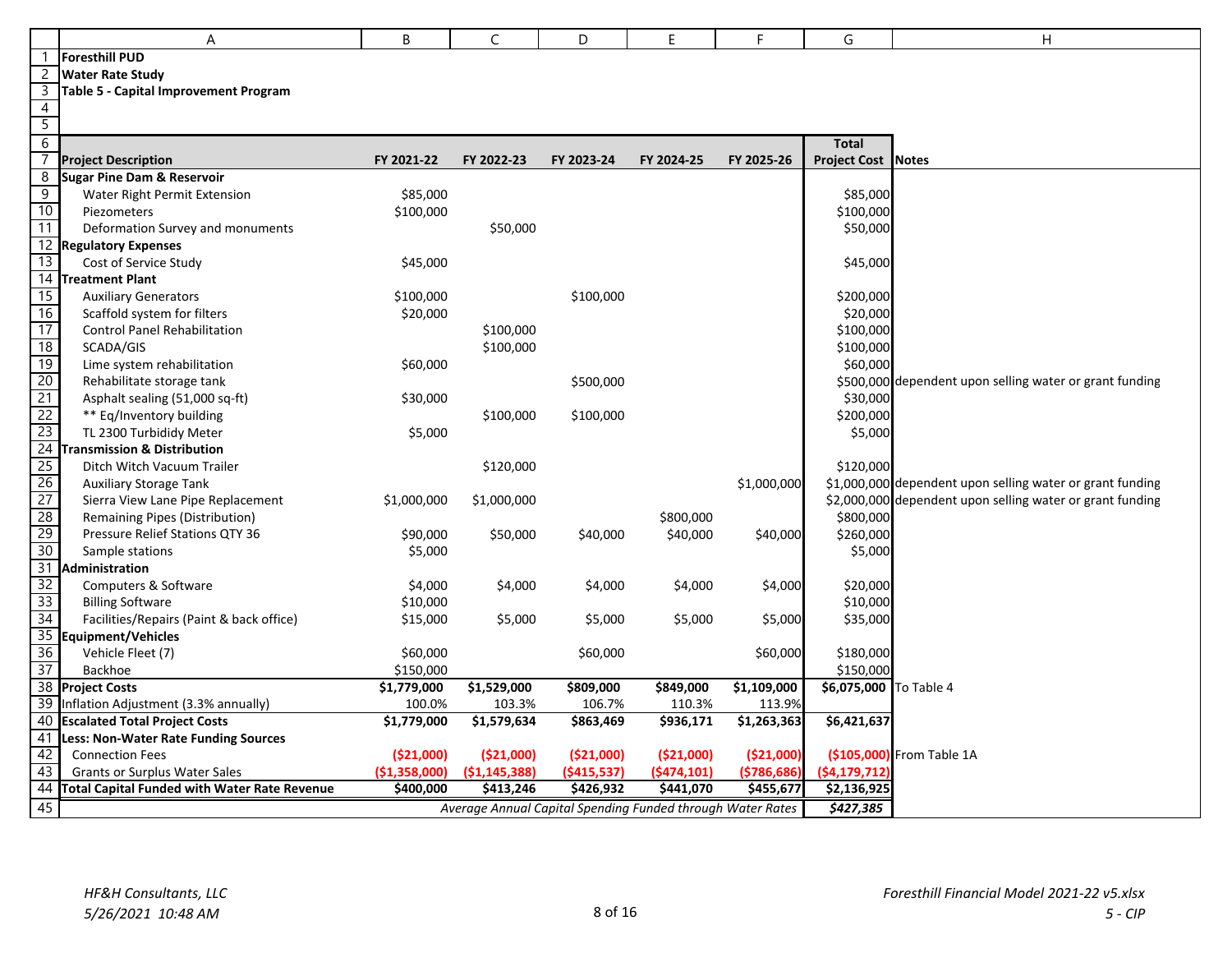|                                                        | Α                                                | B | C               | D           | E            | F.           | G                    | H                                                      |
|--------------------------------------------------------|--------------------------------------------------|---|-----------------|-------------|--------------|--------------|----------------------|--------------------------------------------------------|
|                                                        | <b>Foresthill PUD</b>                            |   |                 |             |              |              |                      |                                                        |
| $\overline{c}$                                         | <b>Water Rate Study</b>                          |   |                 |             |              |              |                      |                                                        |
| $\overline{3}$                                         | Table 6 - Debt Service & Coverage                |   |                 |             |              |              |                      |                                                        |
|                                                        |                                                  |   |                 |             |              |              |                      |                                                        |
| $\begin{array}{r} 4 \\ 5 \\ \hline 6 \\ 7 \end{array}$ |                                                  |   |                 |             |              |              |                      |                                                        |
|                                                        |                                                  |   | <b>Budgeted</b> |             | Projected    |              |                      |                                                        |
|                                                        |                                                  |   | FY 2021-22      | FY 2022-23  | FY 2023-24   | FY 2024-25   | FY 2025-26           | <b>Notes</b>                                           |
| $\overline{8}$                                         | Assessment District No. 2 Debt Service Fund      |   |                 |             |              |              |                      |                                                        |
| $\overline{9}$                                         | 2017 Water Revenue Bond                          |   | \$86,814        | \$86,723    | \$86,772     | \$86,752     |                      | \$86,876 Source: Financial Statements FYE 2018 pg. 37  |
| $\frac{10}{11}$                                        | 2017 Limited Obligation Refunding Bond           |   | \$82,738        | \$82,869    | \$82,947     | \$82,006     |                      | \$81,946 Source: Financial Statements FYE 2018 pg. 37  |
|                                                        |                                                  |   |                 |             |              |              |                      |                                                        |
| 12                                                     | District Enterprise Fund:                        |   |                 |             |              |              |                      |                                                        |
| 13                                                     | 2014 Water Loan Agreement - Sugar Pine Reservoir |   | \$168,583       | \$171,333   | \$173,383    | \$169,852    |                      | \$111,981 Source: Financial Statements FYE 2018 pg. 37 |
| 14                                                     |                                                  |   |                 |             |              |              |                      |                                                        |
|                                                        | 15 Total Debt Service                            |   | \$338,135       | \$340,925   | \$343,102    | \$338,610    | \$280,802            |                                                        |
| 16                                                     |                                                  |   |                 |             |              |              |                      |                                                        |
| 17                                                     | Less: Assessment District revenue                |   | ( \$82, 239)    | (582, 239)  | ( \$82, 239) | ( \$82, 239) |                      | (\$82,239) Source: FY 2019-20 CAFR                     |
| 18                                                     |                                                  |   |                 |             |              |              |                      |                                                        |
|                                                        | 19 Water Rate-Funded Debt Service                |   | \$255,896       | \$258,686   | \$260,863    | \$256,371    |                      | \$198,563 To Table 2                                   |
| $\frac{20}{21}$                                        |                                                  |   |                 |             |              |              |                      |                                                        |
|                                                        |                                                  |   |                 |             |              |              |                      |                                                        |
|                                                        | 22 Debt Coverage Calculation                     |   |                 |             |              |              |                      |                                                        |
| 23                                                     | <b>Operating Revenue</b>                         |   |                 |             |              |              |                      |                                                        |
|                                                        | Rate revenue - Service Charge                    |   | \$2,583,212     | \$2,553,039 | \$2,606,114  | \$2,660,293  |                      | \$2,715,598 From Table 3                               |
|                                                        | Non-Operating Income                             |   | \$193,000       | \$195,860   | \$198,777    | \$201,753    |                      | \$204,788 From Table 2                                 |
|                                                        | Interest income                                  |   | \$34,285        | \$33,573    | \$29,982     | \$29,049     |                      | \$29,520 From Table 4                                  |
|                                                        | <b>Total Funds Available</b>                     |   | \$2,810,497     | \$2,782,472 | \$2,834,873  | \$2,891,095  | \$2,949,906 To below |                                                        |
|                                                        |                                                  |   |                 |             |              |              |                      |                                                        |
|                                                        | Expenses<br>0&M                                  |   |                 |             |              |              |                      |                                                        |
|                                                        |                                                  |   | \$1,903,751     | \$1,954,674 | \$2,008,515  | \$2,076,342  |                      | \$2,134,226 From Table 2                               |
|                                                        | <b>Total Expenses</b>                            |   | \$1,903,751     | \$1,954,674 | \$2,008,515  | \$2,076,342  | \$2,134,226          |                                                        |
|                                                        | <b>Net Operating Revenue</b>                     |   | \$906,746       | \$827,798   | \$826,359    | \$814,753    |                      | \$815,680 Revenue less O&M expenses                    |
| 34                                                     |                                                  |   |                 |             |              |              |                      |                                                        |
|                                                        | 35 Debt Service                                  |   | \$338,135       | \$340,925   | \$343,102    | \$338,610    |                      | \$280,802 From above                                   |
|                                                        | 36 Debt Coverage Ratio (1.10 Min)                |   | 2.68            | 2.43        | 2.41         | 2.41         |                      | 2.90 To Table 1B                                       |
|                                                        |                                                  |   |                 |             |              |              |                      |                                                        |
| 37                                                     |                                                  |   |                 |             |              |              |                      |                                                        |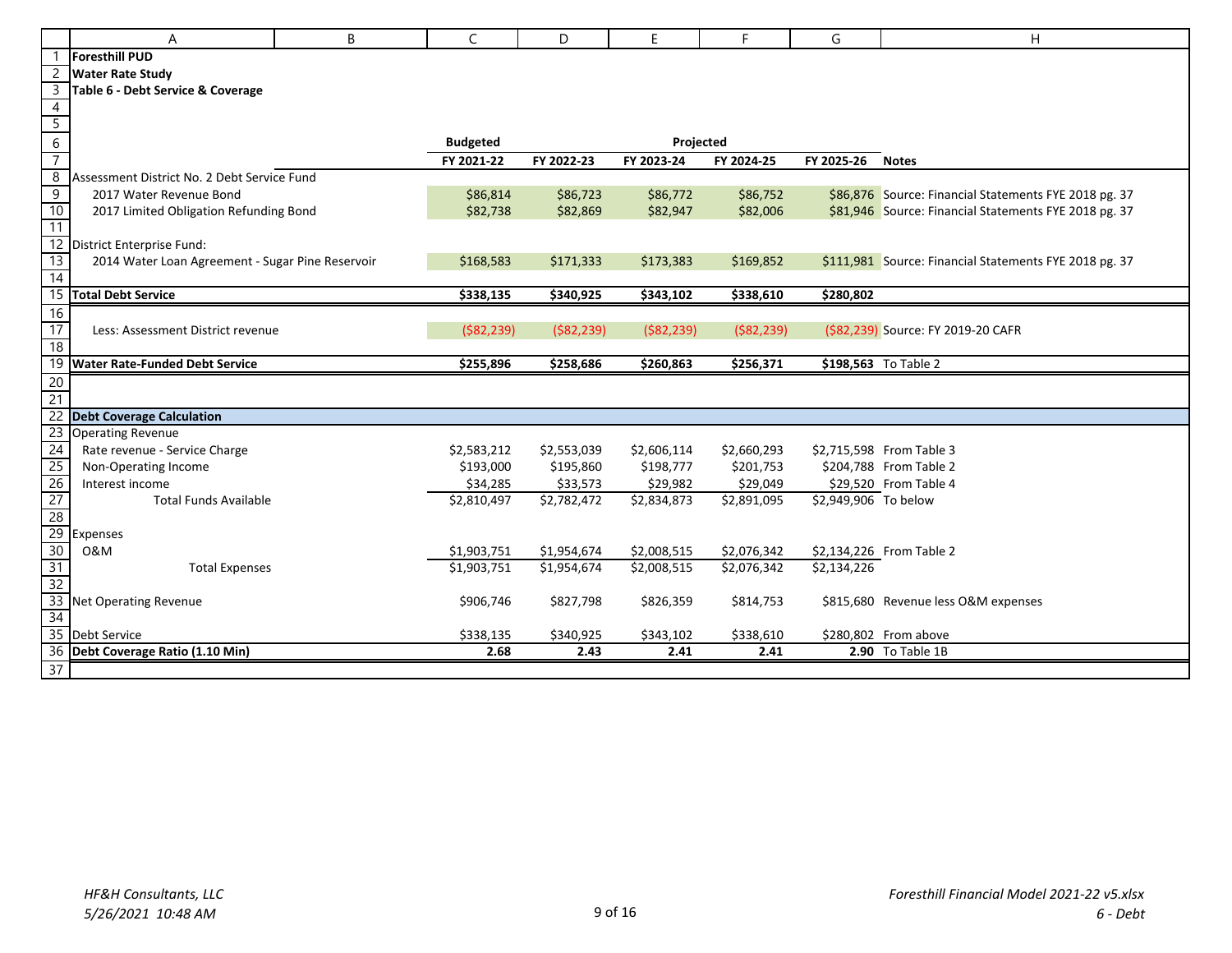|                                                                                                                 | B                                                      | C | D                                                              | E                                | F.                  | G                 | H                 |                                                  | J | К | L |
|-----------------------------------------------------------------------------------------------------------------|--------------------------------------------------------|---|----------------------------------------------------------------|----------------------------------|---------------------|-------------------|-------------------|--------------------------------------------------|---|---|---|
| $\mathbf{1}$                                                                                                    | <b>Foresthill PUD</b>                                  |   |                                                                |                                  |                     |                   |                   |                                                  |   |   |   |
| $\overline{c}$                                                                                                  | <b>Water Rate Cost-of-Service Study</b>                |   |                                                                |                                  |                     |                   |                   |                                                  |   |   |   |
| $\mathsf{3}$                                                                                                    | Tab 7. Service Charge Cost-of-Service Calculation      |   |                                                                |                                  |                     |                   |                   |                                                  |   |   |   |
| $\overline{4}$                                                                                                  |                                                        |   |                                                                |                                  |                     |                   |                   |                                                  |   |   |   |
| $\overline{5}$                                                                                                  |                                                        |   |                                                                |                                  |                     |                   |                   |                                                  |   |   |   |
| $6\,$                                                                                                           |                                                        |   | <b>Account and EMU Summary</b>                                 |                                  |                     |                   |                   |                                                  |   |   |   |
| $\overline{7}$                                                                                                  |                                                        |   | <b>Service</b>                                                 | # of                             | <b>Meter</b>        | Capacity          |                   |                                                  |   |   |   |
| $\sqrt{8}$                                                                                                      |                                                        |   | <b>Size</b>                                                    | <b>Accounts</b>                  | Ratings (gpm)       | Multiplier*       | <b>EMUs</b>       |                                                  |   |   |   |
| $\frac{9}{10}$                                                                                                  |                                                        |   |                                                                | $\mathbf{a}$                     | b                   | $c = b \div 25$   | $a * c$           |                                                  |   |   |   |
|                                                                                                                 |                                                        |   | 5/8"                                                           | 1,371                            | 25                  | 1.00              | 1,371             |                                                  |   |   |   |
|                                                                                                                 |                                                        |   | 3/4"                                                           | 583                              | 35                  | 1.40              | 816               |                                                  |   |   |   |
|                                                                                                                 |                                                        |   | 1"                                                             | 17                               | 55                  | 2.20              | 37                |                                                  |   |   |   |
|                                                                                                                 |                                                        |   | $1 - 1/2"$                                                     | 4                                | 120                 | 4.80              | 19                |                                                  |   |   |   |
|                                                                                                                 |                                                        |   | 2"                                                             | 10                               | 200                 | 8.00              | 80                |                                                  |   |   |   |
|                                                                                                                 |                                                        |   | $4"$                                                           | 4                                | 900                 | 36.00             | 144               |                                                  |   |   |   |
| $\begin{array}{r} 11 \\ 12 \\ 13 \\ 14 \\ 15 \\ 16 \\ 17 \\ 18 \\ 19 \\ 20 \\ 21 \\ 22 \\ 23 \\ 24 \end{array}$ |                                                        |   | 6"<br>8"                                                       | $\mathbf 1$<br>0                 | 1,750<br>3,500      | 70.00             | 70<br>$\mathbf 0$ |                                                  |   |   |   |
|                                                                                                                 |                                                        |   | Dual 3/4"                                                      | 8                                | 35                  | 140.00<br>1.40    | 11                |                                                  |   |   |   |
|                                                                                                                 |                                                        |   | <b>Dual Service</b>                                            | 29                               | 25                  | 1.00              | 29                |                                                  |   |   |   |
|                                                                                                                 |                                                        |   | <b>Triple Service</b>                                          | 3                                | 25                  | 1.00              | 3                 |                                                  |   |   |   |
|                                                                                                                 |                                                        |   | Triple Service T3                                              | 3                                | 35                  | 1.40              | 4                 |                                                  |   |   |   |
|                                                                                                                 |                                                        |   | <b>Total Accounts</b>                                          | 2,033                            |                     | <b>Total EMUs</b> | 2,585             |                                                  |   |   |   |
|                                                                                                                 |                                                        |   |                                                                |                                  |                     |                   |                   |                                                  |   |   |   |
|                                                                                                                 |                                                        |   | * Capacity multiplier assumes 5/8" meter = 1 EMU = 25 gals/min |                                  |                     |                   |                   |                                                  |   |   |   |
| 25                                                                                                              |                                                        |   |                                                                |                                  |                     |                   |                   |                                                  |   |   |   |
| 26                                                                                                              | <b>Meter Charge Unit Cost Calculation</b>              |   |                                                                |                                  |                     |                   |                   |                                                  |   |   |   |
| 27                                                                                                              |                                                        |   |                                                                | <b>Service Charge Components</b> |                     |                   |                   |                                                  |   |   |   |
| 28                                                                                                              |                                                        |   |                                                                |                                  | <b>Sugar Pine</b>   | Repair &          | <b>Total</b>      |                                                  |   |   |   |
| 29                                                                                                              | FY 2021-22                                             |   | <b>Base Component</b>                                          |                                  | Reservoir           | Replacement       | <b>Service</b>    |                                                  |   |   |   |
| 30                                                                                                              | <b>Service Charge Expenses</b>                         |   | <b>Accounts</b>                                                | Capacity                         | <b>Debt Service</b> | Component         | Charge            |                                                  |   |   |   |
| 31                                                                                                              | <b>O&amp;M</b> Expenses                                |   | \$484,029                                                      | \$1,082,957                      |                     |                   |                   | \$1,566,986 From Table 9                         |   |   |   |
| 32                                                                                                              | <b>Total Capital Expenses (Debt Service)</b>           |   |                                                                | \$87,313                         |                     |                   |                   | \$87,313 From Table 9                            |   |   |   |
| 33<br>34                                                                                                        | Sugar Pine Reservoir (Debt Service)                    |   |                                                                |                                  | \$168,583           | \$246,278         |                   | \$168,583 From Table 9<br>\$246,278 From Table 9 |   |   |   |
| 35                                                                                                              | <b>Total Capital Expenses</b><br>Non-Operating Revenue |   | \$0                                                            | ( \$3,820)                       |                     |                   |                   | (\$3,820) From Table 9                           |   |   |   |
| 36                                                                                                              | Total FY 2021-22                                       |   | \$484,029                                                      | $\overline{$1,166,451}$          | \$168,583           | \$246,278         | \$2,065,341       |                                                  |   |   |   |
| 37                                                                                                              | % of Component                                         |   | 23%                                                            | 56%                              | 8%                  | 12%               | 100%              |                                                  |   |   |   |
| 38                                                                                                              |                                                        |   |                                                                |                                  |                     |                   |                   |                                                  |   |   |   |
| 39                                                                                                              | <b>Units of Service</b>                                |   | 2,033                                                          | 2,585                            | 2,585               | 2,585             |                   |                                                  |   |   |   |
| $\frac{40}{11}$                                                                                                 |                                                        |   | Accounts                                                       | EMUs                             | <b>EMUs</b>         | <b>EMUs</b>       |                   |                                                  |   |   |   |
| 42                                                                                                              | <b>Monthly Cost</b>                                    |   |                                                                |                                  |                     |                   |                   |                                                  |   |   |   |
| 43                                                                                                              | per Account                                            |   | \$19.84                                                        |                                  |                     |                   |                   |                                                  |   |   |   |
| 44                                                                                                              | per EMU                                                |   |                                                                | \$37.60                          | \$5.43              | \$7.94            |                   |                                                  |   |   |   |
| 46                                                                                                              |                                                        |   |                                                                |                                  |                     |                   |                   |                                                  |   |   |   |
| 47                                                                                                              |                                                        |   |                                                                |                                  |                     |                   |                   |                                                  |   |   |   |
|                                                                                                                 |                                                        |   |                                                                |                                  |                     |                   |                   |                                                  |   |   |   |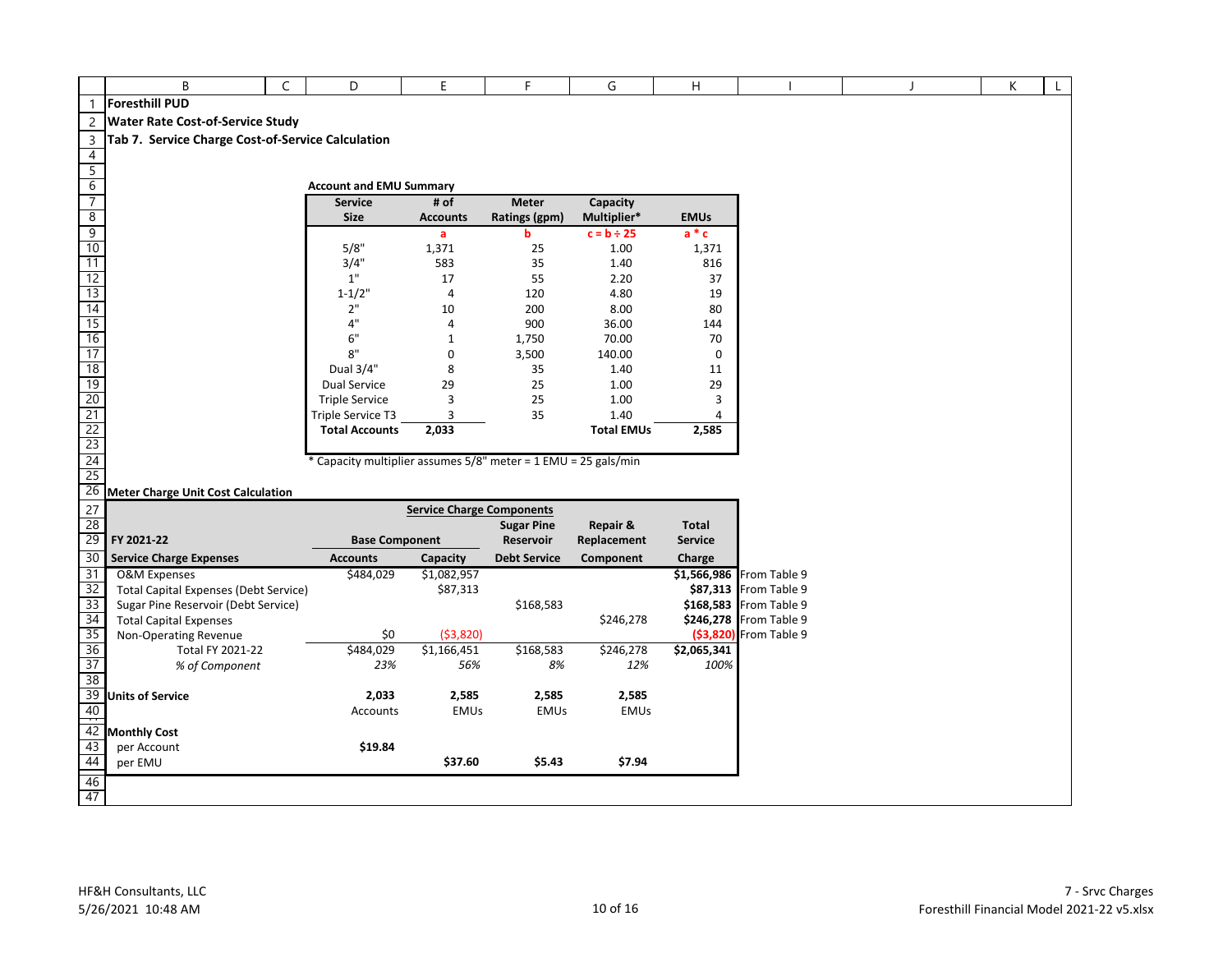1 **Foresthill PUD**

2 **Water Rate Cost‐of‐Service Study**

| <b>Customer Service Charge Bill Components</b> |            |            |             |                    |
|------------------------------------------------|------------|------------|-------------|--------------------|
|                                                |            |            | Repair &    | Total              |
| <b>Service</b>                                 | Base       | Sugar Pine | Replacement | <b>Service Chg</b> |
| <b>Size</b>                                    | Component  | Component  | Component   | (S/mol)            |
| 5/8"                                           | \$57.44    | \$5.43     | \$7.94      | \$70.81            |
| 3/4"                                           | \$72.48    | \$7.61     | \$11.11     | \$91.20            |
| 1"                                             | \$102.56   | \$11.96    | \$17.47     | \$131.98           |
| 11/2"                                          | \$200.32   | \$26.08    | \$38.11     | \$264.51           |
| 2"                                             | \$320.64   | \$43.47    | \$63.51     | \$427.63           |
| 4"                                             | \$1,373.45 | \$195.63   | \$285.79    | \$1,854.88         |
| 6"                                             | \$2,651.86 | \$380.40   | \$555.71    | \$3,587.97         |
| 8"                                             | \$5,283.88 | \$760.79   | \$1.111.42  | \$7,156.09         |

#### Base Charge Component Calculation

|                               | <b>Account</b>       |         | <b>Capacity Component</b> |             | <b>Total</b>                  |
|-------------------------------|----------------------|---------|---------------------------|-------------|-------------------------------|
| <b>Service</b><br><b>Size</b> | Component<br>(S/mol) | \$/EMU  | Capacity<br>Multiplier    | Total       | <b>Base Charge</b><br>(S/mol) |
|                               | a                    | b       | c                         | $d = b * c$ | $e = a + d$                   |
| 5/8"                          | \$19.84              | \$37.60 | 1.00                      | \$37.60     | \$57.44                       |
| 3/4"                          | \$19.84              | \$37.60 | 1.40                      | \$52.64     | \$72.48                       |
| 1"                            | \$19.84              | \$37.60 | 2.20                      | \$82.72     | \$102.56                      |
| 11/2"                         | \$19.84              | \$37.60 | 4.80                      | \$180.48    | \$200.32                      |
| 2"                            | \$19.84              | \$37.60 | 8.00                      | \$300.80    | \$320.64                      |
| 4"                            | \$19.84              | \$37.60 | 36.00                     | \$1,353.61  | \$1,373.45                    |
| 6"                            | \$19.84              | \$37.60 | 70.00                     | \$2,632.02  | \$2,651.86                    |
| 8"                            | \$19.84              | \$37.60 | 140.00                    | \$5.264.04  | \$5,283.88                    |
|                               |                      |         |                           |             |                               |

#### Sugar Pine Component Calculation

|                | <b>Account</b>   |        | <b>Capacity Component</b> |             | <b>Total</b>             |
|----------------|------------------|--------|---------------------------|-------------|--------------------------|
| <b>Service</b> | <b>Component</b> |        | Capacity                  |             | <b>Sugar Pine Charge</b> |
| <b>Size</b>    | (S/mol)          | \$/EMU | <b>Multiplier</b>         | Total       | (S/mol)                  |
|                | a                | b      | c                         | $d = b * c$ | $e = a + d$              |
| 5/8"           | \$0.00           | \$5.43 | 1.00                      | \$5.43      | \$5.43                   |
| 3/4"           | \$0.00           | \$5.43 | 1.40                      | \$7.61      | \$7.61                   |
| 1"             | \$0.00           | \$5.43 | 2.20                      | \$11.96     | \$11.96                  |
| 11/2"          | \$0.00           | \$5.43 | 4.80                      | \$26.08     | \$26.08                  |
| 2"             | \$0.00           | \$5.43 | 8.00                      | \$43.47     | \$43.47                  |
| 4"             | \$0.00           | \$5.43 | 36.00                     | \$195.63    | \$195.63                 |
| 6"             | \$0.00           | \$5.43 | 70.00                     | \$380.40    | \$380.40                 |
| 8"             | \$0.00           | \$5.43 | 140.00                    | \$760.79    | \$760.79                 |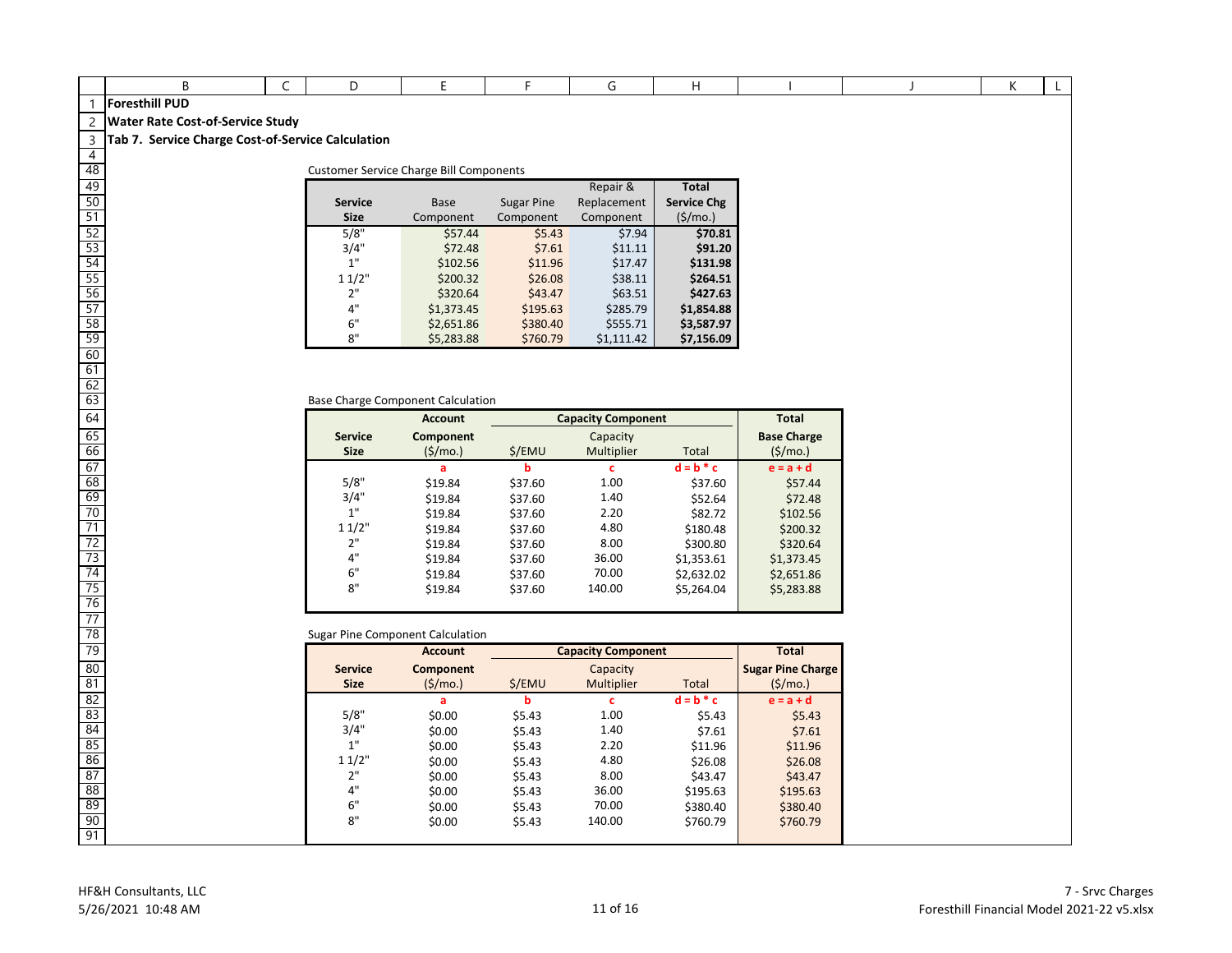|                 | B                                                 | D                                    |                     |        | G                         | H           |                       | К |  |
|-----------------|---------------------------------------------------|--------------------------------------|---------------------|--------|---------------------------|-------------|-----------------------|---|--|
|                 | <b>Foresthill PUD</b>                             |                                      |                     |        |                           |             |                       |   |  |
|                 | 2   Water Rate Cost-of-Service Study              |                                      |                     |        |                           |             |                       |   |  |
| $\overline{3}$  | Tab 7. Service Charge Cost-of-Service Calculation |                                      |                     |        |                           |             |                       |   |  |
| 4               |                                                   |                                      |                     |        |                           |             |                       |   |  |
| $\frac{92}{93}$ |                                                   |                                      |                     |        |                           |             |                       |   |  |
|                 |                                                   | <b>R&amp;R Component Calculation</b> |                     |        |                           |             |                       |   |  |
| 94              |                                                   |                                      | <b>Account</b>      |        | <b>Capacity Component</b> |             | Total                 |   |  |
| $\frac{95}{96}$ |                                                   | Service                              | Component           |        | Capacity                  |             | <b>R&amp;R Charge</b> |   |  |
|                 |                                                   | <b>Size</b>                          | $(\frac{\xi}{m}0.)$ | \$/EMU | Multiplier                | Total       | $(\frac{\xi}{m}0.)$   |   |  |
|                 |                                                   |                                      | a                   | b      |                           | $d = b * c$ | $e = a + d$           |   |  |
|                 |                                                   | 5/8"                                 | \$0.00              | \$7.94 | 1.00                      | \$7.94      | \$7.94                |   |  |
|                 |                                                   | 3/4"                                 | \$0.00              | \$7.94 | 1.40                      | \$11.11     | \$11.11               |   |  |
|                 |                                                   | 1"                                   | \$0.00              | \$7.94 | 2.20                      | \$17.47     | \$17.47               |   |  |
|                 |                                                   | 11/2"                                | \$0.00              | \$7.94 | 4.80                      | \$38.11     | \$38.11               |   |  |
|                 |                                                   | 2"                                   | \$0.00              | \$7.94 | 8.00                      | \$63.51     | \$63.51               |   |  |
|                 |                                                   | 4"                                   | \$0.00              | \$7.94 | 36.00                     | \$285.79    | \$285.79              |   |  |
|                 |                                                   | 6"                                   | \$0.00              | \$7.94 | 70.00                     | \$555.71    | \$555.71              |   |  |
|                 |                                                   | $8"$                                 | \$0.00              | \$7.94 | 140.00                    | \$1,111.42  | \$1,111.42            |   |  |
| 106             |                                                   |                                      |                     |        |                           |             |                       |   |  |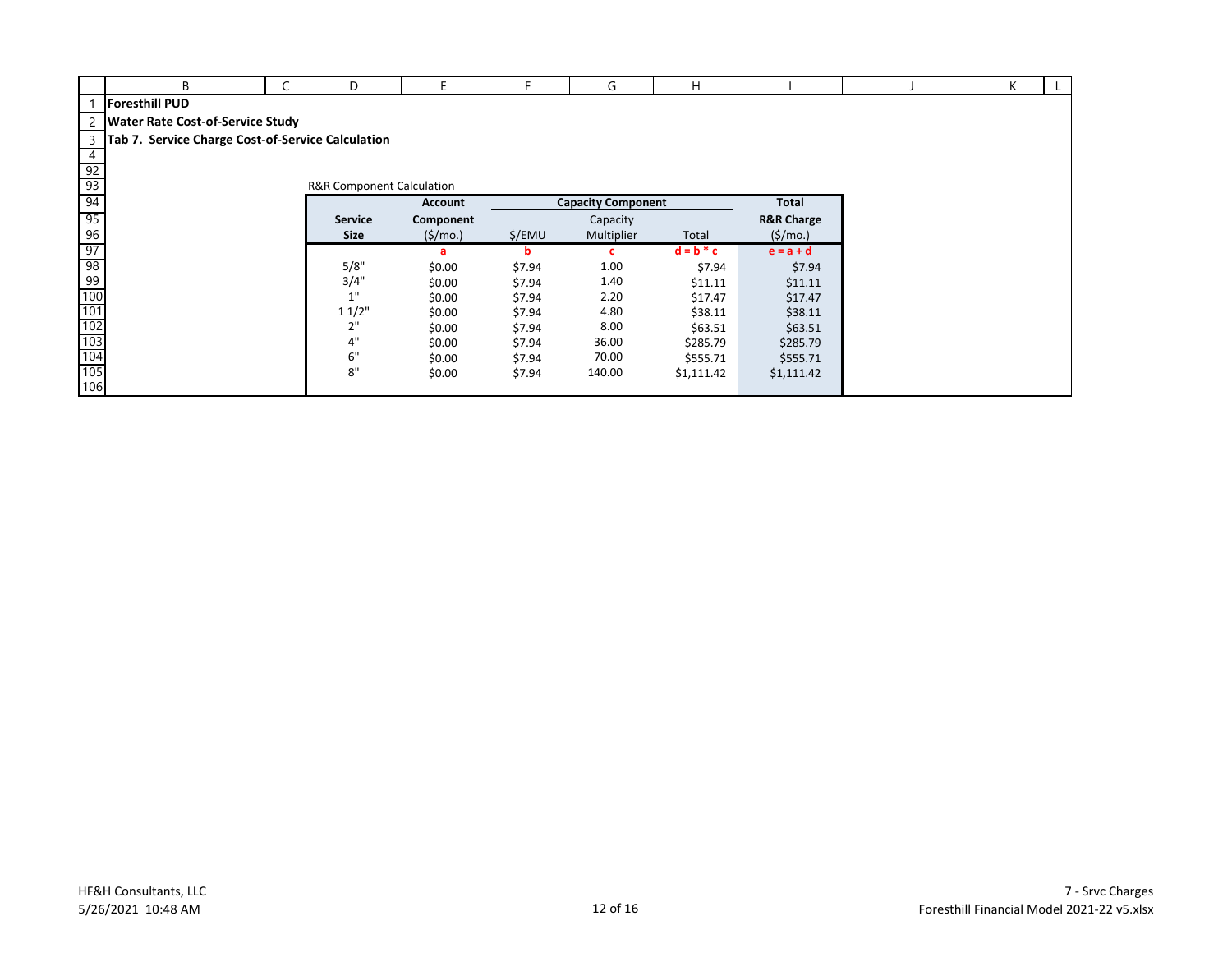|                                                                                 | В | C                                               | D                                                                                                                                   | E              | F           | G          | Н                            |          |                    | К        | L                  |
|---------------------------------------------------------------------------------|---|-------------------------------------------------|-------------------------------------------------------------------------------------------------------------------------------------|----------------|-------------|------------|------------------------------|----------|--------------------|----------|--------------------|
| 1                                                                               |   | <b>Foresthill PUD</b>                           |                                                                                                                                     |                |             |            |                              |          |                    |          |                    |
| 2                                                                               |   | <b>Water Rate Study</b>                         |                                                                                                                                     |                |             |            |                              |          |                    |          |                    |
| 3                                                                               |   | <b>Table 8 - Load Factors</b>                   |                                                                                                                                     |                |             |            |                              |          |                    |          |                    |
| 4                                                                               |   |                                                 |                                                                                                                                     |                |             |            |                              |          |                    |          |                    |
|                                                                                 |   |                                                 |                                                                                                                                     |                |             |            |                              |          |                    |          |                    |
| $\frac{5}{6}$                                                                   |   |                                                 |                                                                                                                                     |                |             |            |                              |          |                    |          |                    |
|                                                                                 |   | Billed Water Use in tGal (by Customer Category) |                                                                                                                                     |                |             |            |                              |          |                    |          | <b>Notes</b>       |
|                                                                                 |   |                                                 |                                                                                                                                     |                | CY 2019     |            | Non-Seasonal                 | Seasonal | <b>Peak Period</b> | Peak Day |                    |
|                                                                                 |   | <b>Customer Category</b>                        |                                                                                                                                     |                | tGals       | % of Total | Demand                       | Demand   | Demand             | Demand   |                    |
| $\begin{array}{r} 7 \\ 8 \\ 9 \\ \hline 10 \end{array}$                         |   | Residential                                     |                                                                                                                                     |                | 223,080     | 84%        | 123,261                      | 99,819   | 90,595             | 985      |                    |
|                                                                                 |   | Non-Residential                                 |                                                                                                                                     |                | 41,615      | 16%        | 1,892                        | 39,723   | 20,442             | 222      |                    |
| 11                                                                              |   |                                                 | Total                                                                                                                               |                | 264,695     | 100%       | 125,153                      | 139,543  | 111,037            | 1,207    | Total Use to Tab 9 |
|                                                                                 |   |                                                 |                                                                                                                                     |                |             |            | 47%                          | 53%      |                    |          |                    |
|                                                                                 |   | Source: Actual consumption data - CY 2019       |                                                                                                                                     |                |             |            |                              |          |                    |          |                    |
|                                                                                 |   |                                                 | Non-seasonal Demand = Average of February and March Billed Usage Annualized                                                         |                |             |            |                              |          |                    |          |                    |
|                                                                                 |   |                                                 | Seasonal Demand = Total Demand minus Non-seasonal Demand                                                                            |                |             |            |                              |          |                    |          |                    |
|                                                                                 |   |                                                 | Peak Period Demand = Average of July, August, and September Billed Usage<br>Peak Day Demand = Peak Period Demand divided by 90 days |                |             |            |                              |          |                    |          |                    |
|                                                                                 |   |                                                 |                                                                                                                                     |                |             |            |                              |          |                    |          |                    |
|                                                                                 |   |                                                 |                                                                                                                                     |                |             |            |                              |          |                    |          |                    |
|                                                                                 |   |                                                 |                                                                                                                                     |                |             |            | <b>Levels of Demand</b>      |          |                    |          |                    |
|                                                                                 |   |                                                 |                                                                                                                                     |                | <b>Base</b> | Average    | Maximum                      | Maximum  | Peak/Avg Day       |          |                    |
|                                                                                 |   |                                                 |                                                                                                                                     |                | Day         | Day        | Day                          | Hour     | Ratio              |          |                    |
|                                                                                 |   | Demand by Customer Category (tGal/Day)*         |                                                                                                                                     |                |             |            |                              |          |                    |          |                    |
|                                                                                 |   |                                                 | Residential                                                                                                                         |                | 338         | 611        | 1,389                        | 2,083    | 1.61               |          |                    |
|                                                                                 |   |                                                 | Non-Residential                                                                                                                     |                | 5           | 114        | 313                          | 470      | 1.95               |          |                    |
|                                                                                 |   |                                                 | Total                                                                                                                               |                | 343         | 725        | 1,702                        | 2,553    | 1.66               |          |                    |
|                                                                                 |   | Ratio of Flows to Average Day                   |                                                                                                                                     |                |             |            |                              |          |                    |          |                    |
|                                                                                 |   |                                                 | Residential                                                                                                                         |                | 0.55        | 1.00       | 2.27                         | 3.41     |                    |          |                    |
|                                                                                 |   |                                                 | Non-Residential                                                                                                                     |                | 0.05        | 1.00       | 2.75                         | 4.12     |                    |          |                    |
|                                                                                 |   | <b>Total</b>                                    |                                                                                                                                     |                | 0.47        | 1.00       | 2.35                         | 3.52     |                    |          |                    |
|                                                                                 |   |                                                 |                                                                                                                                     |                |             |            |                              |          |                    |          |                    |
|                                                                                 |   |                                                 | Level of Service                                                                                                                    |                | 343         | 725        | 1,702                        | 2,553    |                    |          |                    |
|                                                                                 |   |                                                 | <b>Base Day Demand</b>                                                                                                              |                | 343         | 343        | 343                          | 343      |                    |          |                    |
|                                                                                 |   | Ratio of Level of Service to Base Day           |                                                                                                                                     |                | 1.00        | 2.11       | 4.96                         |          | 7.45 Load Factors  |          |                    |
|                                                                                 |   |                                                 |                                                                                                                                     |                |             |            | 2.35                         |          |                    |          |                    |
|                                                                                 |   |                                                 |                                                                                                                                     |                |             |            |                              |          |                    |          |                    |
|                                                                                 |   |                                                 | *Base Day = Non-seasonal Demand ÷ 365 days                                                                                          |                |             |            |                              |          |                    |          |                    |
|                                                                                 |   |                                                 | Average Day = $CY$ 2019 Total $\div$ 365                                                                                            |                |             |            |                              |          |                    |          |                    |
|                                                                                 |   |                                                 | Maximum Day = Average Day * Ratio of Maximum Day Flow to Average Day                                                                |                |             |            |                              |          |                    |          |                    |
|                                                                                 |   |                                                 | Maximum Hour = Maximum Day * 1.5                                                                                                    |                |             |            |                              |          |                    |          |                    |
| $\frac{36}{37}$ $\frac{37}{39}$ $\frac{39}{40}$ $\frac{41}{43}$ $\frac{42}{43}$ |   |                                                 |                                                                                                                                     |                |             |            |                              |          |                    |          |                    |
|                                                                                 |   |                                                 |                                                                                                                                     |                |             |            | <b>Demand Service Levels</b> |          |                    |          |                    |
|                                                                                 |   |                                                 |                                                                                                                                     | Load           | <b>Base</b> | Average    | <b>Maximum</b>               | Maximum  |                    |          |                    |
|                                                                                 |   |                                                 | <b>Allocation Basis</b>                                                                                                             | <b>Factors</b> | Day         | Day        | Day                          | Hour     | Totals             |          |                    |
| 44                                                                              |   |                                                 |                                                                                                                                     |                |             |            |                              |          |                    |          |                    |
| 45                                                                              |   |                                                 | <b>Base Day</b>                                                                                                                     | 1.00           | 1.00        |            |                              |          | 1.00               |          |                    |
| 46                                                                              |   |                                                 |                                                                                                                                     |                | 100%        |            |                              |          | 100%               |          |                    |
|                                                                                 |   |                                                 | <b>Allocation %</b>                                                                                                                 |                |             |            |                              |          |                    |          |                    |
|                                                                                 |   |                                                 |                                                                                                                                     |                |             |            |                              |          | 2.11               |          |                    |
|                                                                                 |   |                                                 | <b>Average Day</b>                                                                                                                  | 2.11           | 1.00        | 1.11       |                              |          | 100%               |          |                    |
|                                                                                 |   |                                                 | Allocation %                                                                                                                        |                | 47%         | 53%        |                              |          |                    |          |                    |
|                                                                                 |   |                                                 |                                                                                                                                     |                |             |            | 2.85                         |          |                    |          |                    |
|                                                                                 |   |                                                 | <b>Maximum Day</b>                                                                                                                  | 4.96           | 1.00        | 1.11       |                              |          | 4.96               |          |                    |
| $\frac{47}{48}$ $\frac{49}{50}$ $\frac{51}{52}$ $\frac{52}{53}$ $\frac{54}{55}$ |   |                                                 | <b>Allocation %</b>                                                                                                                 |                | 20%         | 22%        | 57%                          |          | 100%               |          |                    |
|                                                                                 |   |                                                 |                                                                                                                                     |                |             |            |                              |          |                    |          |                    |
|                                                                                 |   |                                                 | <b>Maximum Hour</b>                                                                                                                 | 7.45           | 1.00        | 1.11       | 2.85                         | 2.48     | 7.45               |          |                    |
|                                                                                 |   |                                                 | Allocation %                                                                                                                        |                | 13%         | 15%        | 38%                          | 33%      | 100%               |          |                    |

HF&H Consultants, LLC 5/26/2021 10:48 AM 13 of 16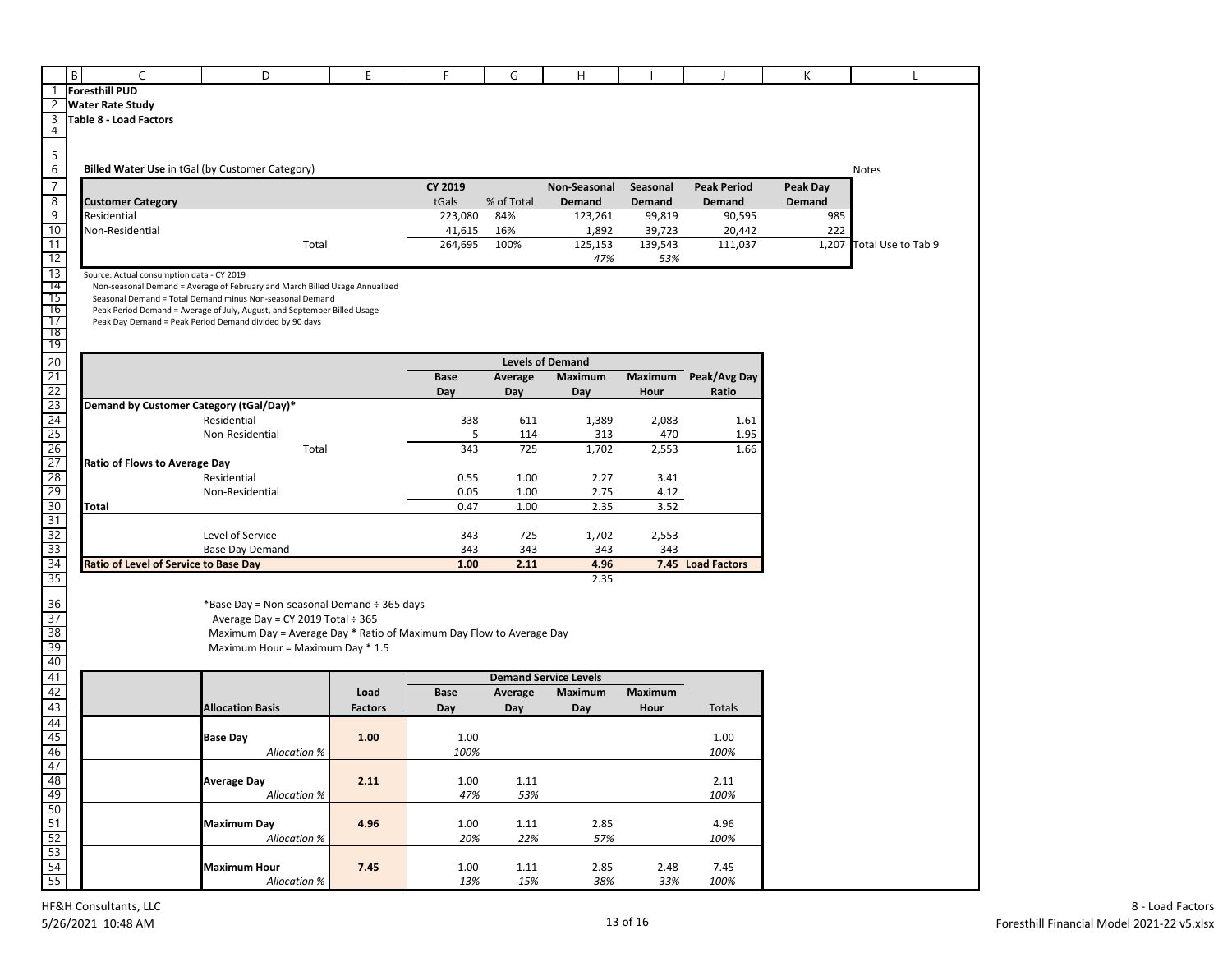|                                                                                                                                 | $\,$ B |                                    | D                                                        | E | F              | G              | Н           |         |                                | К                                            |                                                     |
|---------------------------------------------------------------------------------------------------------------------------------|--------|------------------------------------|----------------------------------------------------------|---|----------------|----------------|-------------|---------|--------------------------------|----------------------------------------------|-----------------------------------------------------|
|                                                                                                                                 |        | <b>Foresthill PUD</b>              |                                                          |   |                |                |             |         |                                |                                              |                                                     |
| 2                                                                                                                               |        | <b>Water Rate Study</b>            |                                                          |   |                |                |             |         |                                |                                              |                                                     |
| $\mathsf{3}$                                                                                                                    |        | Table 8 - Load Factors             |                                                          |   |                |                |             |         |                                |                                              |                                                     |
| $\overline{4}$                                                                                                                  |        |                                    |                                                          |   |                |                |             |         |                                |                                              |                                                     |
|                                                                                                                                 |        |                                    |                                                          |   |                |                |             |         |                                |                                              |                                                     |
| $\frac{56}{57}$<br>$\frac{58}{59}$                                                                                              |        |                                    |                                                          |   | <b>Base</b>    |                | Maximum     | Maximum |                                |                                              |                                                     |
|                                                                                                                                 |        | Flow per Customer (tGal per month) |                                                          |   | Day            | Average<br>Day | Day         | Hour    |                                |                                              |                                                     |
|                                                                                                                                 |        | <b>Residential</b>                 |                                                          |   |                |                |             |         |                                |                                              |                                                     |
| $\begin{array}{r} 60 \\ \hline 61 \\ \hline 62 \\ \hline 63 \\ \hline 64 \\ \hline 65 \\ \hline 66 \\ \hline 67 \\ \end{array}$ |        |                                    | tGal per day                                             |   | 338            | 611            | 1,389       | 2,083   |                                |                                              | From "Demand by Customer Category (tGal/Day)" above |
|                                                                                                                                 |        |                                    | tGal per month                                           |   | 10,131         | 18,335         | 41,660      |         | x 30 days                      |                                              |                                                     |
|                                                                                                                                 |        |                                    | # of Dwelling Units                                      |   | 1,992          | 1,992          | 1,992       |         |                                |                                              |                                                     |
|                                                                                                                                 |        |                                    | Average flow per DU (tGal/mo)                            |   | 5              | 9              | 21          | $>21$   | tGal per month ÷ Monthly bills |                                              |                                                     |
|                                                                                                                                 |        |                                    | Average gallons per day                                  |   | 167            | 300            | 700         | >733    |                                | Average flow per bill x $1,000 \div 30$ days |                                                     |
|                                                                                                                                 |        |                                    |                                                          |   |                |                |             |         |                                |                                              |                                                     |
|                                                                                                                                 |        | <b>Non-Residential</b>             |                                                          |   |                |                |             |         |                                |                                              |                                                     |
|                                                                                                                                 |        |                                    | tGal per day                                             |   | 5              | 114            | 313         | 470     |                                |                                              |                                                     |
|                                                                                                                                 |        |                                    | tGal per month                                           |   | 155            | 3,420          | 9,400       |         |                                |                                              |                                                     |
|                                                                                                                                 |        |                                    | # of Accounts                                            |   | 83             | 83             | 83          |         |                                |                                              |                                                     |
|                                                                                                                                 |        |                                    | Average flow per Account (tGal/mo)                       |   | $\overline{2}$ | 41             | 113         | >113    |                                |                                              |                                                     |
|                                                                                                                                 |        |                                    | Average gallons per day                                  |   | 67             | 1,367          | 3,767       | >3433   |                                |                                              |                                                     |
|                                                                                                                                 |        |                                    |                                                          |   |                |                |             |         |                                |                                              |                                                     |
|                                                                                                                                 |        | Combined                           |                                                          |   |                |                |             |         |                                |                                              |                                                     |
|                                                                                                                                 |        |                                    | tGal per day                                             |   | 343            | 725            | 1,702       | 2,553   |                                |                                              |                                                     |
|                                                                                                                                 |        |                                    | tGal per month                                           |   | 10,287         | 21,756         | 51,060      |         |                                |                                              |                                                     |
|                                                                                                                                 |        |                                    | # of Dwelling Units/Accounts                             |   | 2,374<br>4     | 2,374<br>9     | 2,374<br>22 | $>22$   |                                |                                              |                                                     |
|                                                                                                                                 |        |                                    | Average flow per DU (tGal/mo)<br>Average gallons per day |   | 133            | 300            | 733         | >667    |                                |                                              |                                                     |
|                                                                                                                                 |        |                                    |                                                          |   |                |                |             |         |                                |                                              |                                                     |
|                                                                                                                                 |        |                                    |                                                          |   |                |                |             |         |                                |                                              |                                                     |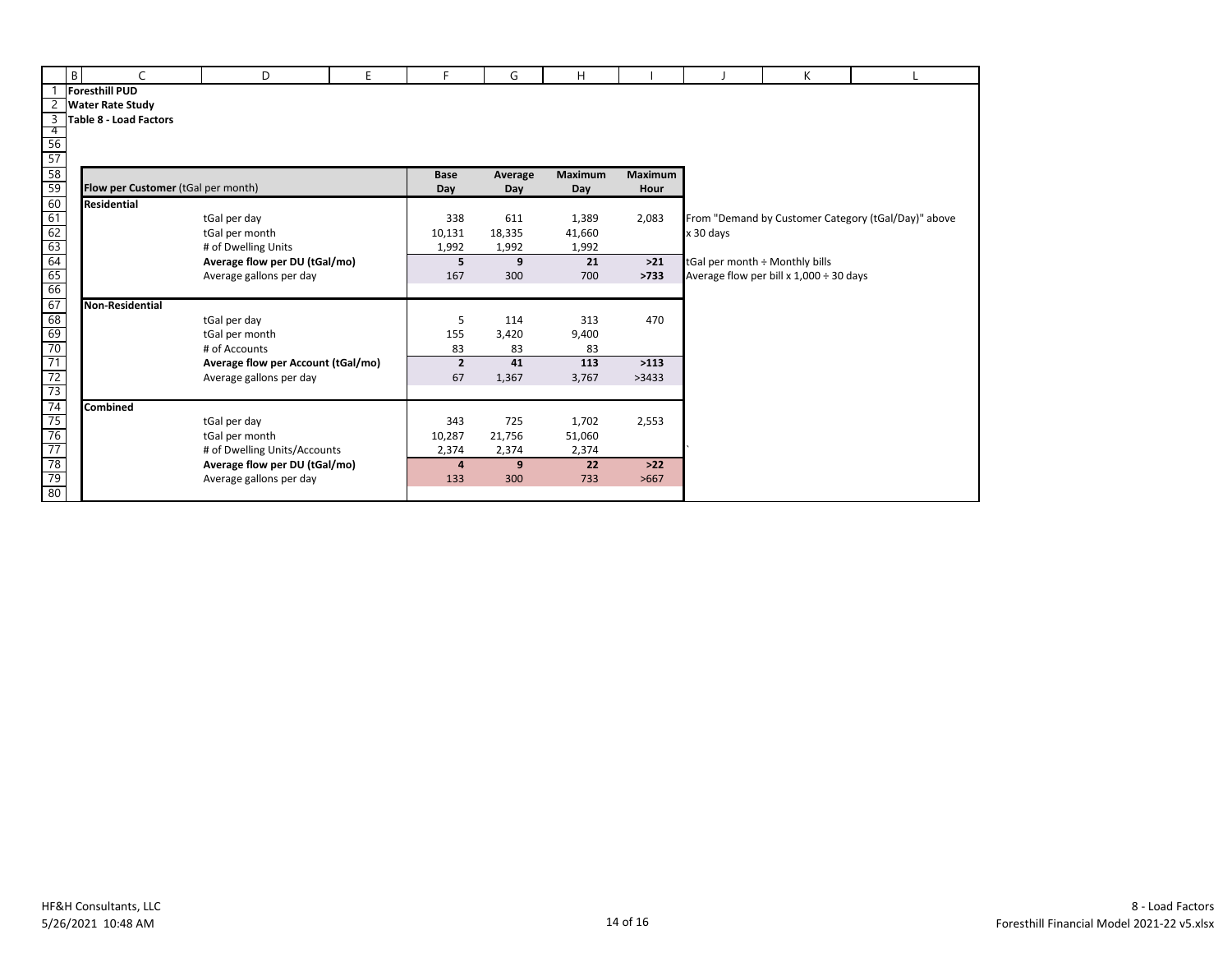|                       | A | B                                                                                      | C                                       | D                          | E                 | F                 | G                         | Н                              | $\mathbf{I}$       | J                    |
|-----------------------|---|----------------------------------------------------------------------------------------|-----------------------------------------|----------------------------|-------------------|-------------------|---------------------------|--------------------------------|--------------------|----------------------|
| $\mathbf{1}$          |   | <b>Foresthill PUD</b>                                                                  |                                         |                            |                   |                   |                           |                                |                    |                      |
| $\overline{c}$        |   | <b>Water Rate Study</b>                                                                |                                         |                            |                   |                   |                           |                                |                    |                      |
| 3<br>4                |   | <b>Table 9 - Allocations</b>                                                           |                                         |                            |                   |                   |                           |                                |                    |                      |
| 5                     |   |                                                                                        |                                         |                            |                   |                   | <b>Consumption Charge</b> |                                |                    |                      |
| $\overline{6}$        |   |                                                                                        |                                         | FY 2021-22                 | <b>Allocation</b> | <b>Base</b>       | Average                   | Maximum                        | Maximum            | <b>Service</b>       |
| $\overline{7}$        |   |                                                                                        |                                         | <b>Revenue Requirement</b> | Factor            | Day               | Day                       | Day                            | Hour               | Charge               |
| 8                     |   | <b>O&amp;M Expenses</b>                                                                |                                         |                            |                   |                   |                           |                                |                    |                      |
| 9                     |   | Source of Supply                                                                       |                                         | 61,676                     | Average Day       | 13,727            | 14,181                    | \$0                            | \$0                | \$33,768             |
| 10                    |   | Pumping                                                                                |                                         | \$40,879                   | Max Hour          | \$2,584           | \$2,670                   | \$7,077                        | \$6,166            | \$22,381             |
| 11                    |   | Treatment                                                                              |                                         | \$230,070                  | Max Day           | \$21,819          | \$22,539                  | \$59,748                       | \$0                | \$125,964            |
| 12                    |   | Distribution                                                                           |                                         | \$411,613                  | Max Hour          | \$26,023          | \$26,883                  | \$71,263                       | \$62,084           | \$225,360            |
| 13                    |   | <b>Customer Service</b>                                                                |                                         | \$484,029                  | Service Charge    | \$0               | \$0                       | \$0                            | \$0                | \$484,029            |
| $\overline{14}$       |   | <b>Regulatory Compliance</b>                                                           |                                         | \$350,600                  | Service Charge    | \$0               | \$0                       | \$0                            | \$0                | \$350,600            |
| 15                    |   | Management and Administration                                                          |                                         | \$324,884                  | Service Charge    | \$0               | \$0                       | \$0                            | \$0                | \$324,884            |
|                       |   | <b>Total O&amp;M Expenses</b>                                                          |                                         | 1,903,751                  |                   | \$64,154          | \$66,273                  | \$138,088                      | \$68,250           | \$1,566,986          |
| 16                    |   |                                                                                        |                                         |                            |                   |                   |                           |                                |                    |                      |
| 17                    |   | <b>Capital Expenses (Debt Service)</b>                                                 |                                         |                            |                   |                   |                           |                                |                    |                      |
| 18<br>19              |   | 2017 Water Revenue Bond                                                                |                                         | \$45,695                   | Service Charge    | \$0<br>\$0        | \$0<br>\$0                | \$0<br>\$0                     | \$0<br>\$0         | \$45,695             |
|                       |   | 2017 Limited Obligation Refunding Bond<br><b>Total Capital Expenses (Debt Service)</b> |                                         | \$41,619<br>\$87,313       | Service Charge    | \$0               | \$0                       | \$0                            | \$0                | \$41,619<br>\$87,313 |
| 20                    |   |                                                                                        |                                         |                            |                   |                   |                           |                                |                    |                      |
| 21                    |   | <b>Sugar Pine Debt Service</b>                                                         |                                         |                            |                   |                   |                           |                                |                    |                      |
|                       |   | Annual Debt Service Payment                                                            |                                         | \$168,583                  | Service Charge    | \$0               | \$0                       | \$0                            | \$0                | \$168,583            |
| 22                    |   |                                                                                        |                                         |                            |                   |                   |                           |                                |                    |                      |
| 23                    |   | <b>Capital Expenses (Water Rate Funded)</b>                                            |                                         |                            |                   |                   |                           |                                |                    |                      |
| 24                    |   | Source of Supply                                                                       |                                         | \$11,022                   | Average Day       | \$2,453           | \$2,534                   | \$0                            | \$0                | \$6,035              |
| 25                    |   | Pumping                                                                                |                                         | \$0                        | Max Hour          | \$0               | \$0                       | \$0                            | \$0                | \$0                  |
| 26                    |   | Treatment                                                                              |                                         | \$99,767                   | Max Day           | \$9,461           | \$9,774                   | \$25,909                       | \$0                | \$54,623             |
| 27                    |   | Distribution                                                                           |                                         | \$289,451                  | Max Hour          | \$18,300          | \$18,904                  | \$50,113                       | \$43,658           | \$158,475            |
| 28                    |   | <b>Customer Service</b>                                                                |                                         | \$25,122                   | Service Charge    | \$0               | \$0                       | \$0                            | \$0                | \$25,122             |
| 29                    |   | Regulatory                                                                             |                                         | \$2,024                    | Service Charge    | \$0               | \$0                       | \$0                            | \$0                | \$2,024              |
| 30                    |   | Capital Emergency Reserve                                                              |                                         | \$0                        | Service Charge    | \$0               | \$0                       | \$0                            | \$0                | \$0                  |
| 31                    |   | <b>Total Capital Expenses</b>                                                          |                                         | \$427,385                  |                   | \$30,214          | \$31,212                  | \$76,021                       | \$43,658           | \$246,278            |
| 32<br>$\overline{33}$ |   |                                                                                        |                                         |                            |                   |                   |                           |                                |                    |                      |
| 34                    |   | Subtotal - O&M and Capital                                                             |                                         | \$2,587,032<br>100.0%      | % of Consumption  | \$94,368<br>18.2% | \$97,485<br>18.8%         | \$214,109<br>41.3%             | \$111,909<br>21.6% | \$2,069,161          |
| 35                    |   |                                                                                        |                                         |                            | % of total        | 3.6%              | 3.8%                      | 8.3%                           | 4.3%               | 80.0%                |
| 36                    |   | Non-Operating Revenue (Revenue)/Expense                                                |                                         |                            |                   |                   |                           |                                |                    |                      |
| 37                    |   | General Reserve Transfer (Revenue)                                                     |                                         | \$189,180                  | Service Charge    | \$0               | \$0                       | \$0                            | \$0                | \$189,180            |
| 38                    |   | <b>Bad Debt Expense</b>                                                                |                                         | \$0                        | Service Charge    | \$0               | \$0                       | \$0                            | \$0                | \$0                  |
| 39                    |   | Meter Installation                                                                     |                                         | ( \$6,000)                 | Service Charge    | \$0               | \$0                       | \$0                            | \$0                | ( \$6,000)           |
| 40                    |   | Property Tax Revenue                                                                   |                                         | ( \$112,000]               | Service Charge    | \$0               | \$0                       | \$0                            | \$0                | (\$112,000)          |
| 41                    |   | <b>Water Charge Penalties</b>                                                          |                                         | (\$10,000)                 | Service Charge    | \$0               | \$0                       | \$0                            | \$0                | (\$10,000)           |
| 42                    |   | Service Charges and Reconnects                                                         |                                         | (\$15,000)                 | Service Charge    | \$0               | \$0                       | \$0                            | \$0                | (\$15,000)           |
| 43                    |   | Miscellaneous                                                                          |                                         | ( \$50,000]                | Service Charge    | \$0               | \$0                       | \$0                            | \$0                | ( \$50,000)          |
| 44                    |   |                                                                                        | <b>Subtotal - Non-Operating Revenue</b> | ( \$3,820)                 |                   | \$0               | \$0                       | \$0                            | \$0                | ( \$3,820)           |
| 45                    |   |                                                                                        |                                         |                            |                   |                   |                           |                                |                    |                      |
| 46                    |   | <b>Total Revenue Requirement</b>                                                       |                                         | \$2,583,212                |                   | \$94,368          | \$97,485                  | \$214,109                      | \$111,909          | \$2,065,341          |
| 47                    |   |                                                                                        |                                         |                            |                   |                   |                           |                                | \$517,871          | \$2,065,341          |
| 48                    |   |                                                                                        |                                         |                            |                   |                   |                           | % of total revenue requirement | 20.0%              | 80.0%                |
| 49                    |   |                                                                                        |                                         |                            |                   |                   |                           | <b>Consumption Charge COS</b>  |                    | Service Charge COS   |

15 of 16